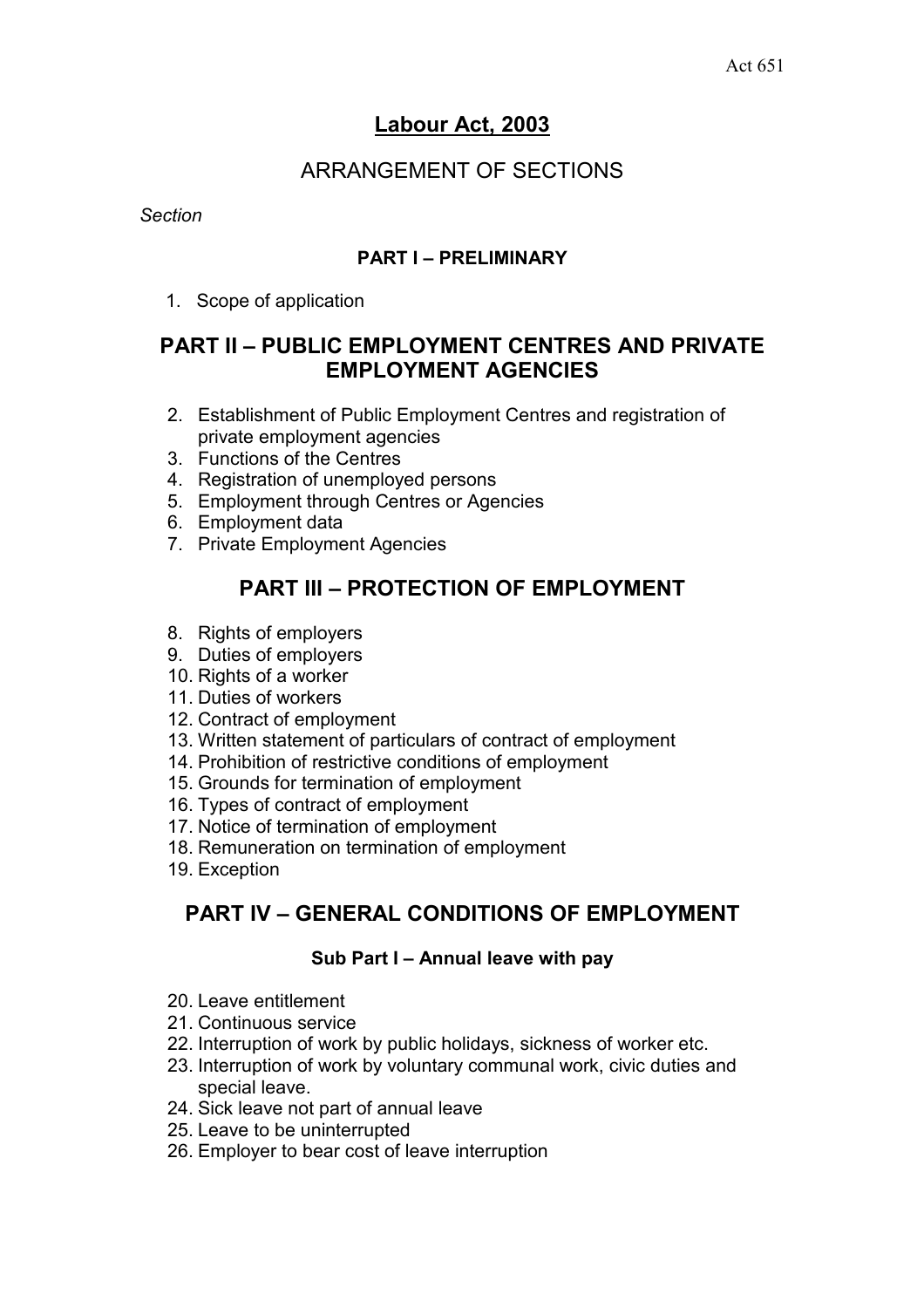# **Labour Act, 2003**

- 27. Record of employment, leave
- 28. Worker may take leave in two equal parts
- 29. Leave entitlement to be restored to suspended worker on reinstatement
- 30. Termination of employment not to affect leave entitlement earned
- 31. Agreement to forgo leave to be void
- 32. Sub-Part not applicable to family concerns

# **Sub-Part II – Hours of work**

- 33. Maximum hours of work
- 34. Different hours of work
- 35. Paid Overtime
- 36. Shifts
- 37. Manual labourers
- 38. Unpaid overtime
- 39. Commencement and closing of work

## **Sub-Part III – Rest periods**

- 40. Undertaking to which this Sub-Part applies
- 41. Daily rest period
- 42. Weekly rest period
- 43. Rest periods not to include public holidays
- 44. Exceptions

# **PART V – Employment of persons with disability**

- 45. Registration of persons with disability
- 46. Special Incentives
- 47. Notification of employment of persons with disability
- 48. Particulars of contract of employment
- 49. Persons with disability in public service posts
- 50. Employment not to cease upon disablement
- 51. Length of notice of termination
- 52. Transfer of persons with disability
- 53. Training
- 54. Part to be read as one with other relevant enactments

# **PART VI – EMPLOYMENT OF WOMEN**

- 55. Night work or overtime by pregnant women
- 56. Prohibition of assignment of pregnant women
- 57. Maternity, annual and sick leave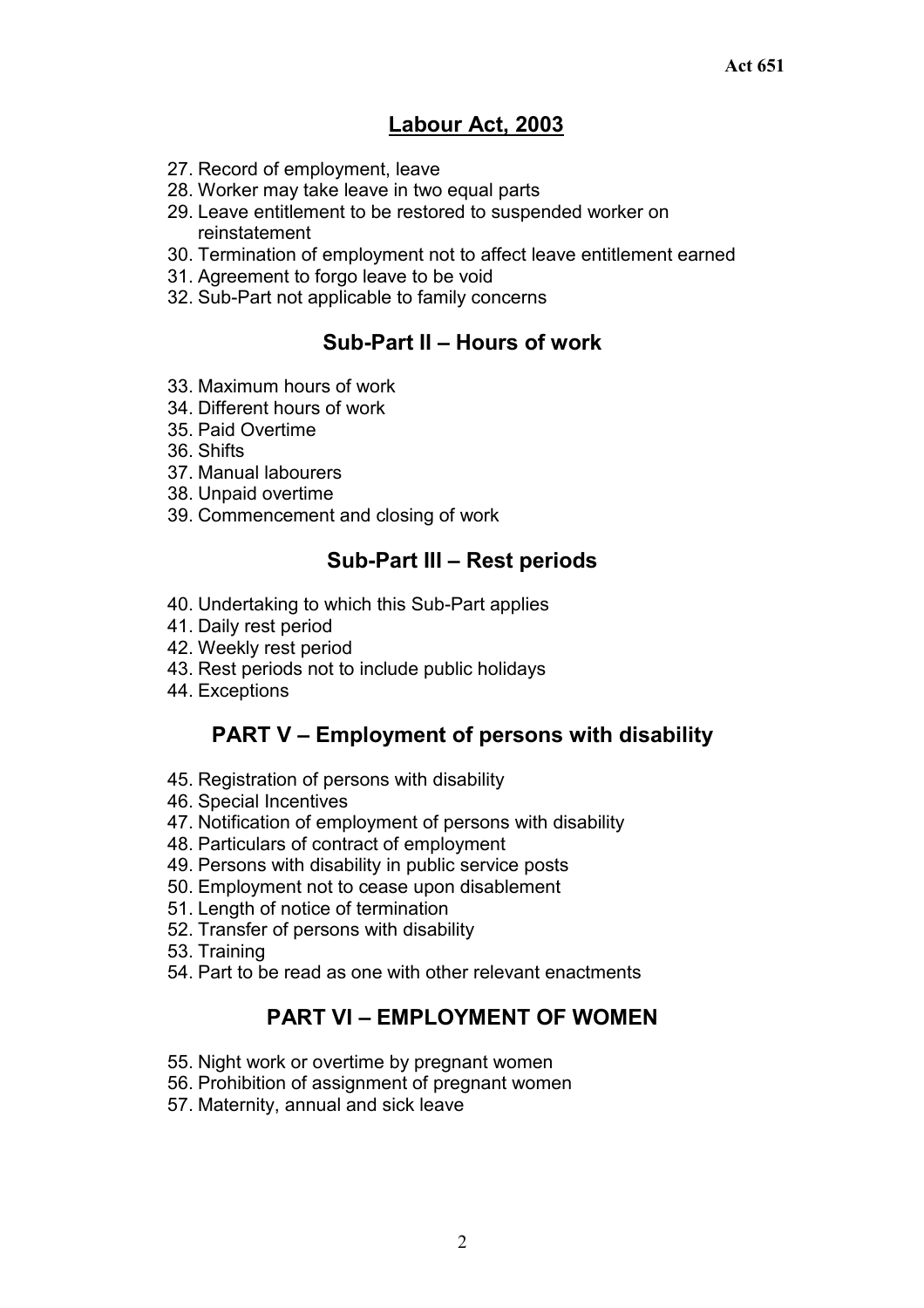# **Labour Act, 2003**

# **PART VII – EMPLOYMENT OF YOUNG PERSONS**

- 58. Prohibition of employment of young persons in hazardous work
- 59. Health of young persons
- 60. Registration of young persons
- 61. Interpretation

# **PART VIII – FAIR AND UNFAIR TERMINATION OF EMPLOYMENT**

- 62. Fair termination
- 63. Unfair termination of employment
- 64. Remedies for unfair termination
- 65. Redundancy
- 66. Exceptions

# **PART IX – PROTECTION OF REMUNERATION**

- 67. Payment of remuneration
- 68. Equal pay for equal work
- 69. Prohibited deductions
- 70. Permitted deductions
- 71. Employer not to compel workers to use its store
- 72. Paid public holidays

# **PART X – SPECIAL PROVISIONS RELATING TO TEMPORARY WORKERS AND CASUAL WORKERS**

- 73. Right to employ and application of this Part
- 74. Casual worker
- 75. Temporary worker
- 76. Remuneration of temporary and casual workers
- 77. Payment of remuneration for public holidays
- 78. Interpretation

# **PART XI – TRADE UNIONS AND EMPLOYERS' ORGANISATIONS**

- 79. Freedom of Association
- 80. Formation of trade union or employers' organization
- 81. Organizational rights
- 82. Independence of trade unions and employers organizations
- 83. Application for registration
- 84. Certificate of registration
- 85. Rules of trade unions and employers' organizations
- 86. Register of trade unions and employers' organizations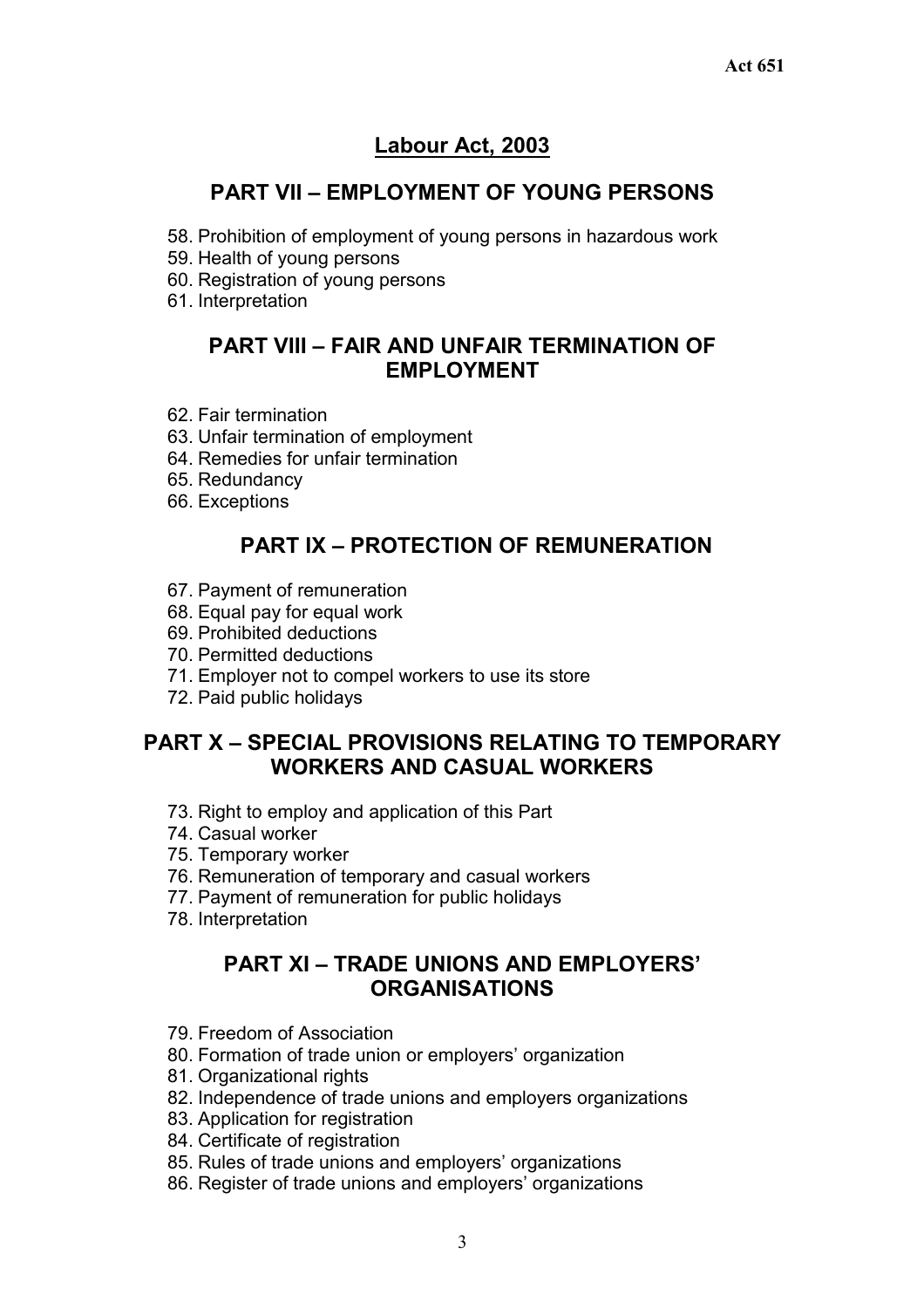87. Protection against discrimination

# **Labour Act, 2003**

- 88. Effect of registration
- 89. Change of name
- 90. Amalgamation
- 91. Registration of change of name and amalgamation
- 92. Alteration of rules
- 93. Federation
- 94. Accounts and audit
- 95. Audited financial statements

# **PART XII – COLLECTIVE AGREEMENT**

- 96. Collective agreement
- 97. Duty to negotiate in good faith
- 98. Contents of collective agreement
- 99. Collective bargaining certificate
- 100. Variation of certificate
- 101. Negotiating committee
- 102. Negotiations by negotiating committee or joint negotiating committee
- 103. Negotiations may be conducted by a union officer or member
- 104. Failure to negotiate
- 105. Effect of collective agreement
- 106. Notice of collective agreement to workers
- 107. Duration of collective agreements
- 108. Provision for dispute settlement
- 109. Power to extend collective agreements
- 110. Effect of extension of collective agreements
- 111. Union dues

# **PART – XIII NATIONAL TRIPARTITE COMMITTEE**

- 112. Establishment of National Tripartite Committee
- 113. Functions of the National Tripartite Committee
- 114. Meetings of the National tripartite Committee
- 115. Regional and district Tripartite Committee

# **PART XIV – FORCED LABOUR**

- 116. Prohibition of forced labour
- 117. Interpretation of "forced labour"

# **PART XV – OCCUPATIONAL HEALTH, SAFETY AND ENVIRONMENT**

- 118. General health and safety conditions
- 119. Exposure to imminent hazards
- 120. Employer to report occupational accidents and diseases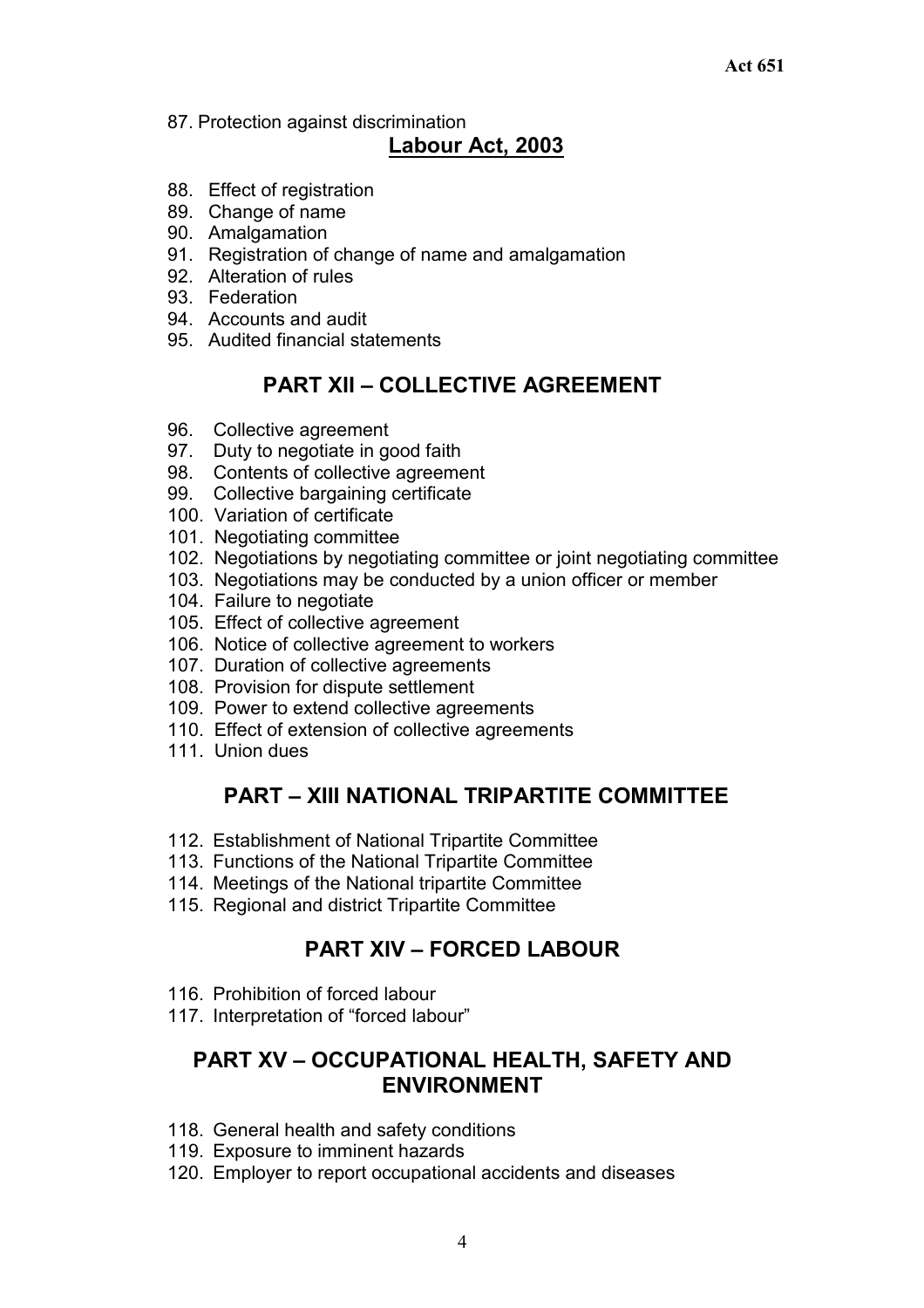121. Specific measures

# **Labour Act, 2003**

# **PART XVI – LABOUR INSPECTION**

- 122. Labour inspection
- 123. Appointment of inspectors
- 124. Powers of labour inspectors
- 125. inspectors to maintain confidentiality
- 126. Obstruction of inspectors

# **PART XVII – UNFAIR LABOUR PRACTICES**

- 127. Discrimination
- 128. Interference by employers in union affairs
- 129. Employer to facilitate workers trade union business
- 130. Interference that causes financial loss
- 131. Union activities during working hours
- 132. Complaints
- 133. Commission to make orders
- 134. Appeals

# **PART XVIII – NATIONAL LABOUR COMMISSION**

# **Sub-Part I – Establishment and Functions of the National Labour Commission**

- 135. Establishment Of Commission
- 136. Composition of the Commission
- 137. Qualification of chairperson and other members of the Commission
- 138. Functions and independence of the Commission
- 139. Powers of the Commission
- 140. Meetings of the Commission
- 141. Committees of the Commission
- 142. Allowances for members of the Commission
- 143. Tenure of office of members
- 144. Regional and District Committees of the Commission
- 145. Functions of a Regional or District Committee
- 146. Meetings of a Regional or a District Committee
- 147. Secretariat for the Commission
- 148. Expenditure of the Commission
- 149. Accounts and audit
- 150. Reports from Regional and District Labour Committees
- 151. Annual reports of the Commission
- 152. Regulations by the Commission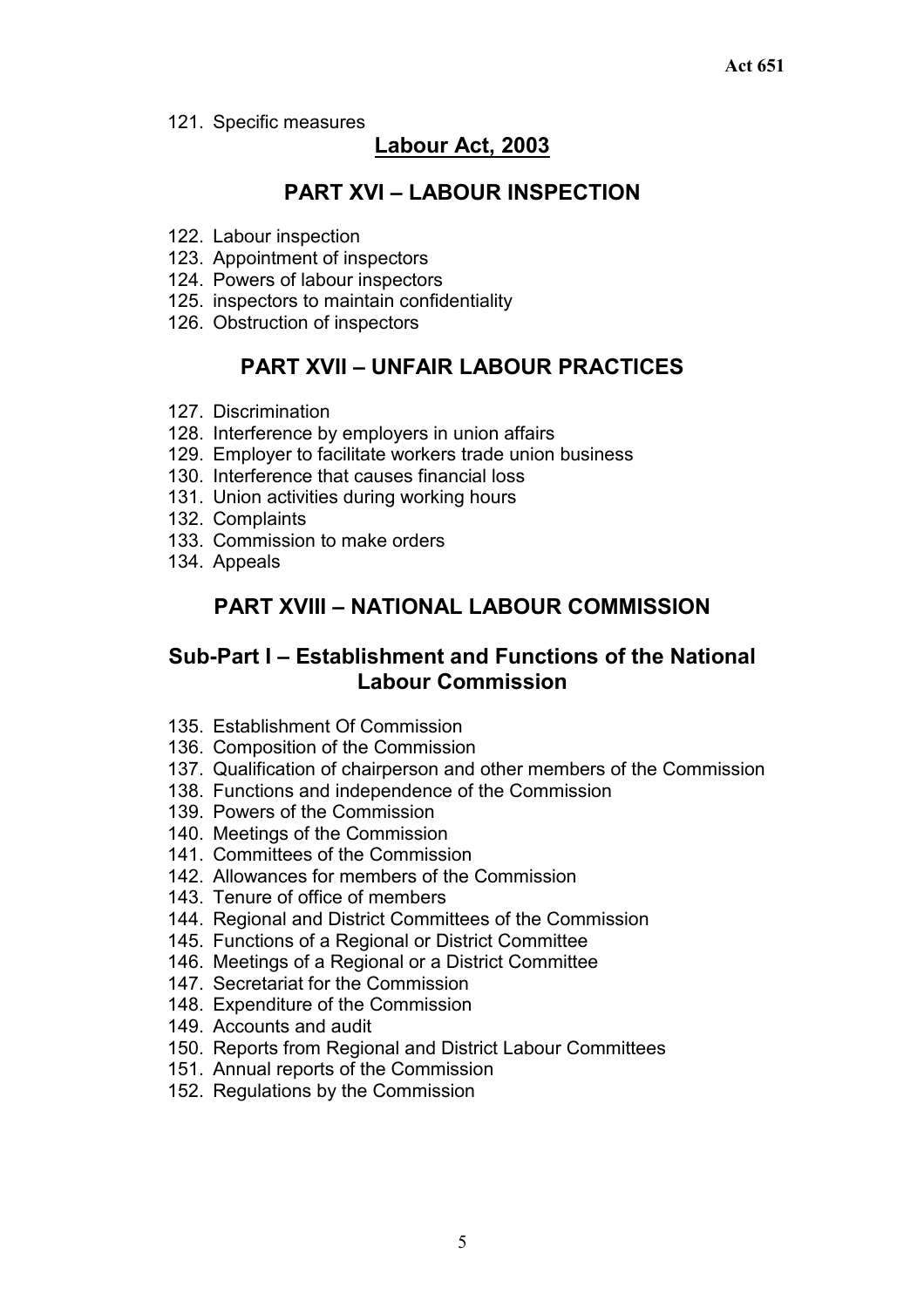# **Sub-Part II – Settlement of industrial disputes**

- 153. Settlement by negotiations
- 154. Mediation

# **Labour Act, 2003**

- 155. List of mediators and arbitrators
- 156. Appointment of arbitrators
- 157. Voluntary arbitration
- 158. arbitration award
- 159. Notice of intention to resort to strike or lockout
- 160. Strike and lockout
- 161. Cooling-off period
- 162. Essential services
- 163. Prohibition of strike or lockout in respect of essential services
- 164. Compulsory reference to arbitration
- 165. Powers of arbitrators
- 166. Vacancy in arbitration panel
- 167. Publication of compulsory arbitration award and effect of arbitration award on existing employment contracts.

# **PART XIX – STRIKES**

- 168. Illegal strike and lockout
- 169. Legal effect of lawful strike or lockout
- 170. Temporary replacement of labour
- 171. Picketing

# **PART XX – MISCELLANEOUS**

- 172. Enforcement of orders of the Commission
- 173. Offences by body of persons
- 174. Regulations
- 175. Interpretation
- 176. Modification of existing enactments
- 177. Repeals and amendment
- 178. Savings and transitional provisions
- 179. Commencement SCHEDULES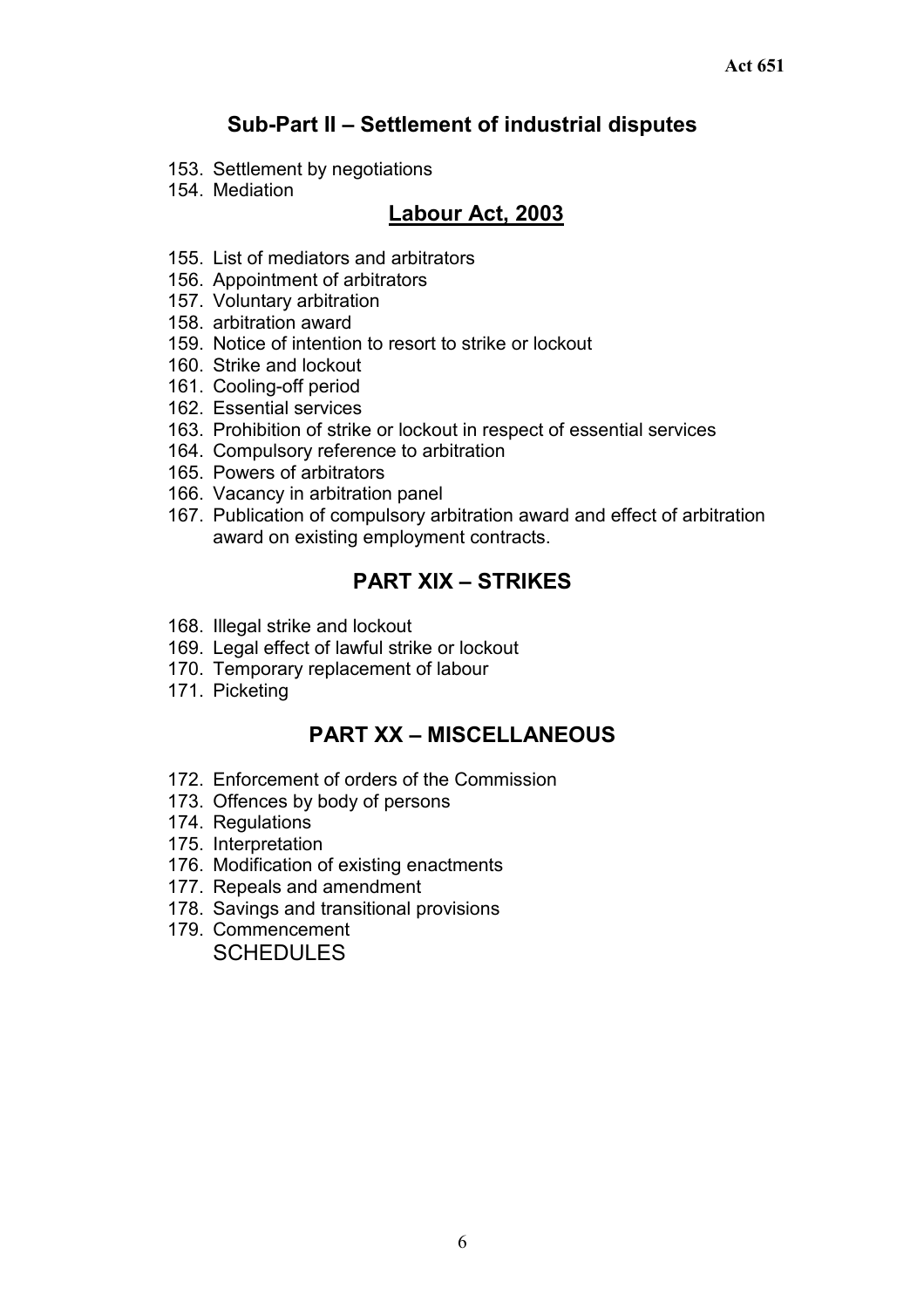# THE SIX HUNDRED AND FIFTY-FIRST

# **ACT**

# OF THE PARLIAMENT OF THE REPUBLIC

# OF GHANA

# ENTITLED

# **LABOUR ACT, 2003**

AN ACT to amend and consolidate the laws relating to labour, employers, trade unions and industrial relations; to establish a National Labour Commission and to provide for matters related to these. DATE OF ASSENT: 8<sup>th</sup> October, 2003.

BE IT ENACTED by Parliament as follows:

## **PART I – PRELIMINARY**

#### **Scope of application**

**1.** This Act applies to all workers and to all employers except the Armed Forces, the Police Service, the Prison Service and the Security and Intelligence Agencies specified under the Security and Intelligence Agencies Act 1996 (Act 526).

#### **PART II – PUBLIC EMPLOYMENT CENTRES AND FEE-CHARGING EMPLOYMENT AGENCIES**

#### **Establishment of Public Employment Centres and registration of private employment agencies**

**2.** (1) The Minister shall by Executive Instrument establish Public Employment Centres for the discharge of the functions stated in section 3.

(2) A Centre established under subsection (1) is answerable to the **Minister** 

## **Functions of the Centres**

- **3**. Each Centre shall
	- (a) assist unemployed and employed persons to find suitable employment and assist employers to find suitable workers from among such persons;
	- (b) take appropriate measures to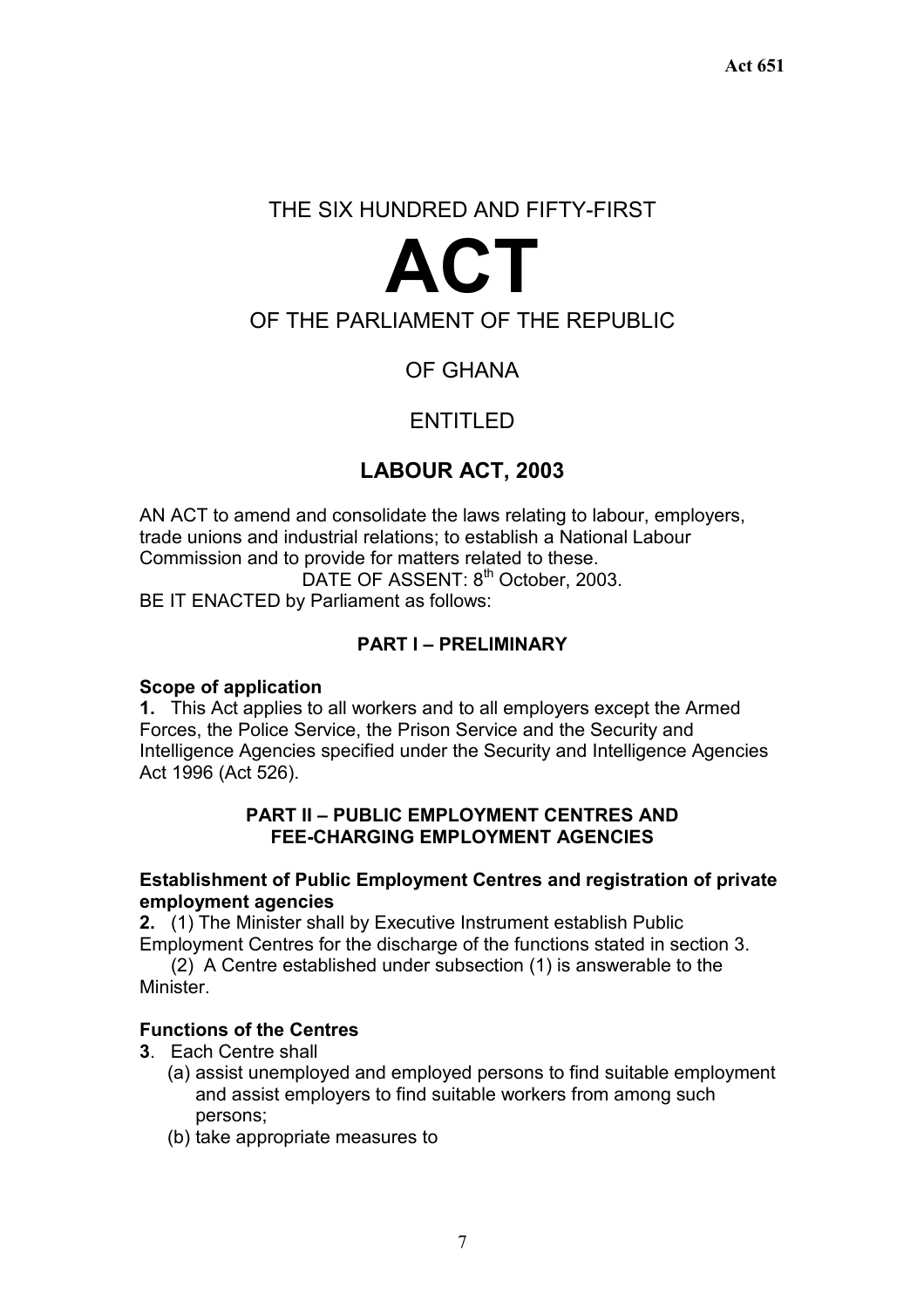- (i) facilitate occupational mobility with a view to adjusting the supply of labour to employment opportunities in the various occupations;
- (ii) facilitate geographical mobility with a view to assisting the movement of unemployed and employed persons to areas with suitable employment opportunities; and
- (iii) facilitate temporary transfers of unemployed and employed persons from one place to another as a means of meeting temporary local maladjustment in the supply of or demand for unemployed persons;
- (c) assist in social and economic planning by providing labour market information to stakeholders to ensure a favourable employment situation;
- (d) provide vocational guidance facilities to young persons;
- (e) provide arrangements for the registration, employment, training and retaining of persons with disability; and
- (f) provide arrangements for the registration of employed and unemployed persons
	- (i) with recognized technical, vocational or professional qualifications or those without these qualifications but have had experience of a level higher than that of an artisan;
	- (ii) who are of the level of supervisors or foremen;
	- (iii) with experience at administrative, managerial or senior executive levels; and
	- (iv) who have received training at the tertiary level.

#### **Registration of unemployed persons**

**4**. (1) An unemployed person may make an application in the prescribed form to the appropriate Centre for registration in the appropriate register.

 (2) On receipt of the application, the officer in charge of the Center shall enter the particulars of the application in the appropriate register and issue to the applicant a certificate of registration in the prescribed form.

#### **Employment through Centres or Agencies**

**5**. An employer may employ any worker either through a Centre or a Private Employment Agency.

## **Employment Data**

**6**. (1) The Chief Labour Officer or an officer authorized by the Chief Labour Officer shall, submit to every employer a questionnaire relating to employment of workers by the employer within the respective Centre.

(2) The employer shall complete and return the questionnaire to the Chief Labour Officer or the authorized officer within fourteen days after the expiry of every three months.

(3) Where an employer fails or refuses to complete and return the questionnaire as required under subsection (2) the Chief Labour Officer shall direct the employer to do so within a specified time, and the employer shall comply with the direction.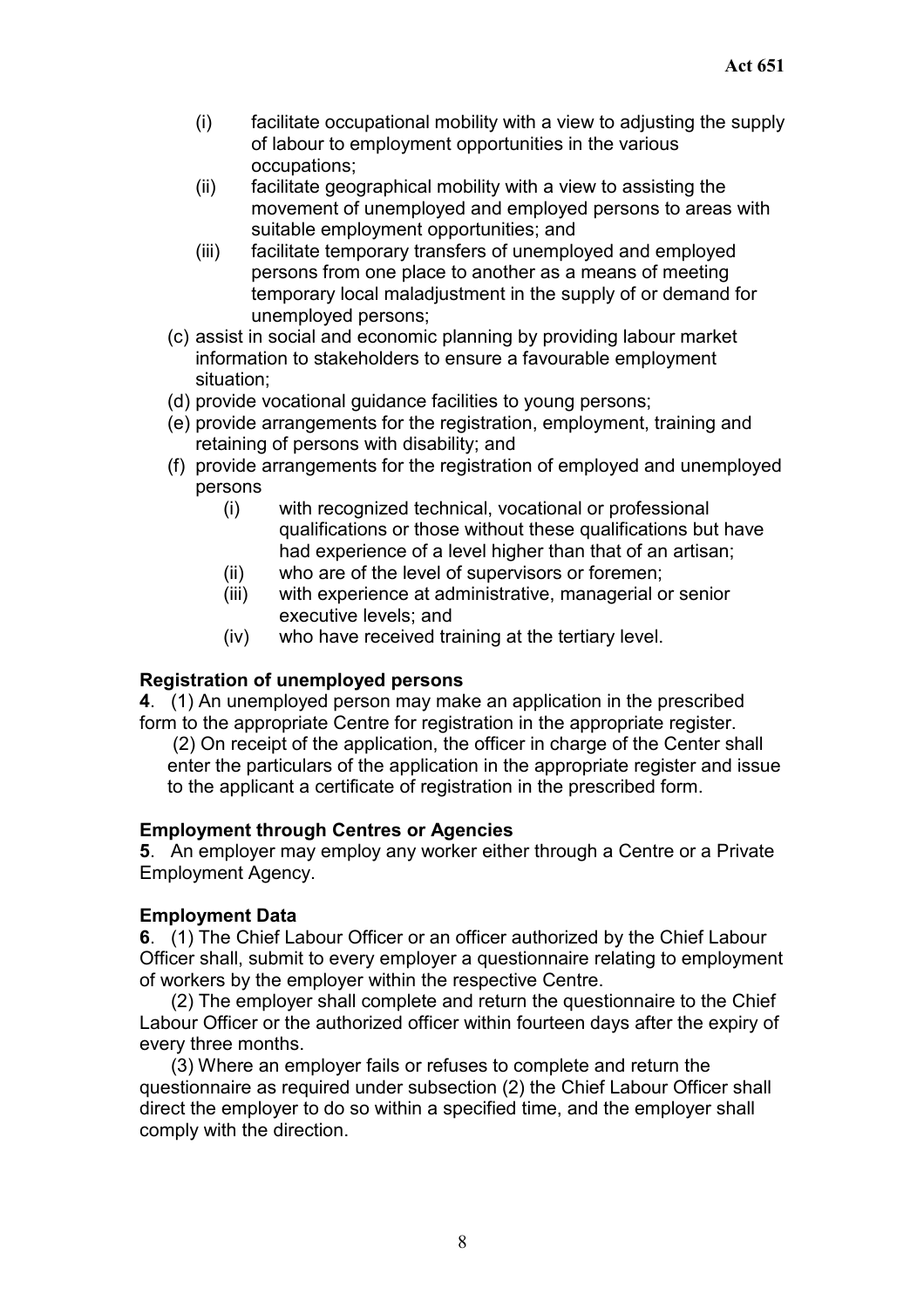## **Private Employment Agencies**

**7**. (1) A person shall not establish or operate a Private Employment Agency unless that person is a corporate body, has applied to, and has been granted a license by, the Minister.

(2) A license granted by the Minister under subsection (1) shall, subject to the terms and conditions stipulated in the license, be valid for a period of twelve months.

(3) The license of an Agency may be renewed for a period of twelve months upon application made to the Minister.

(4) There shall be paid by an Agency for the issue or renewal of the license such fee as the Minister may by legislative instrument prescribe.

(5) An agency may recruit workers for employment in a country outside Ghana if it is authorized to do so under its license and it there exists an agreement between the Government and that other country.

(6) An Agency shall submit to the Minister not later than fourteen days after the end of every three months returns in respect of workers recruited for employment, whether in Ghana or outside Ghana, during that period.

(7) An Agency shall refund fifty percent of the fees paid by a client to the Agency, if the Agency is unable to secure a job placement for the client after the expiration of three months.

(8) The Minister shall revoke the license of any Agency that fails to comply with subsection (6).

# **PART III – PROTECTION OF EMPLOYMENT**

#### **Rights of employer**

**8**. Subject to this Act and any other enactment, the rights of an employer include the right to

- (a) employ a worker, discipline, transfer, promote and terminate the employment of the worker;
- (b) formulate policies, execute plans and programmes to set targets:
- (c) modify, extend or cease operations; and
- (d) determine the type of products to make or sell and the prices of its goods and services.

#### **Duties of employers**

**9**. Without prejudice to the provisions of this Act and any other enactment for the time being in force, in any contract of employment or collective agreement, the duties of an employer include the duty to

- (a) provide work and appropriate raw materials, machinery, equipment and tools;
- (b) pay the agreed remuneration at the time and place agreed on in the contact of employment or collective bargaining agreement or by law or agreed between the employer and the worker;
- (c) take all practicable steps to ensure that the worker is free from risk of personal injury or damage to his or her health during and in the course of the worker's employment or while lawfully on the employer's premises;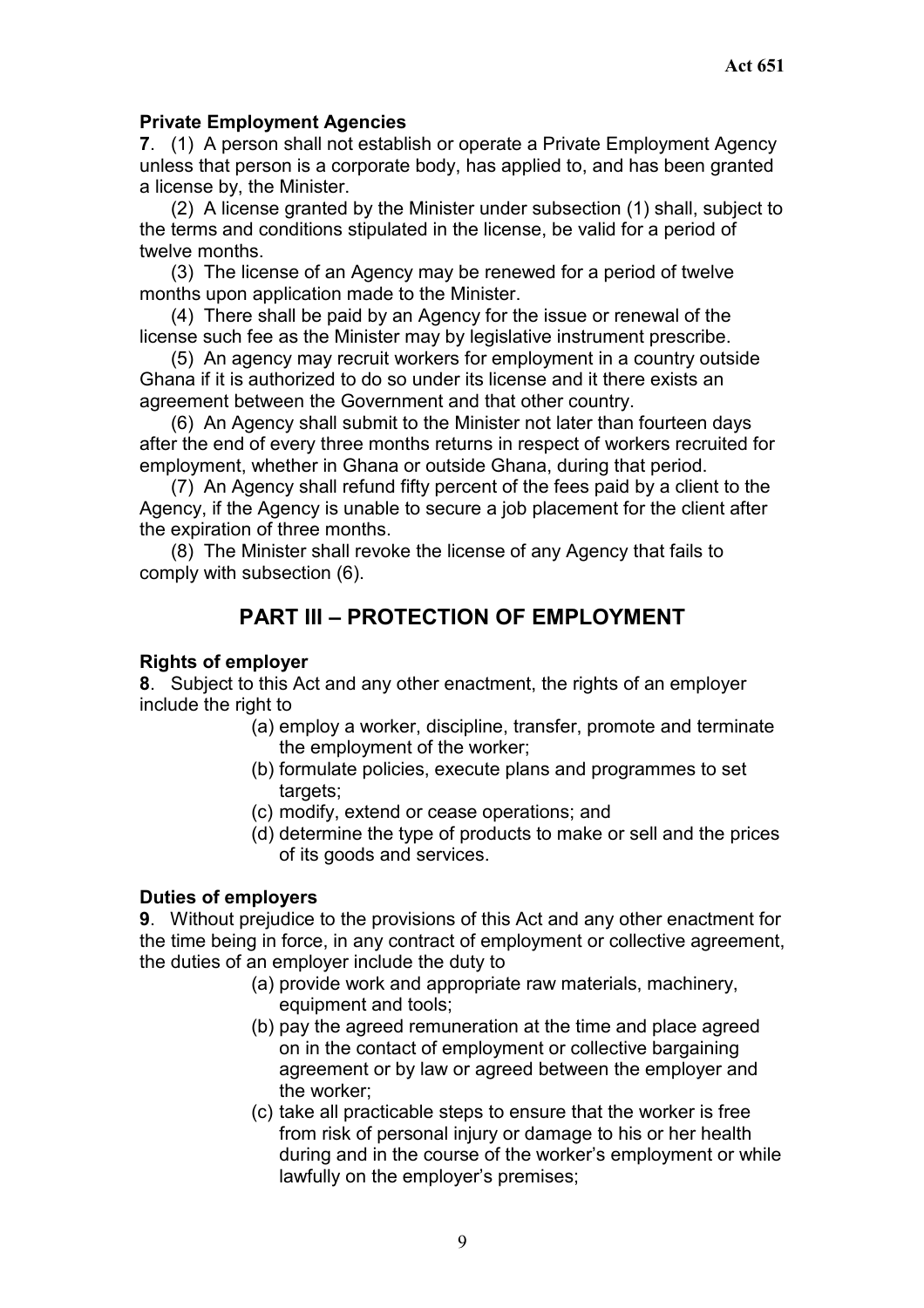- (d) develop the human resources by way of training and retaining of the workers;
- (e) provide and ensure the operation of an adequate procedure for discipline of the workers;
- (f) furnish the worker with a copy of the worker's contract of employment;
- (g) keep open the channels of communication with the workers; and
- (h) protect the interests of the workers.

## **Rights of a worker**

**10**. The rights of a worker include the right to

- (a) work under satisfactory, safe and healthy conditions;
- (b) receive equal pay for equal work without distinction of any kind;
- (c) have rest, leisure and reasonable limitation of working hours and period of holidays with pay as well as remuneration for public holidays;
- (d) form or join a trade union;
- (e) be trained and retained for the development of his or her skills; and
- (f) receive information relevant to his or her work.

## **Duties of workers**

**11**. Without prejudice to the provisions of this Act, the duties of a worker in any contract of employment or collective agreement, include the duty to

- (a) work conscientiously in the lawfully chosen occupation;
- (b) report for work regularly and punctually;
- (c) enhance productivity;
- (d) exercise due care in the execution of assigned work;
- (e) obey lawful instructions regarding the organisation and execution of his or her work;
- (f) take all reasonable care for the safety and health of fellow workers;
- (g) protect the interests of the employer; and
- (h) take proper care of the property of the employer entrusted to the worker or under the immediate control of the worker.

#### **Contract of employment**

**12**. (1) The employment of a worker by an employer for a period of six months or more or for a number of working days equivalent to six months or more within a year shall be secured by a written contract of employment.

(2) A contract of employment shall express in clear terms the rights and obligations of the parties.

## **Written statement of particulars of contract of employment**

**13**. Subject to the terms and conditions of a contract of employment between an employer and a worker, the employer shall within two months after the commencement of the employment furnish the worker with written statement of the particulars of the main terms of the contract of employment in the form set out in Schedule 1 to this Act signed by the employer and the worker.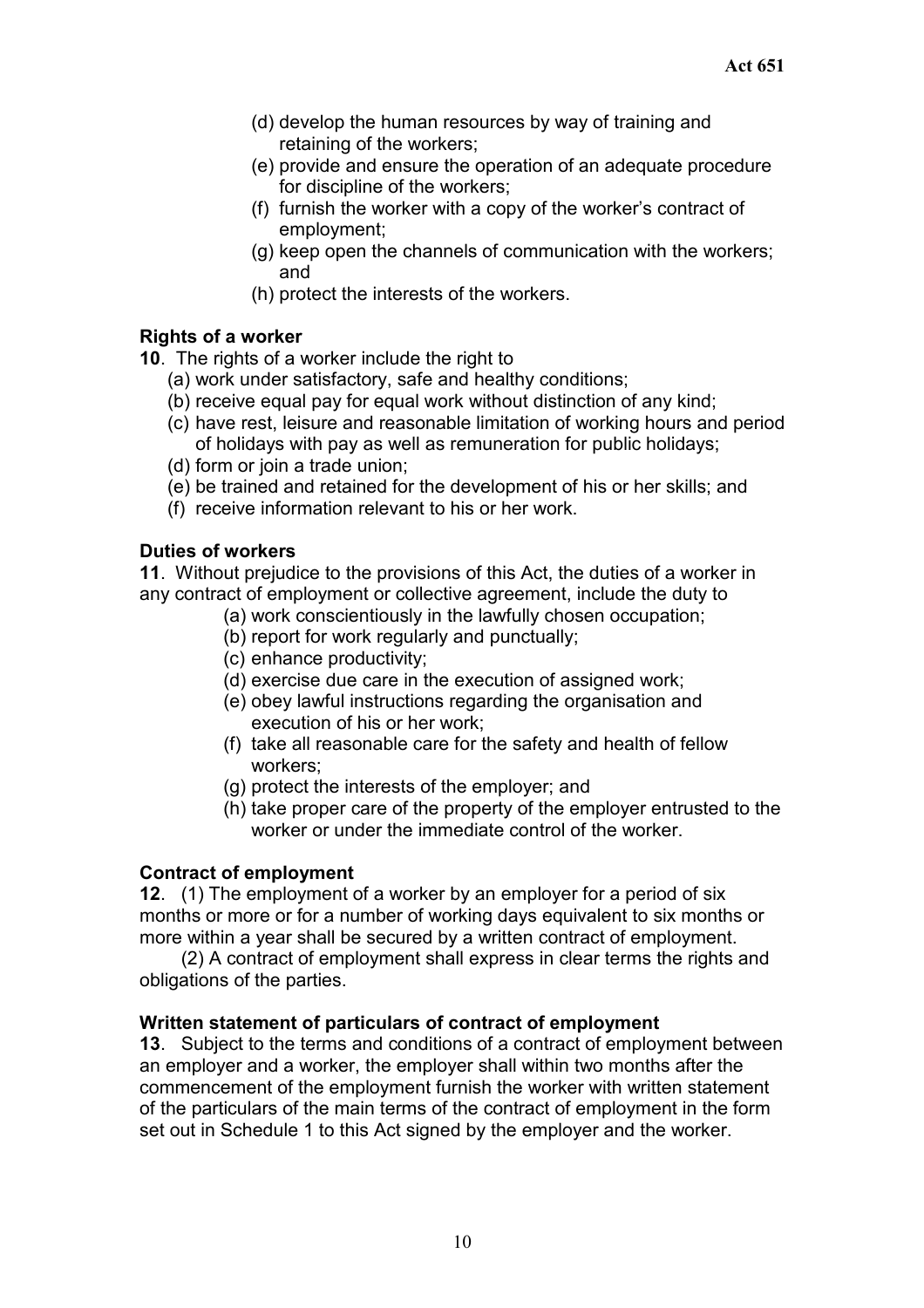## **Prohibition of restrictive conditions of employment**

**14**. An employer shall not in respect of any person seeking employment, or of persons already in his employment

(a) require that person to form or join a trade union or to refrain from forming or joining a trade union of his or her choice;

(b) require that person to participate or refrain from participating in the lawful activities of a trade union;

(c) refuse to employ the person because of that person's membership of a trade union;

(d) promise the person any benefit or advantage for not participating in trade union activities; or

(e) discriminate against the person on grounds of gender, race, colour, ethnic origin, religion, creed, social or economic status, disability or politics.

## **Grounds for termination of employment**

**15.** A contract of employment may be terminated,

- (a) by mutual agreement between the employer and the worker;
- (b) by the worker on grounds of ill-treatment or sexual harassment;

(c) by the employer on the death of the worker before the expiration of the period of employment;

(d) by the employer if the worker is found on medical examination to be unfit for employment;

(e) by the employer because of the inability of the worker to carry out his or her work due to

- (i) sickness or accident; or
- (ii) the incompetence of the worker; or
- (iii) proven misconduct of the worker.

## **Types of contract of employment**

- **16**. Where by a contract of employment a worker is entitled to be paid,
	- (a) remuneration at a monthly rate, the contract is a contract from month to month;
	- (b) remuneration at a weekly rate, the contract is a contract from week to week; or
	- (c) remuneration at a rate other than monthly or weekly rate, the contract is a contract determinable at will.

#### **Notice of termination of employment**

**17**. (1) A contract of employment may be terminated at anytime by either party giving to the other party,

> (a) in the case of a contract of three years or more, one month's notice or one month's pay in lieu of notice;

- (b) notice or tow weeks' pay in lieu of notice; or
- (c) in the case of contract from week to week, seven days' notice.
- (2) A contract of employment determinable at will by either party may be terminated at the close of any day without notice.
- (3) A notice required to be given under this section shall be in writing.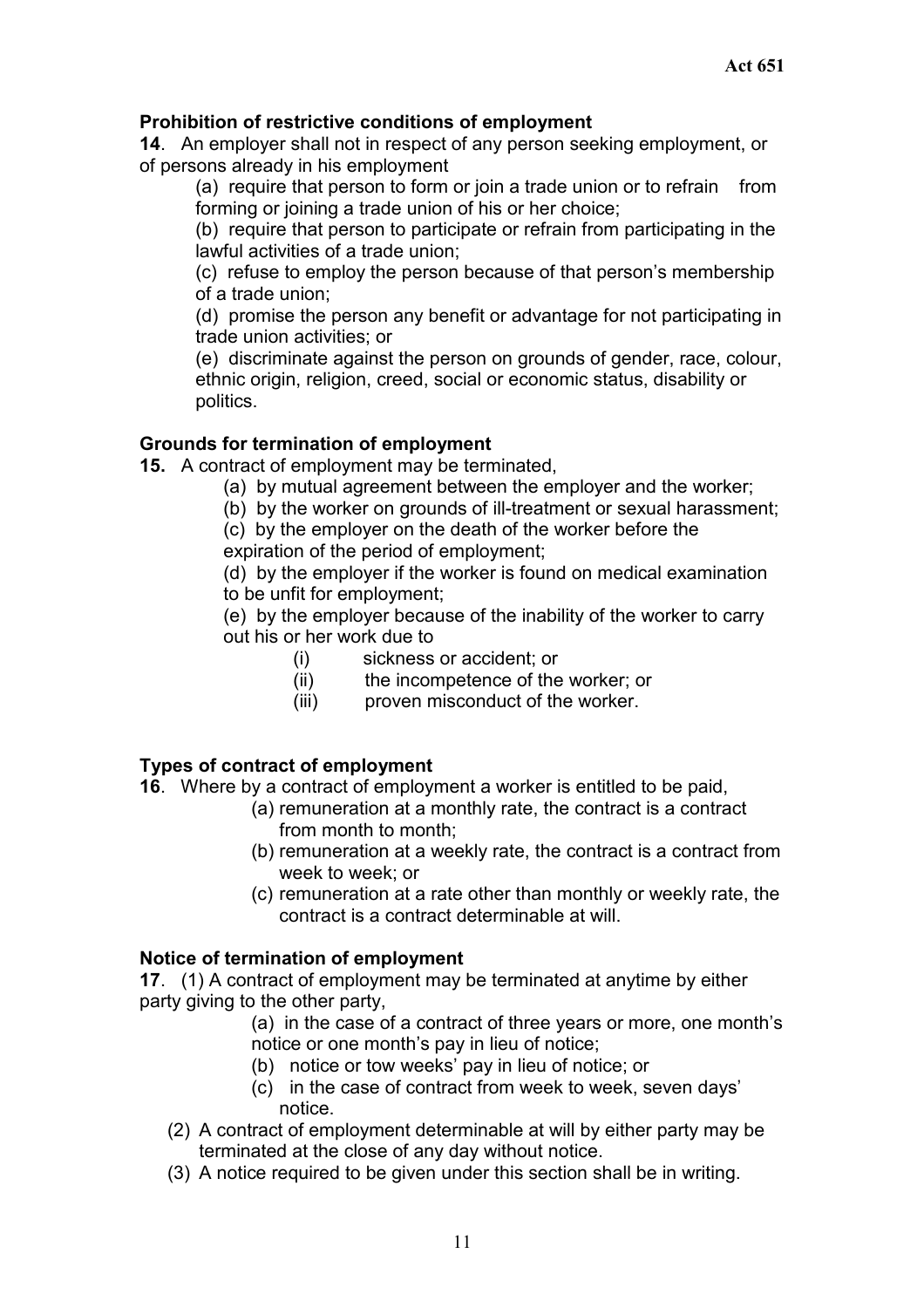(4) The day on which the notice is given shall be included in the period of the notice.

## **Remuneration on termination of employment**

**18**. (1) When a contract of employment is terminated in the manner stated in section 15, the employer shall pay to the worker,

- a. any remuneration earned by the worker before the termination;
- b. any deferred pay due to the worker before the termination;
- c. any compensation due to the worker in respect of sickness or accident; and
- d. in the case of foreign contract, the expenses and necessaries for the journey and repatriation expenses in respect of the worker and accompanying members of his or her family in addition to any or all of the payments specified in paragraphs (a), (b) and (c) of this subsection.
- (2) The employer shall pay to the worker not later than the date of expiration of the notice all remuneration due to the worker as at that date.
- (3) Where no notice is required, the payment of all remuneration due shall be made not later than the next working day after the termination.
- (4) Notwithstanding section 17(1), either party to a contract of employment may terminate the contract without notice if that party pays to the other party a sum equal to the amount of remuneration which would have accrued to the worker during the period of the notice.

#### **Exception**

**19**. The provisions of sections 15, 16, 17 and 18 are not applicable where in a collective agreement there are express provisions with respect to the terms and conditions for termination of the contract of employment which are more beneficial to the worker.

# **PART IV – GENERAL CONDITIONS OF EMPLOYMENT**

# **Sub-Part I – Annual leave with pay**

#### **Leave entitlement**

**20**. (1) In any undertaking every worker is entitled to not less than fifteen working days leave with full pay in any calendar year of continuous service.

(2) The expression "full pay" means the worker's normal remuneration, without overtime payment, including the cash equivalent of any remuneration in kind.

#### **Continuous service**

**21**. (1) Continuity of service shall not be regarded as interrupted by mere change of ownership or management of the undertaking.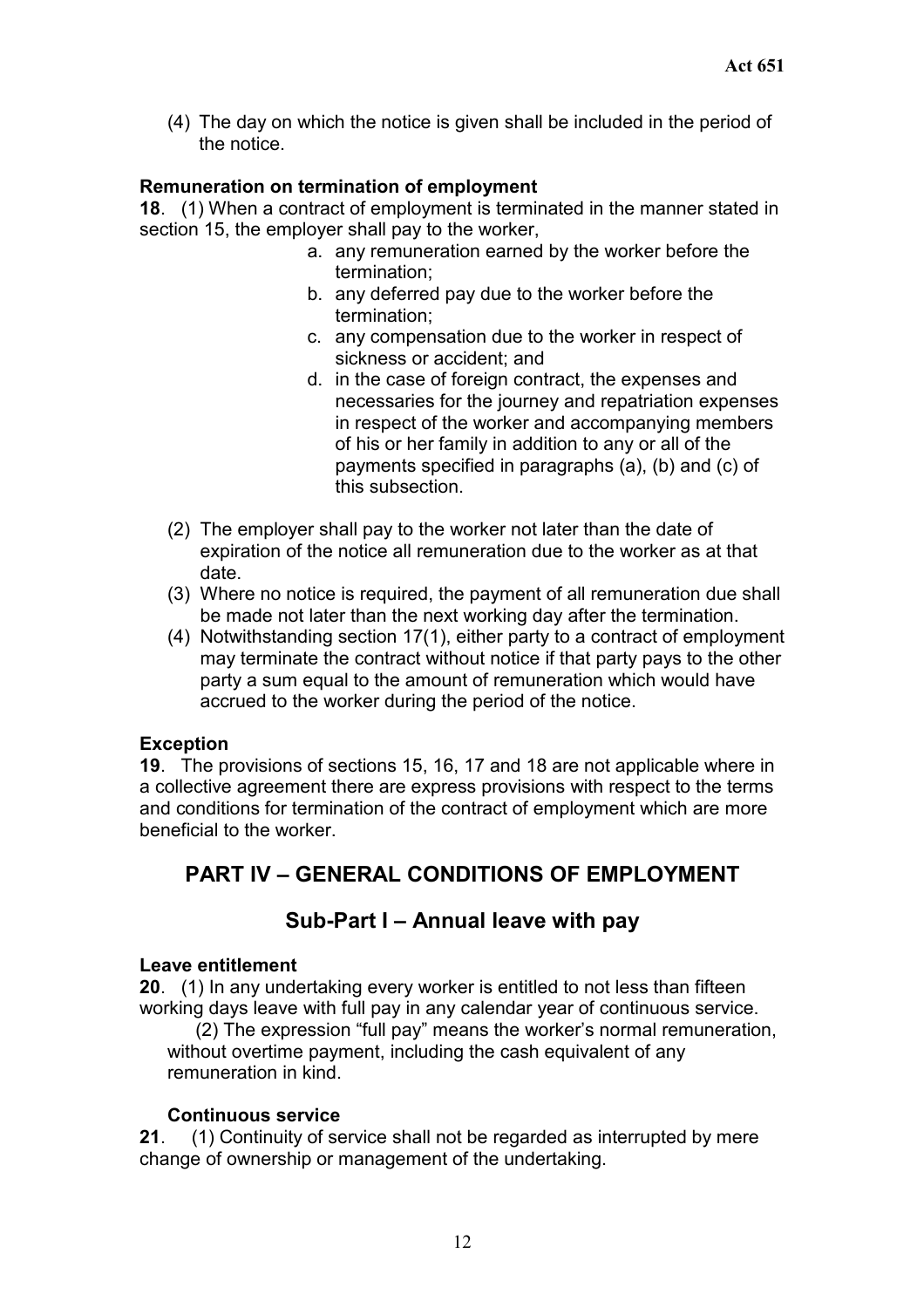(2) Where the work is not regularly maintained throughout the year, the requirement of continuous service shall be deemed to have been met if the worker has worked for not less than two hundred days in the particular year.

#### **Interruption of work by public holidays, sickness of worker**

**22**. Public holidays and absence from duty due to sickness certified by a medical practitioner, and pregnancy and confinement, shall not affect the annual leave entitlement of a worker.

#### **Interruption of work by voluntary communal work, civic duties and special leave**

**23**. A period during which a worker is absent from his or her normal duties with the permission of the employer on account of the worker's participation in voluntary communal work, the discharge of civic duties or the granting of special leave with or without pay, shall not be counted as part of the worker's annual leave.

#### **Sick leave not part of annual leave**

**24**. A period of absence from work allowed owing to sickness, which is certified by a medical practitioner, and which occurs after the commencement of and during annual leave shall not be computed as part of the leave.

#### **Leave to be uninterrupted**

**25**. (1) Every worker is entitled to enjoy an unbroken period of leave but an employer, in cases of urgent necessity, may in accordance with this section, require a worker to interrupt his or her leave and return to work.

(2) Where a worker is required by the employer to interrupt his or her leave in the circumstances specified in subsection (1) the worker shall not forfeit the right to the remainder of the leave but shall take the leave anytime thereafter.

(3) Where a worker takes his or her annual leave at the end of a calendar year, the leave may continue except as provided in subsection (1) without interruption, into the following year.

#### **Employer to bear cost of leave interrupted**

**26**. Any employer who requires a worker to interrupt his or her annual leave in the circumstance stated in section 25, shall make up to the worker any reasonable expense incurred on account of the interruption, and also resumption of the leave by the worker.

#### **Record of employment, leave**

**27**. (1) A worker shall, as much as may be possible, be given notice of the date of commencement of his or her annual leave, at least, thirty days before the worker takes the leave.

(2) Every employer is required to keep a record showing the following particulars,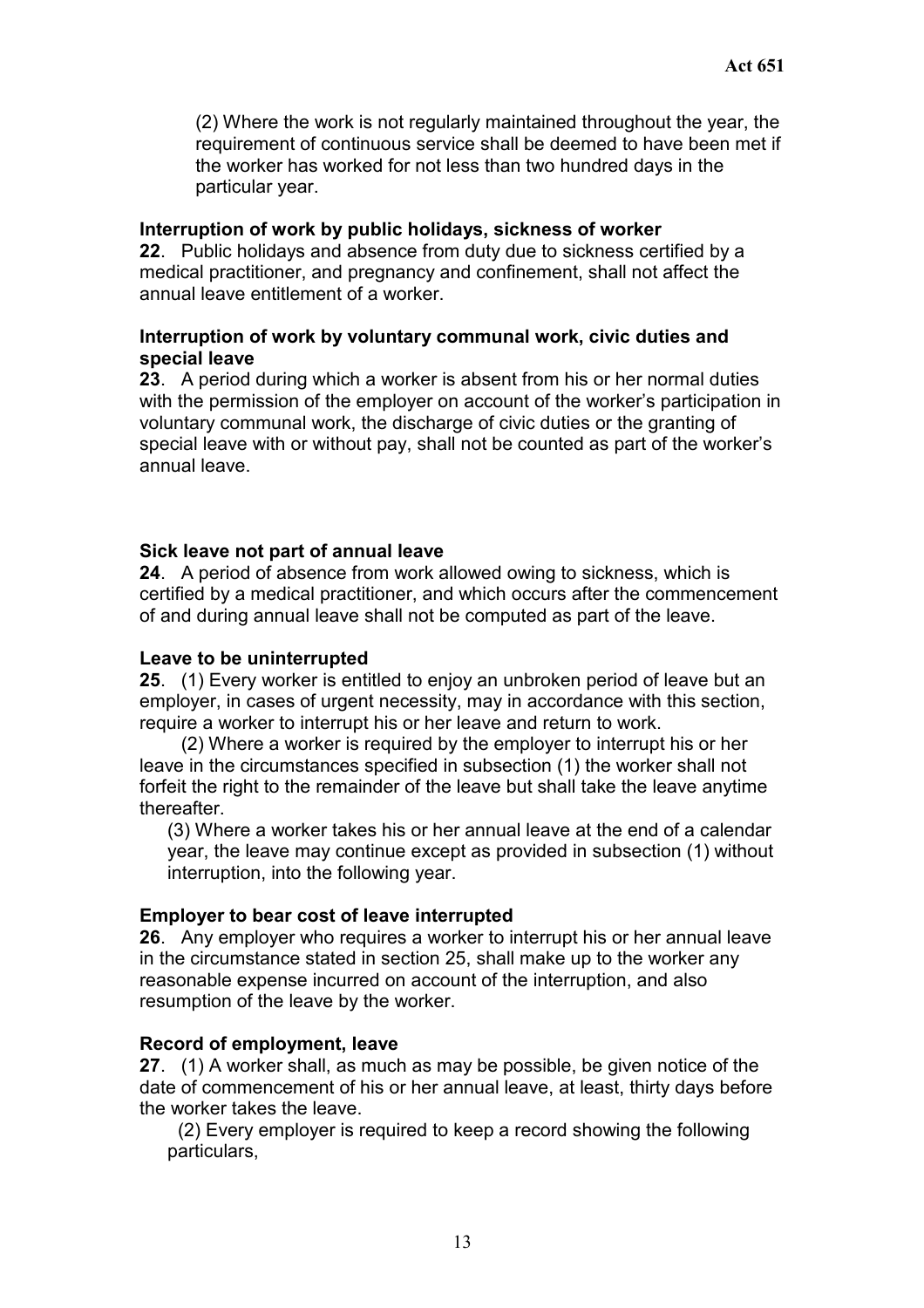(a) the date of employment of each worker employed by the employer and the duration of the annual leave to which the worker is entitled;

(b) the dates on which the annual leave is taken by each worker; and

(c) the remuneration received by each worker in respect of the annual leave.

#### **Worker may take leave in two equal parts**

**28**. Without prejudice to the provisions of this Sub-Part, a worker may be permitted to take his or her annual leave in two approximate equal parts.

#### **Leave entitlement to be restored to suspended worker on reinstatement**

**29**. Where a worker, suspend from the service of his or her employer prior to disciplinary or criminal proceedings being taken against him or her is reinstated, the worker shall be entitled to take the leave he or she would have had if he or she had not been suspended.

#### **Termination of employment not to affect leave entitlement earned**

**30** (1) Where the employment of a worker is terminated, the worker is entitled to annual leave in proportion to the period of service in the calendar year.

(2) The worker shall not be deprived of any other grants or awards to which the worker is entitled including payment in lieu of notice of termination.

(3) Subsections (1) and (2) do not apply to cases where the employer has the right to dismiss a worker without notice.

#### **Agreement to forgo leave to be void**

**31**. Any agreement to relinquish the entitlement to annual leave or to forgo such leave is void.

#### **Sub-Part not applicable to family concerns**

**32**. This Sub-Part does not apply to a person employed in an undertaking in which only members of the family of the employer are employed.

# **Sub-Part II – Hours of work**

#### **Maximum hours of work**

**33**. The hours of work of a worker shall be a maximum of eight hours a day or forty hours a week except in cases expressly provided for in this Act.

#### **Different hours of work**

**34**. The rules of any undertaking or its branch may prescribe hours of work different from eight hours a day on one or more days in the week, subject to the following,

> a. Where shorter hours of work are fixed, the hours of work on the other days of the week may be proportionately longer than eight hours but shall not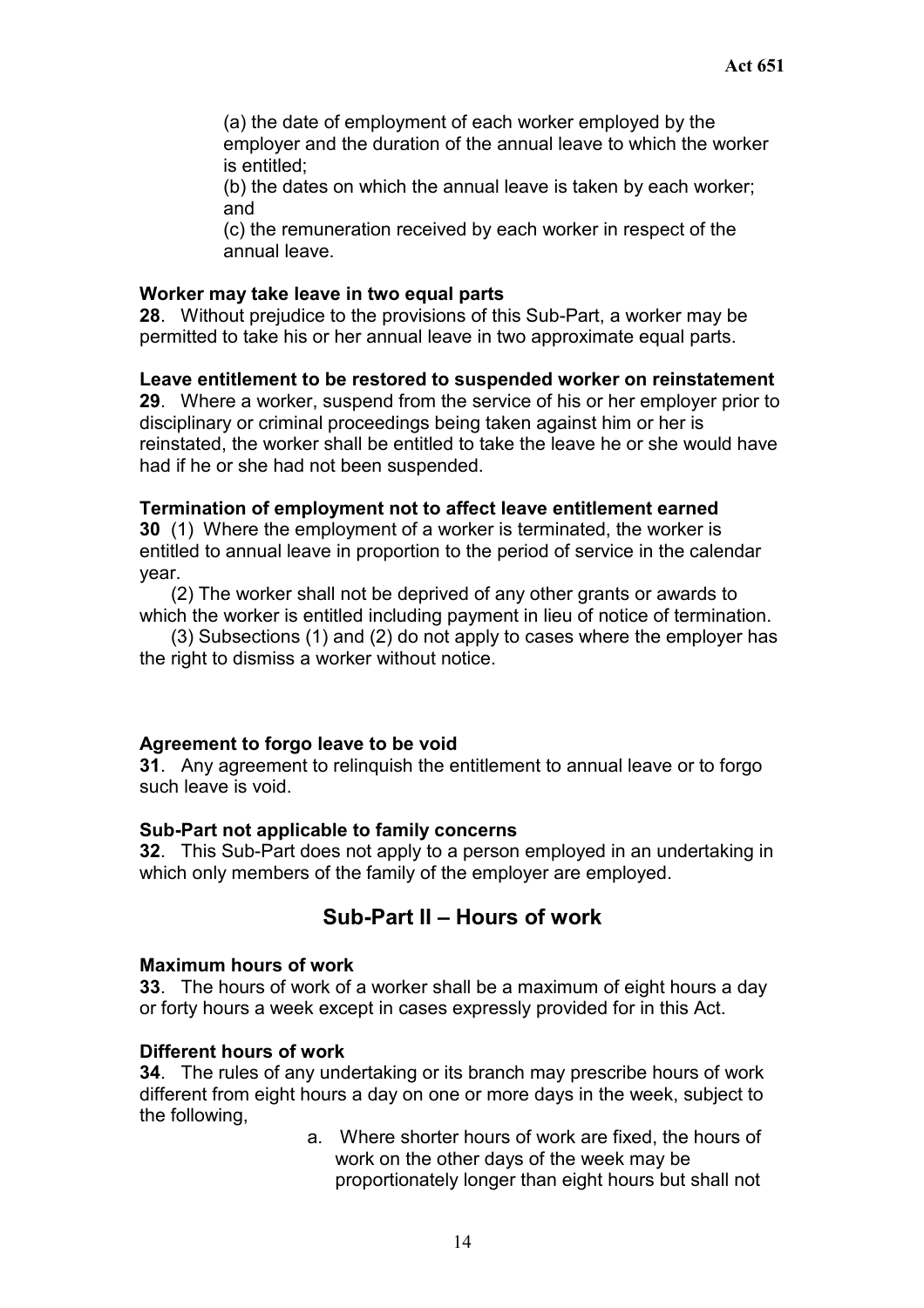exceed nine hours a day or a total of forty hours a week;

- b. here longer hours of work are fixed the average number of hours of work reckoned over a period of four weeks or less shall not exceed eight hours a day or forty hours a week; or
- c. In the case of an undertaking the work of which is of a seasonal nature, where longer hours of work are fixed, the average number of hours of work over a period of one year shall not exceed eight hours a day except that the hours of work which may be fixed under this paragraph shall not exceed ten hours a day.

## **Paid overtime**

**35**. (1) Subject to subsections (2) and (3), where a worker in an undertaking works after the hours of work fixed by the rules of that undertaking, the additional hours done shall be regarded as overtime work.

(2) A worker in any such undertaking may not be required to do overtime work unless that undertaking has fixed rates of pay for overtime work.

(3) A worker shall not be compelled to do overtime work except for undertakings or enterprises

(a) the very nature of which requires overtime in order to be viable; or

(b) which are subject to emergencies that require that workers engage

in overtime work in order to prevent or avoid threat to life and property.

#### **Shifts**

**36**. Workers may be employed in shits, but the average number of hours reckoned over a period of four weeks or less shall not exceed eight hours a day or forty hours a week if there is an established time-table for the shifts.

#### **Manual labourers**

**37**. (1) The Minister may prescribe shorter hours of work for workers in jobs declared to be manual labour and in jobs likely to be injurious to health.

(2) Work for which shorter hours are prescribed under section (1) shall be deemed to be equivalent to work done on the basis of eight hours a day for the purpose of all rights which may flow from the employment.

#### **Unpaid overtime**

**38**. Notwithstanding section 35, a worker may be required to work beyond the fixed hours of work without additional pay in certain exceptional circumstances including an accident threatening human lives or the very existence of the undertaking.

#### **Commencement and closing of work**

**39**. The time of commencement and closing of a worker's hours of work in any undertaking shall be fixed by the rules of the undertaking concerned subject to the following:

> a. in the case of operations underground, work commences when the worker enters the cage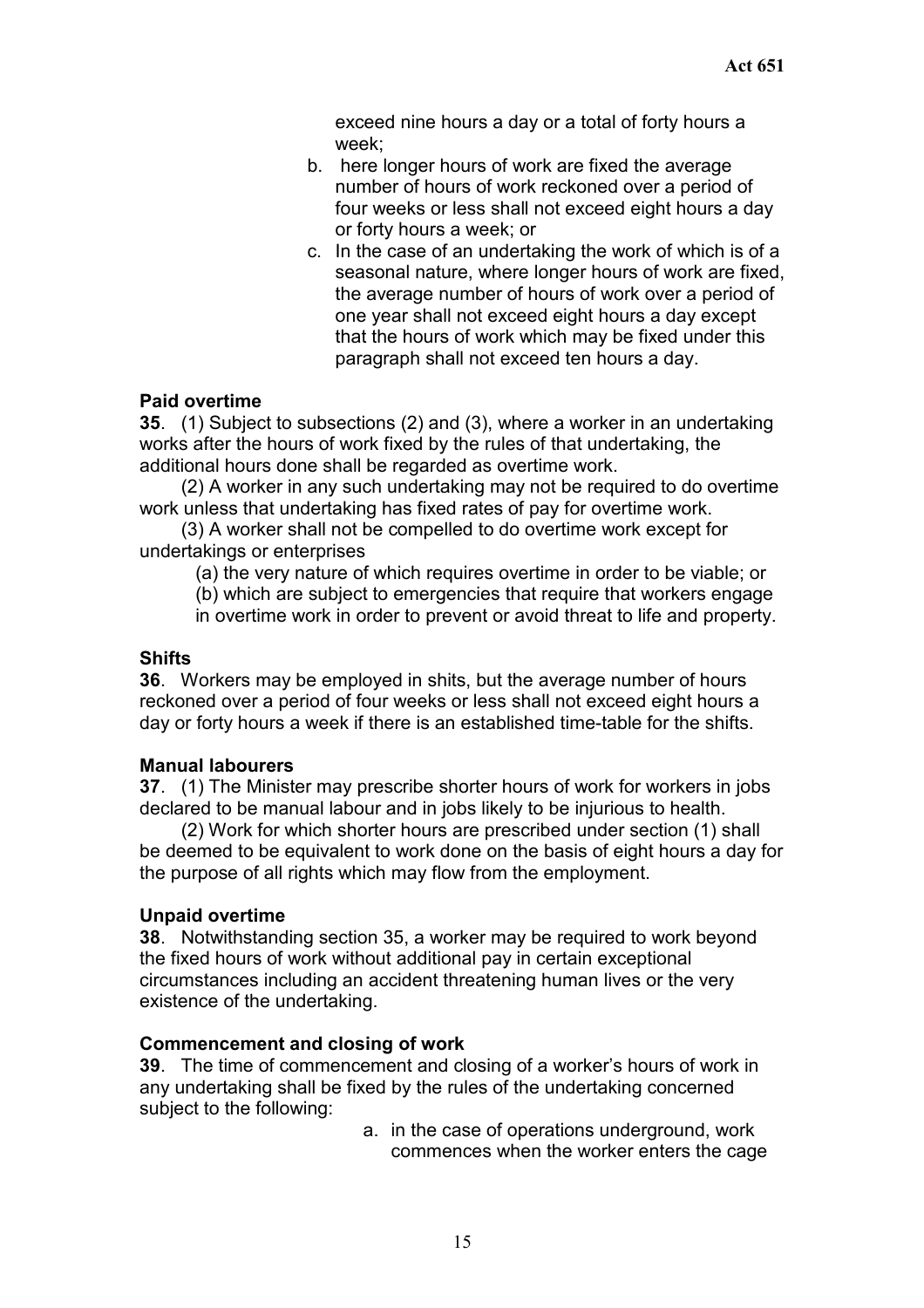or lift to go down and ends when the worker leaves it at the surface; and

b. in the case of operations underground, where the work place is reached by going down a gallery, the hours of work is reckoned from the time when the worker enters the gallery to the time when he or she leaves it at the surface.

# **Sub-Part III – Rest periods**

#### **Undertakings to which this Sub-Part applies**

**40**. In any undertaking

(a) where the normal hours of work are continuous, a worker is entitled to at least thirty minutes break in the course of the work, but the break forms part of the normal hours of work; and

(b). where the normal hours of work are, in two parts, the break should not be of less than one hour duration and does not form part of the normal hours of work.

#### **Daily rest period**

**41**. (1) Without prejudice to section 40, a worker shall be granted a daily continuous rest of at least twelve hours duration between two consecutive working days.

(2) The daily rest of the worker in an undertaking operating on a seasonal basis may be of less than ten hours but of not more than twelve hours' duration over a period of at least sixty consecutive days in the calendar year.

#### **Weekly rest period**

**42**. A worker shall, in addition to the rest periods provided in sections 40 and 41, be given a rest period of forty-eight consecutive hours, in every seven days of normal working hours, and the rest period may, for preference, start from Saturday and end on the Sunday following and shall wherever possible, be granted to all of the workers of the undertaking.

#### **Rest periods not to include public holidays**

**43**. The rest periods specified in this Sub-Part do not include public holidays.

## **Exceptions**

**44**. This Sub-Part and sections 33 and 34 do not apply to task workers or domestic workers in private homes.

# **PART V – EMPLOYMENT OF PERSONS WITH DISABILITY**

#### **Registration of Persons with disability**

**45**. (1) A person with disability may apply to the Centre for registration.

(2) The Centre shall upon registration of person with disability, issue the person a certificate of registration in a form determined by the Chief Labour **Officer**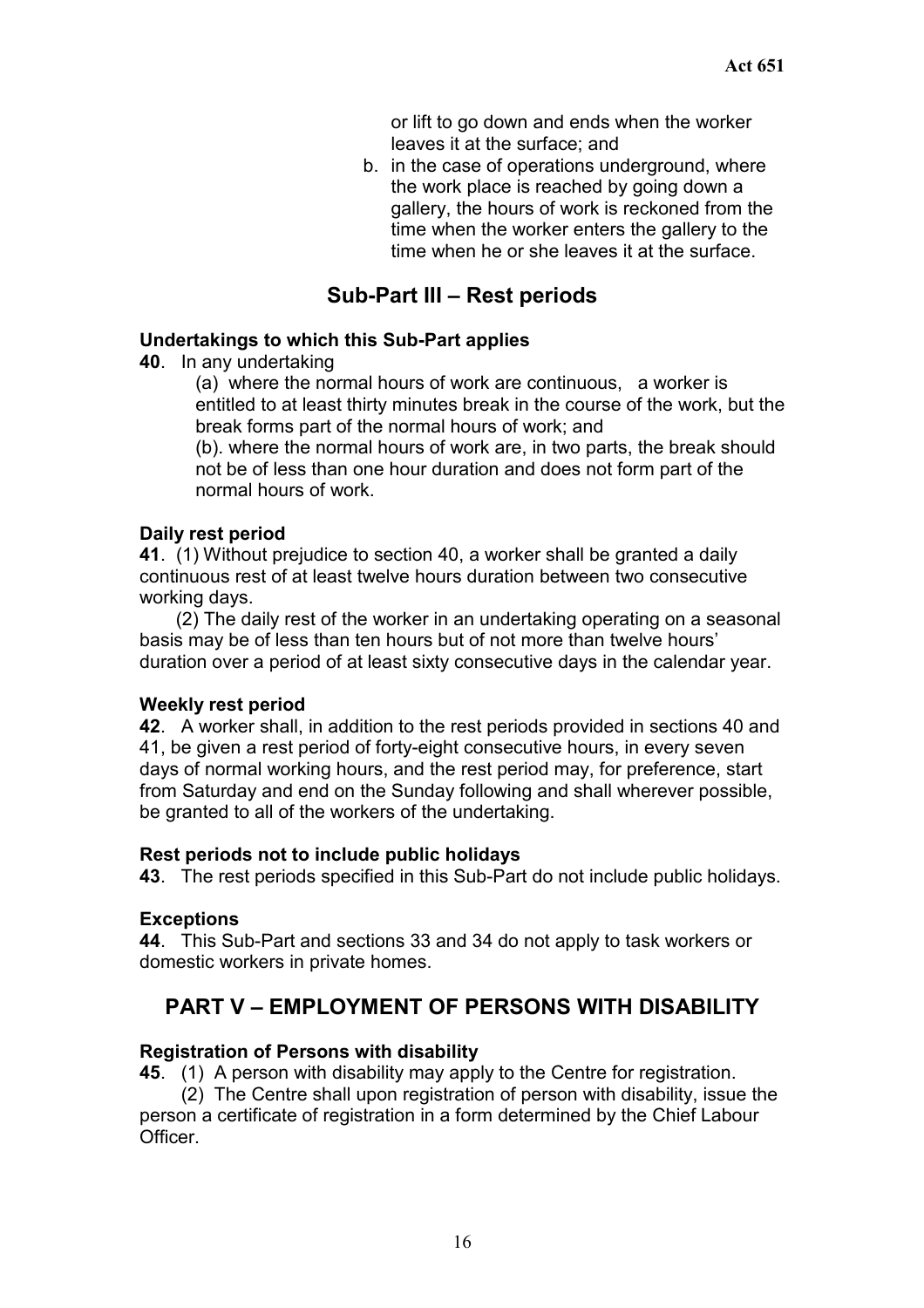## **Special incentives**

**46**. (1) Special incentives shall be provided to an employer who employs persons with disability.

(2) Special incentives shall be given to a person with disability engaged in a business or enterprise.

(3) The special incentives shall be determined by the Minister.

#### **Notification of employment of persons with disability**

**47**. An employee who employs a person with disability shall notify the nearest Centre of the employment and where the employer fails to do so, the Chief Labour Officer shall direct the employer to comply.

#### **Particulars of contract of employment**

**48**. A contract of employment with a person with disability shall include the particulars of the job or post, the working hours, amount of remuneration, transport facilities, and any special privileges which that person shall be accorded by virtue of the employment.

#### **Persons with disability in public service posts**

**49**. Persons with disability who enter the public service shall be appointed on the same terms as persons without disability, irrespective of whether they are allowed to work for fewer hours; and shall be classified in accordance with their previous period of qualifying service for the purposes of promotion and other public service awards.

#### **Employment not to cease upon disablement**

**50**. The employment of a person who suffers disability after the employment, shall not cease if his or her residual capacity for work is such that he or she can be found employment in the same or some other corresponding job in the same undertaking, but if no such corresponding job can be found, the employment may be terminated by notice.

#### **Length of notice of termination**

**51**. The length of notice of termination required to be given in the case of a person with disability shall not be shorter than one month.

#### **Transfer of persons with disability**

**52**. (1) Subject to subsection (2), a person with disability in employment may be transferred to another job within the same undertaking if the other job can be regarded in the light of all relevant circumstances as a corresponding job.

(2) The relevant circumstances mentioned in subsection (1) in relation to a person with disability include

- (a) the person's qualifications;
- (b) the person's physical condition;
- (c) the person's place of residence; and
- (d) whether the transfer may worsen the conditions in which the person entered the employment.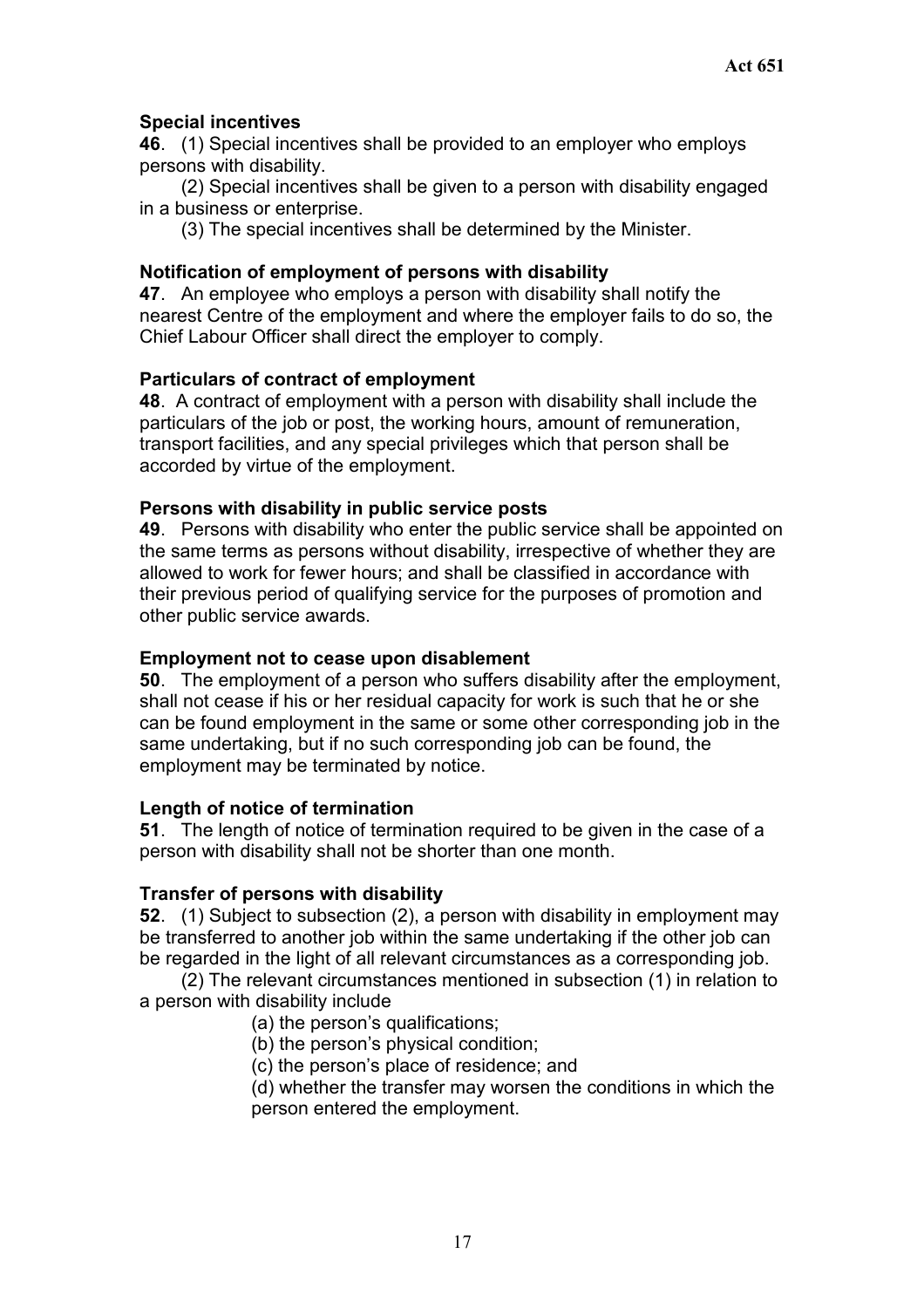## **Training**

**53.** Where it is necessary to train or retain a person with disability to overcome any aspect of his or her disability in order to cope with any aspect of the person's employment, the employer may provide or arrange at the employer's expense the training or retraining for the person.

## **Part to be read as one with other relevant enactment**

**54**. This part shall be read as one with any enactment on the employment of persons with disability and where there is a conflict; the provisions of this part shall prevail.

# **PART VI – EMPLOYMENT OF WOMEN**

## **Night work or overtime by pregnant women**

**55**. (1) Unless with her consent, an employer shall not

(a) assign or employ a pregnant woman worker to do any night work between the hours of ten O'clock in the evening and seven O'clock in the morning;

(b) engage for overtime a pregnant woman worker or a mother of a child of less than eight months old.

(2) The pregnant woman worker or the mother may present a written complaint to the National Labour Commission established under section 135 against an employer who contravenes subsection (1).

(3) The Commission shall investigate the complaint and its decision on the matter shall subject to any other law be final.

#### **Protection of assignment of pregnant women**

**56**. (1) An employer shall not assign, whether permanently or temporarily, a pregnant woman worker to a post outside her place of residence after the completion of the fourth month of pregnancy, if the assignment, in the opinion of a medical practitioner or midwife, is detrimental to her health.

(2) The pregnant woman worker may present a written complaint to the Commission against the employer who contravenes subsection (1).

(3) The Commission shall investigate the complaint and its decision on the matter shall, subject to any other law, be final.

## **Maternity, annual and sick leave**

**57**. (1) A woman worker, on production of a medical certificate issued by a medical practitioner or a midwife indication the expected date of her confinement, is entitled to a period of maternity leave of at least twelve weeks in addition to any period of annual leave she is entitled after her period of confinement.

(2) A woman worker on maternity leave is entitled to be paid her full remuneration and other benefits to which she is otherwise entitled.

(3) The period of maternity leave may be extended for at least two additional weeks where the confinement is abnormal or where in the course of the same confinement two or more babies are born.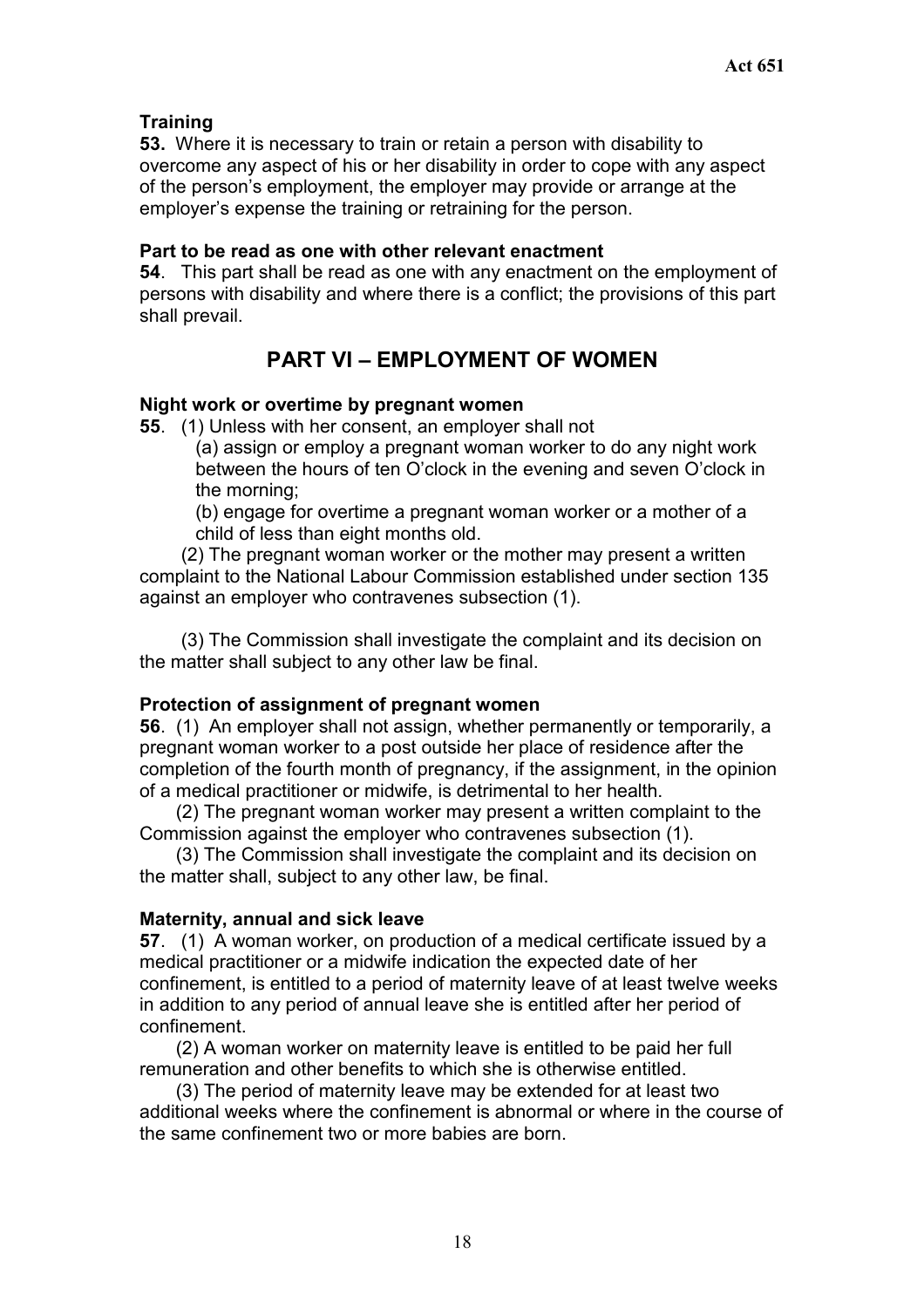(4) Where an illness, medically certified by a medical practitioner, is due to her pregnancy, the woman worker is entitled to additional leave as certified by the medical practitioner.

(5) Where an illness, medically certified by a medical practitioner, is due to her confinement the woman worker is entitled to an extension of the leave after confinement as certified by the medical practitioner.

(6) A nursing mother is entitled to interrupt her work for an hour during her working hours to nurse her baby.

(7) Interruptions of work by a nursing mother for the purpose of nursing her baby shall be treated as working hours and paid for accordingly.

(8) An employer shall not dismiss a woman worker because of her absence from work on maternity leave.

(9) In this part

(a) "night work" in relation to women, means work at any time within a period of eleven consecutive hours that includes the seven consecutive hours occurring between ten O'clock in the evening and seven O'clock in the morning but in industrial undertakings which are influenced by the seasons, the work may be reduced to ten hours in sixty days of the year;

(b) "nursing mother" means a woman with a child suckling at her breast for a period of not more than one year.

# **PART VII – EMPLOYMENT OF YOUNG PERSONS**

#### **Prohibition of employment of young persons in hazardous work**

**58.** (1) A young person shall not be engaged in any type of employment or work likely to expose the person to physical or moral hazard.

(2) the Minister may, by legislative instrument, determine the type of employment that is likely to expose a young person to physical or moral hazard.

(3) An employer shall not employ a young person in an underground mine work.

(4) A person who contravenes subsection (1) or (3) commits an offence and is liable on summary conviction to a fine not exceeding 100 penalty units.

#### **Health of young persons**

**59.** (1) An employer shall not employ a young person on any work unless a medial practitioner has certified that the young person is in good health and is medically fit for the work.

(2) Where a person fails to comply with subsection (1) the person shall be ordered by the Minister to have the medical examination conducted.

#### **Registration of young persons**

**60.** (1) An employer in an industrial undertaking shall keep a register of young persons employed by him or her and their dates of birth or their apparent ages

(2) The Chief Labour Officer shall direct an employer who fails to comply with subsection (1) to do so within a specified time, and the employer shall comply with the direction.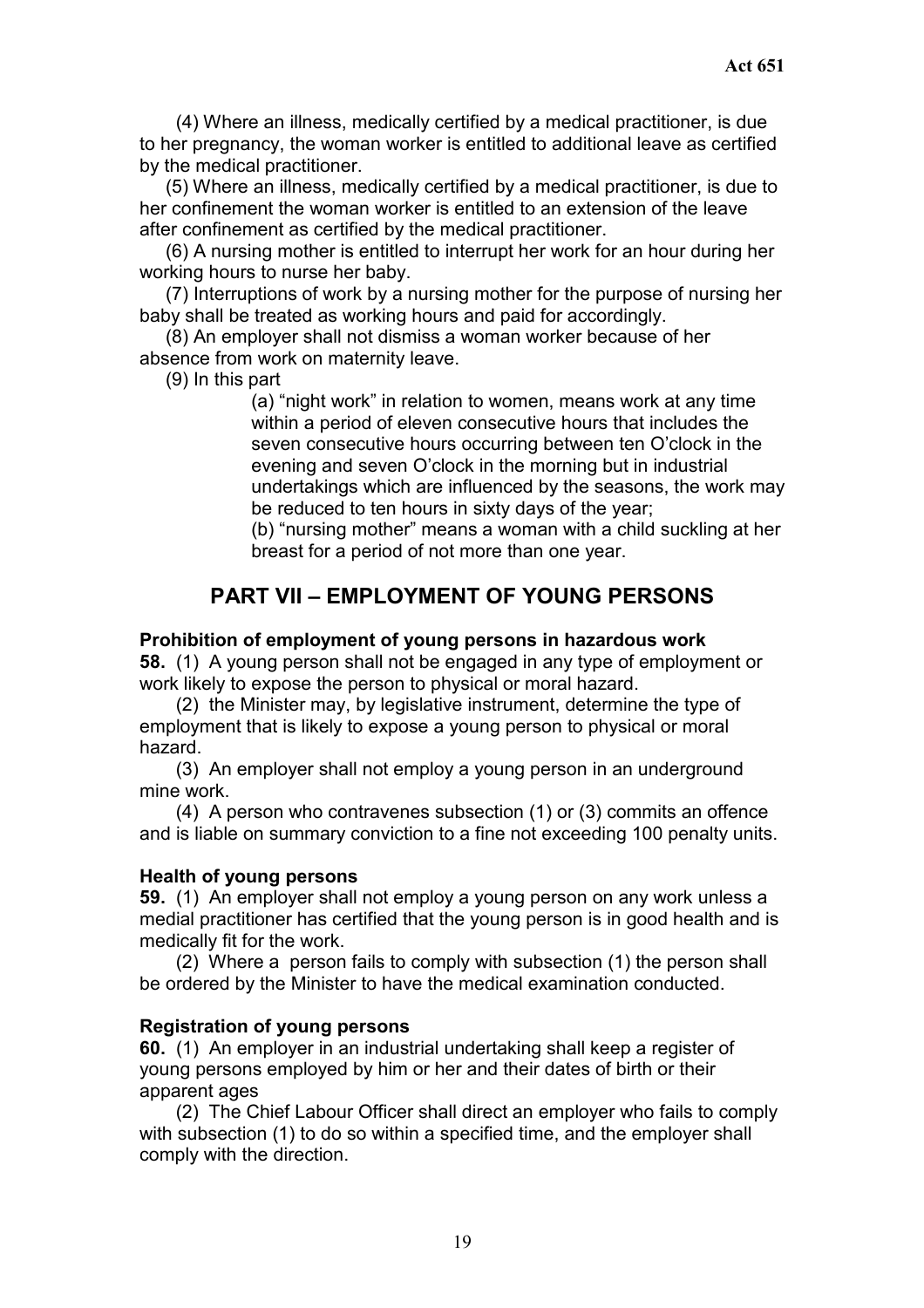## **Interpretation**

**61.** In this Part,

"industrial undertakings" include

- (a) mines, quarries and other works for the extraction of minerals from the earth;
- (b) undertakings in which articles are manufactured, altered, cleaned, repaired, ornamented, finished, adapted for sale, broken up or demolished, or in which materials are transformed, including undertakings engaged in shipbuilding or in the generation, transformation or transmission of electricity or motive power of any kind;
- (c) undertakings engaged in building and civil engineering work, including constructional, repair, maintenance, alteration and demolition work.

# **PART VIII – FAIR AND UNFAIR TERMINATION OF EMPLOYMENT**

## **Fair termination**

**62.** A termination of a worker's employment is fair if the contract of employment is terminated by the employer on any of the following grounds:

- (a) that the worker is incompetent or lacks the qualification in relation to the work for which the worker is employed;
- (b) the proven misconduct of the worker;
- (c) redundancy under section 65;
- (d) due to legal restriction imposed on the worker prohibiting the worker from performing the work for which he or she is employed.

## **Unfair termination of employment**

**63.** (1) The employment of a worker shall not be unfairly terminated by the worker's employer.

(2) A worker's employment is terminated unfairly if the only reason for the termination is

- (a) that the worker has joined, intends to join or has ceased to be a member of a trade union or intends to take part in the activities of a trade union;
- (b) that the worker seeks office as, or is acting or has acted in the capacity of, a workers' representative;
- (c) that the worker has filed a complaint or participated in proceedings against the employer involving alleged violation of this Act or any other enactment;
- (d) the worker's gender, race, colour, ethnicity, origin, religion, creed, social, political or economic status;
- (e) in the case of a woman worker, due to the pregnancy of the worker or the absence of the worker from work during maternity leave;
- (f) in the case of a worker with a disability, due to the worker's disability;
- (g) that the worker is temporarily ill or injured and this is certified by a recognized medial practitioner;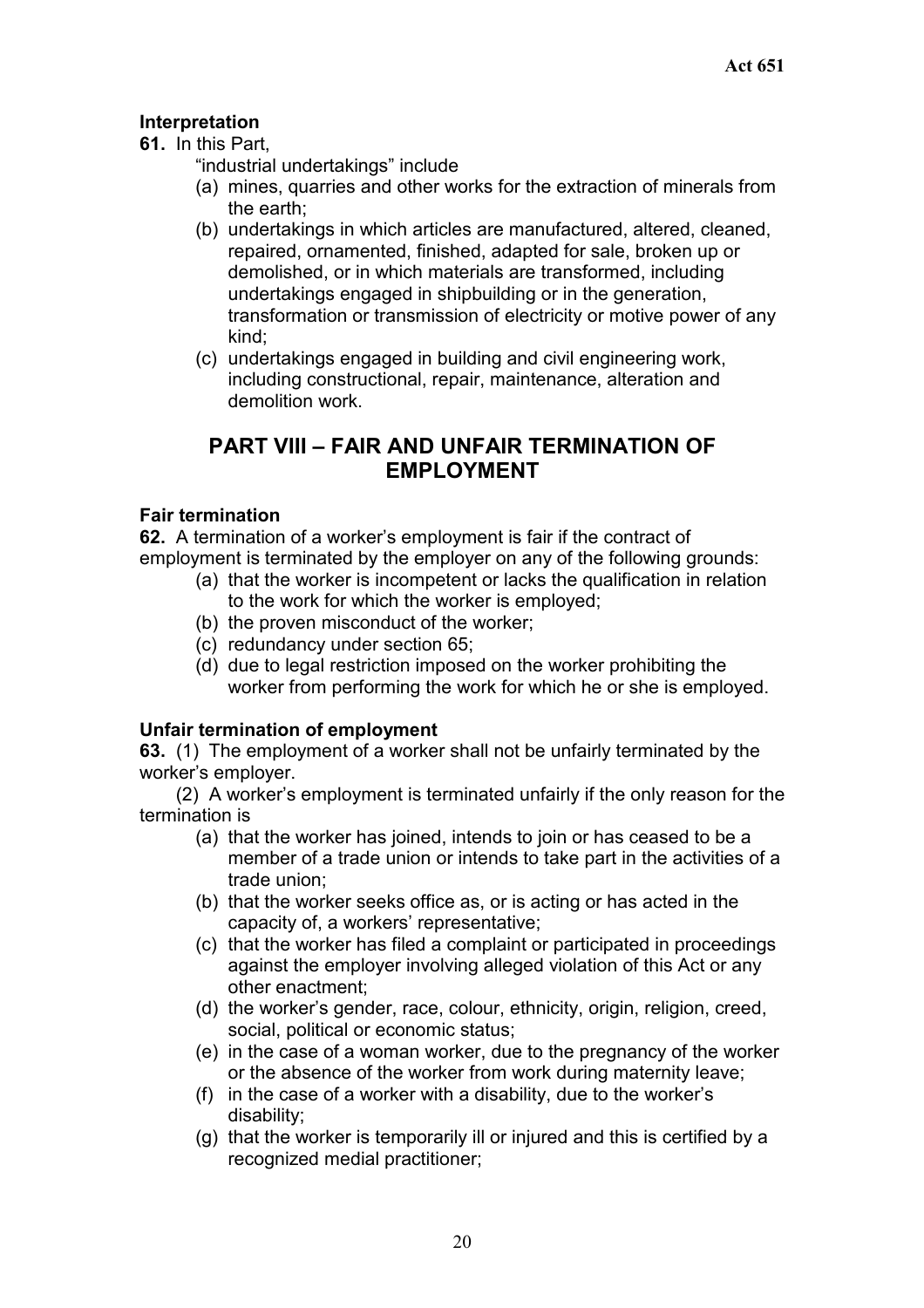- (h) that the worker does not possess the current level of qualification required in relation to the work for which the worker was employed which is different from the level of qualification required at the commencement of his or her employment; or
- (i) that the worker refused or indicated an intention to refuse to do any work normally done by a worker who at the time was taking part in a lawful strike unless the work is necessary to prevent actual danger to life, personal safety or health or the maintenance of plant and equipment.

(3) Without limiting the provisions of subsection (2), a worker's employment is deemed to be unfairly terminated if with or without notice to the employer, the worker terminates the contract of employment

- (a) because of ill-treatment of the worker by the employer, having regard to the circumstances of the case; or
- (b) because the employer has failed to take action on repeated complaints of sexual harassment of the worker at the work place.
- (4) A termination may be unfair if the employer fails to prove that,
	- (a) the reason for the termination is fair; or
	- (b) the termination was made in accordance with a fair procedure or this Act.

## **Remedies for unfair termination**

**64.** (1) A worker who claims that the employment of the worker has been unfairly terminated by the worker's employer may present a complaint to the Commission.

(2) If upon investigation of the complaint the Commission finds that the termination of the employment is unfair, it may

- (a) order the employer to re-instate the worker from the date of the termination of employment;
- (b) order the employer to re-employ the worker, either in the work for which the worker was employed before the termination or in other reasonably suitable work on the same terms and conditions enjoyed by the worker before the termination; or
- (c) order the employer to pay compensation to the worker.

## **Redundancy**

**65.** (1) When an employer contemplates the introduction of major changes in production, programme, organization, structure or technology of an undertaking that are likely to entail terminations of employment of workers in the undertaking, the employer shall

- (a) provide in writing to the Chief Labour Officer and the trade union concerned, not later than three months before the contemplated changes, all relevant information including the reasons for any termination, the number and categories of workers likely to be affected and the period within which any termination is to be carried out; and
- (b) consult the trade union concerned on measures to be taken to avert or minimize the termination as well as measures to mitigate the adverse effects of any terminations on the workers concerned such as finding alternative employment.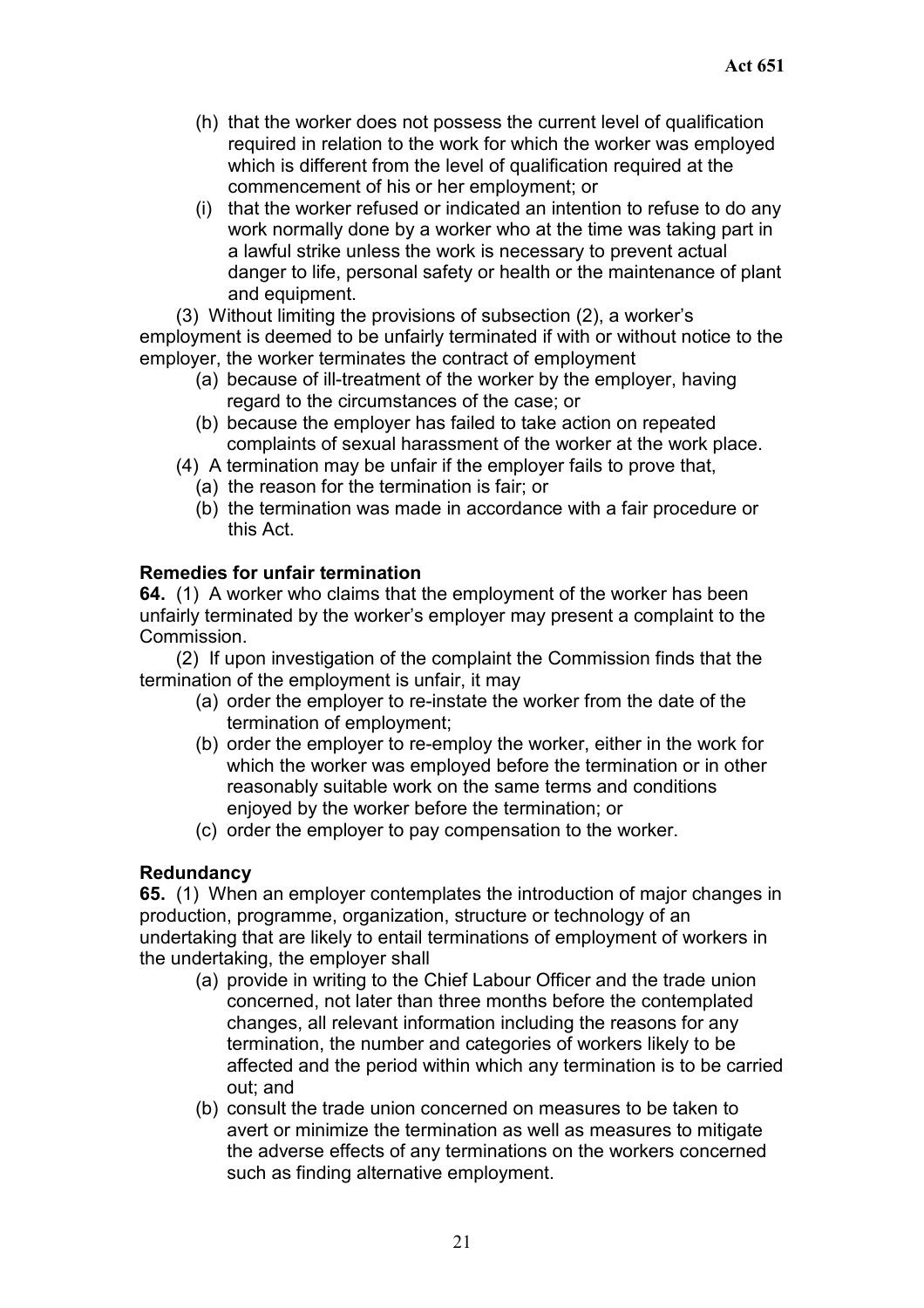(2) Without prejudice to subsection (1), where an undertaking is closed down or undergoes an arrangement or amalgamation and the close down, arrangement or amalgamation causes

- (a) severance of the legal relationship of worker and employer as it existed immediately before the close down, arrangement or amalgamation; and
- (b) as a result of and in addition to the severance that worker becomes unemployed or suffers any diminution in the terms and conditions of employment,

the worker is entitled to be paid by the undertaking at which that worker was immediately employed prior to the close down, arrangement or amalgamation, compensation, in this section referred to as "redundancy pay".

(3) In determining whether a worker has suffered any diminution in his or her terms and conditions of employment, account shall be taken of the past services and accumulated benefits, if any, of the worker in respect of the employment with the undertaking before the changes were carried out.

(4) the amount of redundancy pay and the terms and conditions of payment are matters which are subject to negotiation between the employer or a representative of the employer on the one hand and the worker or the trade union concerned on the other,

(5) Any dispute that concerns the redundancy pay and the terms and conditions of payment may be referred to the Commission by the aggrieved party for settlement, and the decision of the Commission shall subject to any other law be final.

#### **Exceptions**

**66.** The provisions of this Part do not apply to the following categories of workers:

- (a) workers engaged under a contract of employment for specified period of time or specified work;
- (b) worker serving a period of probation or qualifying period of employment of reasonable duration determined in advance; and
- (c) workers engaged on a casual basis.

# **PART IX – PROTECTION OF REMUNERATION**

#### **Payment of remuneration**

**67.** Subject to this Part, every contract of employment shall stipulate that the whole of the salary, wages and allowances of the worker shall be made payable in legal tender in addition to any non-cash remuneration and accordingly, a contract of employment that contains provisions to the contrary is void.

## **Equal pay for equal work**

**68. E**very worker shall receive equal pay for equal work without distinction of any kind.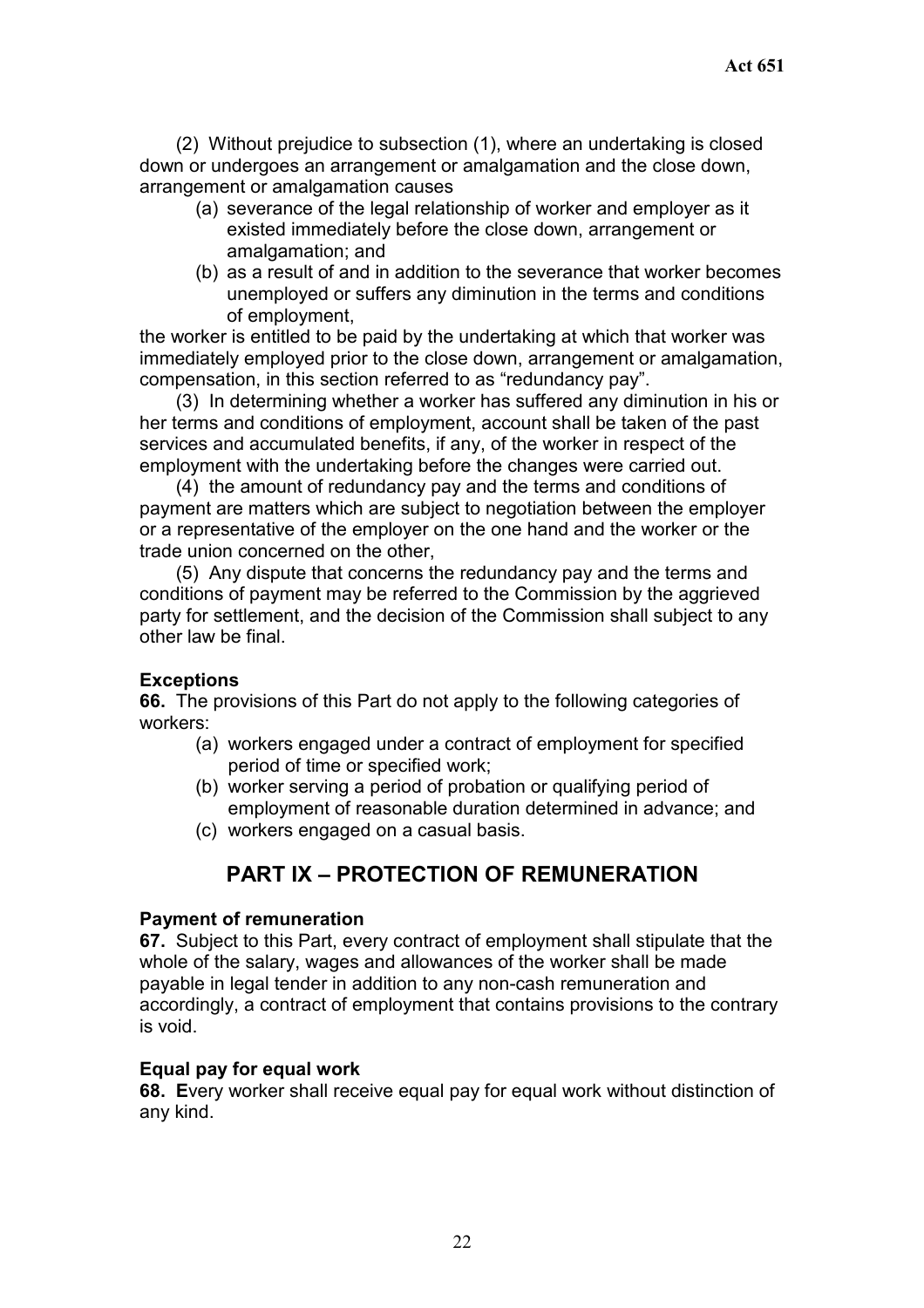## **Prohibited deductions**

**69.** (1) An employer shall not make any deduction by way of discount, interest or any similar charge on account of an advance of remuneration made to a worker in anticipation of the regular period of payment of remuneration.

- (2) An employer shall not
	- (a) impose a pecuniary penalty upon a worker for any cause whatsoever; or
	- (b) deduct from remuneration due to a worker, any amount whatsoever, unless the deduction is permitted by section 70 or by any other law or is by way of repayment of an advance of remuneration lawfully made by the employer to the worker.

#### **Permitted deductions**

**70.** (1) An employer may, with the consent of the worker, make any of the following deductions from the remuneration of the worker:

- (a) any amount due from the worker in respect of contributions to any provident, pension, or other fund or scheme agreed to by the worker;
- (b) any financial facility advanced by the employer to be worker at the written request of the worker or any facility guaranteed by the employer to the worker;
- (c) any amount paid to the worker in error, as remuneration, in excess of what the worker is legitimately entitled to, from the employer;
- (d) on the written authority of the worker, any amount due from the worker as membership fee or contribution to an organization of which the worker is a member:
- (e) for meeting any loss suffered by the employer as a result of the loss of, or damage to, any property or thing used in connection with, or produced by, the employer's business and which is under the control of the worker;
- (f) any deduction in compliance with an order made by the Commission.

(2) No deduction shall be made under subsection (1)(f) unless the employer is satisfied,

- (a) that the loss or damage has been caused by the worker and the worker is clearly shown to be responsible;
- (b) that the amount to be deducted is fair and does not exceed the actual value of the loss or damage suffered by the employer or that the amount represents a fair estimate of the loss or damage suffered;
- (c) that the worker has been given reasonable opportunity to show cause why the deductions should not be made; and
- (d) that the rate of the deductions is such as to avoid hardship to the worker and his or her dependants.

(3) Where a worker, who is aggrieved by any deduction made by his or her employer under subsection (1), is unable to resolve the matter with the employer, the worker may present a complaint in writing to the Commission.

(4) The Commission shall investigate the complaint and its decision on the matter shall subject to any other law be final.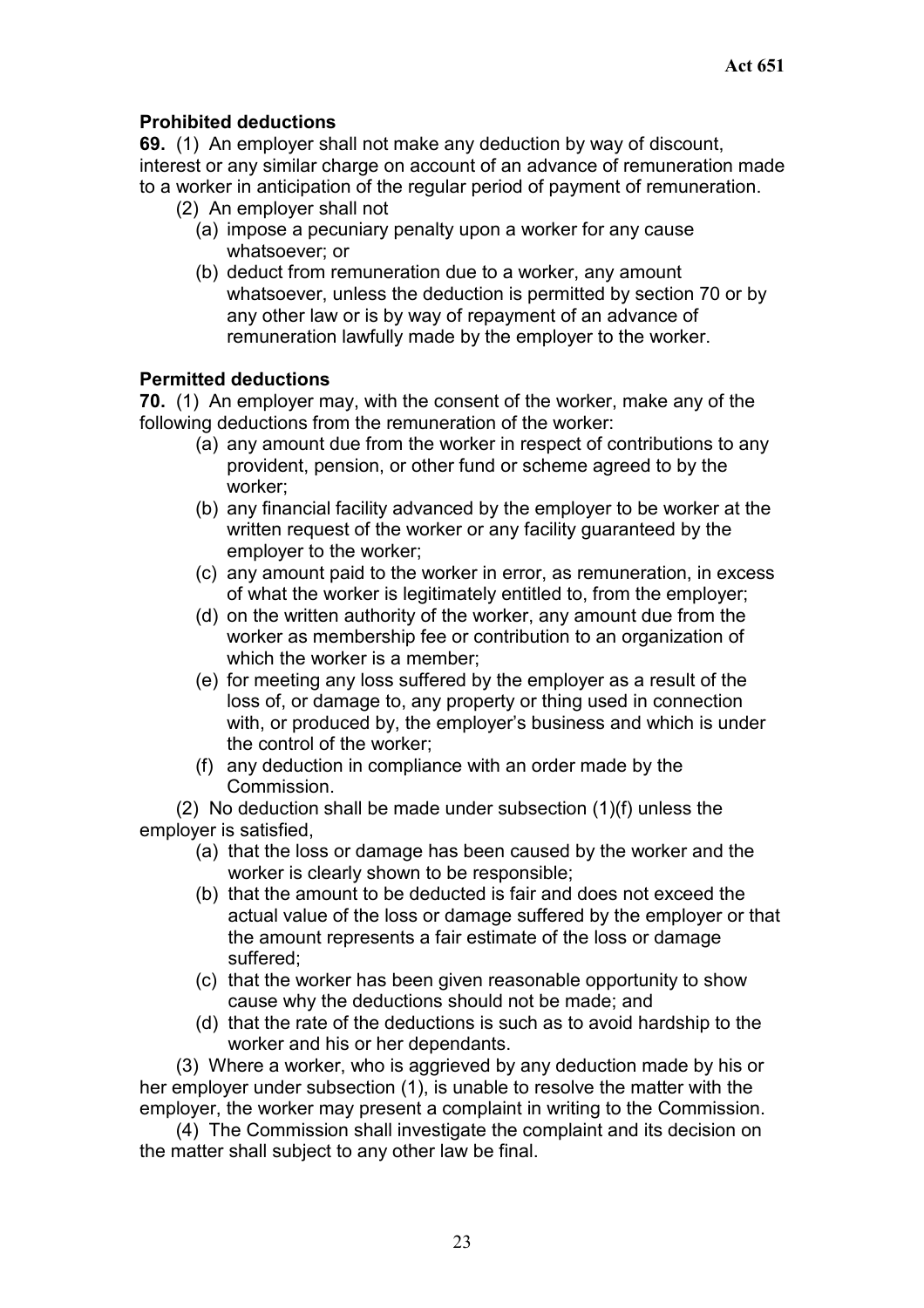#### **Employer not to compel workers to use its store**

**71.** Where an employer establishes a store for the sale of commodities to the workers or operates a service for them, the employer shall not coerce the workers to make use of the store or service.

## **Paid public holidays**

**72.** Every worker is entitled to be paid his or her remuneration for public holidays

# **PART X – SPECIAL PROVISIONS RELATING TO TEMPORARY WORKERS AND CASUAL WORKERS**

## **Right to employ and application of this Part**

**73.** (1) Subject to this Act, an employer may hire a worker on terms that suit the operations of the enterprise.

- (2) Notwithstanding subsection (1), this Part does not apply to,
	- (a) piece workers;
	- (b) part-time workers;
	- (c) sharecroppers;
	- (d) apprentices;
	- (e) sea-going personnel in the fishing industry who are wage earners; and
	- (f) any person who works less than an average of twenty-four hours a week.

#### **Casual worker**

- **74.** (1) A contract of employment of a casual worker need not be in writing.
	- (2) A casual worker shall
		- (a) be given equal pay for work of equal value for each day worked in that organization;
		- (b) have access to any necessary medical facility made available to the workers generally by the employer;
		- (c) be entitled to be paid for overtime work by his or her employer in accordance with section 35; and
		- (d) be paid full minimum remuneration for each day on which the worker attends work, whether or not the weather prevents the worker from carrying on his or her normal work and whether it is possible or not, to arrange alternative work for the worker on such a day.

#### **Temporary worker**

**75.** (1) a temporary worker who is employed by the same employer for a continuous period of six months and more shall be treated under this Part as a permanent worker.

(2) Without prejudice to the terms and conditions of employment mutually agreed to by the parties, the provisions of this Act in respect of minimum wage, hours of work, rest period, paid public holidays, night work and sick leave are applicable to a contract of employment with a temporary worker.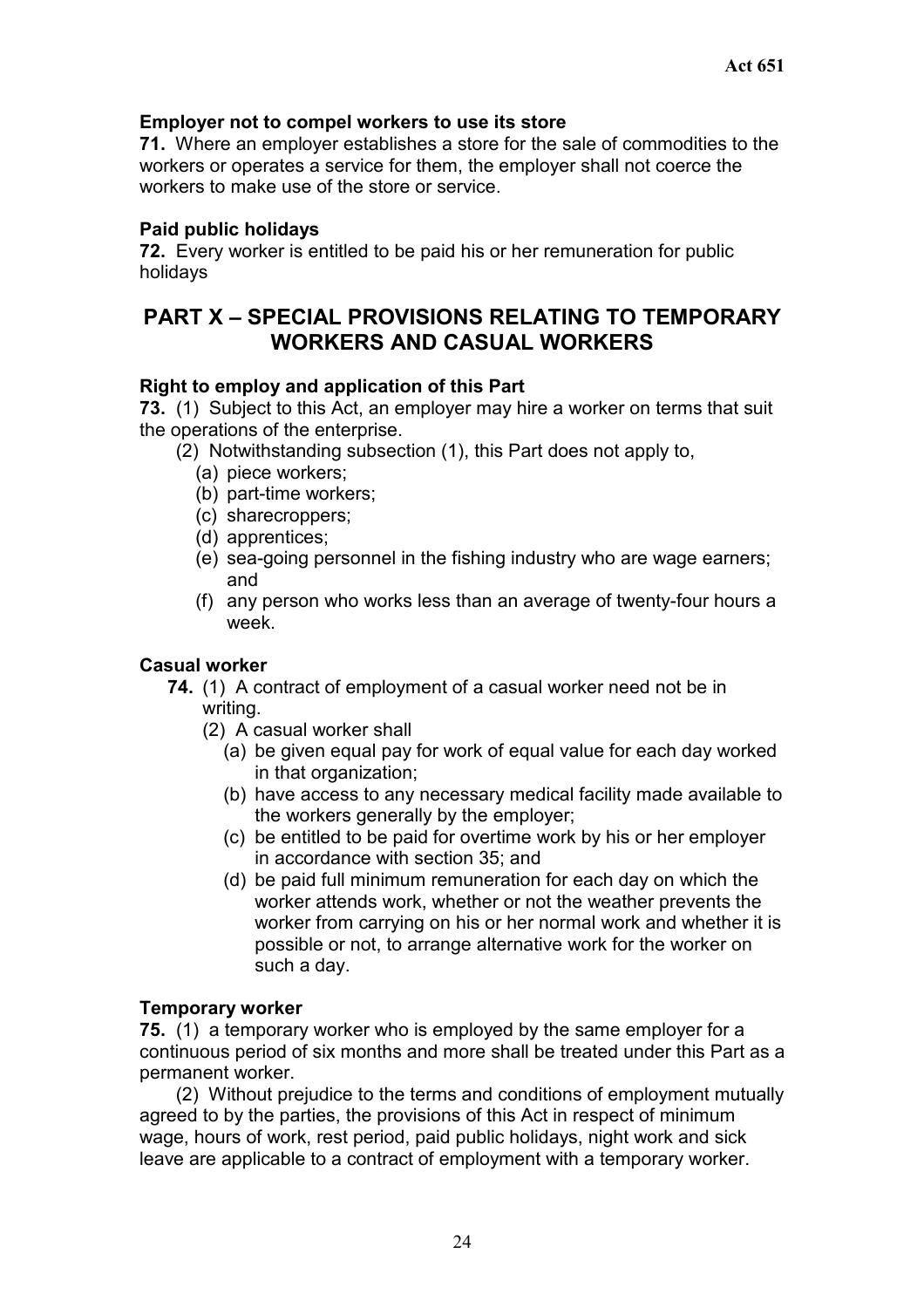## **Remuneration of temporary and casual workers**

**76.** (1) Subject to this section, the minimum remuneration of a temporary worker or a casual worker shall be determined as follows:

- (a) where a temporary worker or a casual worker is required to work on week-days only, the minimum monthly remuneration is the amount represented by the worker's daily wage multiplied by twenty-seven;
- (b) where a temporary worker or a casual worker is required to work every day in the week, the minimum monthly remuneration is the amount represented by three hundred and sixty-five times his daily wage divided by twelve.

(2) A temporary worker or a casual worker referred to in subsection (1)(a) is not entitled to 1/27 of his or her minimum monthly remuneration as specified in that paragraph for each day the worker is absent from work during the month.

(3) A temporary worker or a casual worker referred to in subsection (1)(b) is not entitled to a twenty-eighth, twenty-ninth, thirtieth or thirty-first part of his or her minimum remuneration as specified in that paragraph for each day the worker is absent from work during the month, depending on whether the month consists of twenty-eight, twenty-nine, thirty or thirty-one days.

(4) An employer shall pay a temporary worker or a casual worker the full minimum remuneration for each day on which the worker attends work, whether or not wet weather prevents the worker from carrying on his or her normal work and whether it is possible or not, to arrange alternative work for the worker on such a day.

(5) A temporary worker or a casual worker is entitled to be paid for overtime work by his or her employer in accordance with section 35.

#### **Payment of remuneration for public holidays**

**77.** Every employer shall pay each temporary or casual worker in respect of every public holiday the full remuneration which would have been payable to the temporary or casual worker for a full day's work if that day had not been a public holiday.

(2) Where a temporary or casual worker attends and performs work of a full day or more on a public holiday, the employer shall pay the worker in addition, the remuneration which would have been payable to the temporary or casual worker for the work if that day had not been a public holiday.

(3) Where a temporary or casual worker attends and performs work for part only of a public holiday, the employer shall pay the worker in addition to the remuneration provided under subsection (1), the proportion of the remuneration for a full day's work on that day if that day had not been a public holiday, represented by the number of hours for which the temporary or casual worker has performed work.

(4) Any payment required to be made under subsection (1), (2) or (3) in respect of a public holiday shall be made after the public holiday in the same manner as the worker is normally paid.

(5) When an employer fails to comply with subsection (1), (2), (3) or (4), the temporary worker or the casual worker aggrieved by the non-compliance of the employer may present a written complaint to the Commission for determination and the parties shall abide by the decision of the Commission.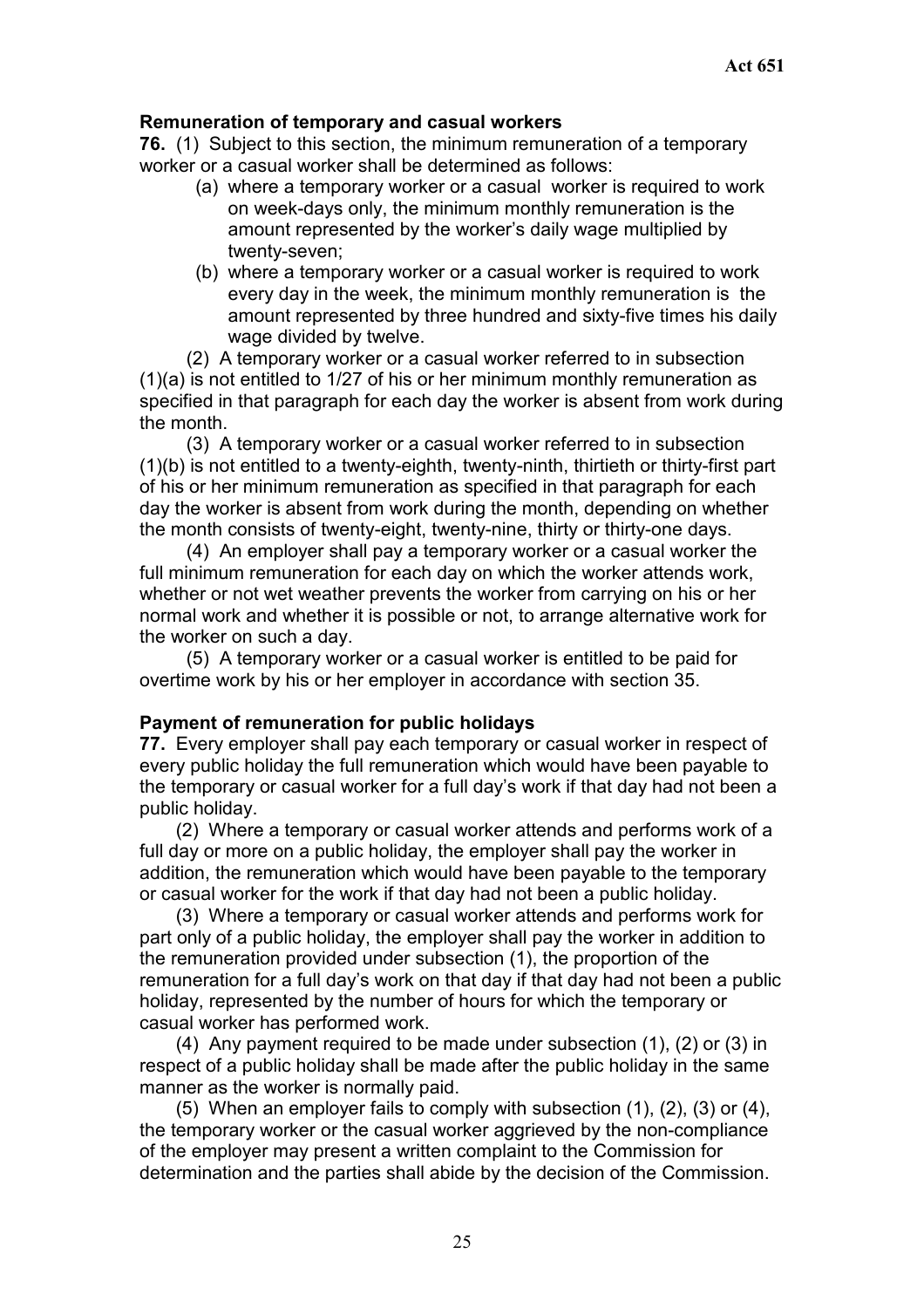(6) The Commission may order the employer to pay, such sum as appears to the Commission to be due to the temporary worker or the casual worker on account of any remuneration payable to him or her under this section, and may in that order specify the time within which the payment shall be made.

#### **Interpretation**

#### **78.** In this part

 "temporary worker" means a worker who is employed for a continuous period of not less than one month and is not a permanent worker or employed for a work that is seasonal in character;

 "casual worker" means a worker engaged on a work which is seasonal or intermittent and not for a continuous period of more than six months and whose remuneration is calculated on a daily basis.

# **PART XI - TRADE UNIONS AND EMPLOYERS' ORGANISATIONS**

#### **Freedom of Association**

**79**. (1) Every worker has the right to form or join a trade union of his or her choice for the promotion and protection of the worker's economic and social interests.

(2) Notwithstanding subsection (1), a worker whose function is normally considered as

- a. policy making;
- b. decision making;
- c. managerial;
- d. holding a position of trust;
- e. performing duties that are of highly confidential nature; or

f. an agent of a shareholder of an undertaking, may not form or join trade unions.

(3) Subject to subsection (4), the classes of workers referred to in

subsection (2) shall be determined by agreement between the employer and the workers or trade unions.

(4) In determining whether a worker falls within the class of workers referred to in subsection (2), the parties shall consider the organizational structure and job descriptions or functions of the worker concerned.

#### **Formation of trade union or employers' organization**

**80.** 1. Two or more workers employed in the same undertaking may form a

2. Two or more employers in the same industry or trade, each of whom employs not less than fifteen workers may form or join an employers' organization.

#### **Organizational rights**

- **81**. Every trade union or employers' organization has the right to
	- a. draw up its constitution and rules, elect its officers and representatives;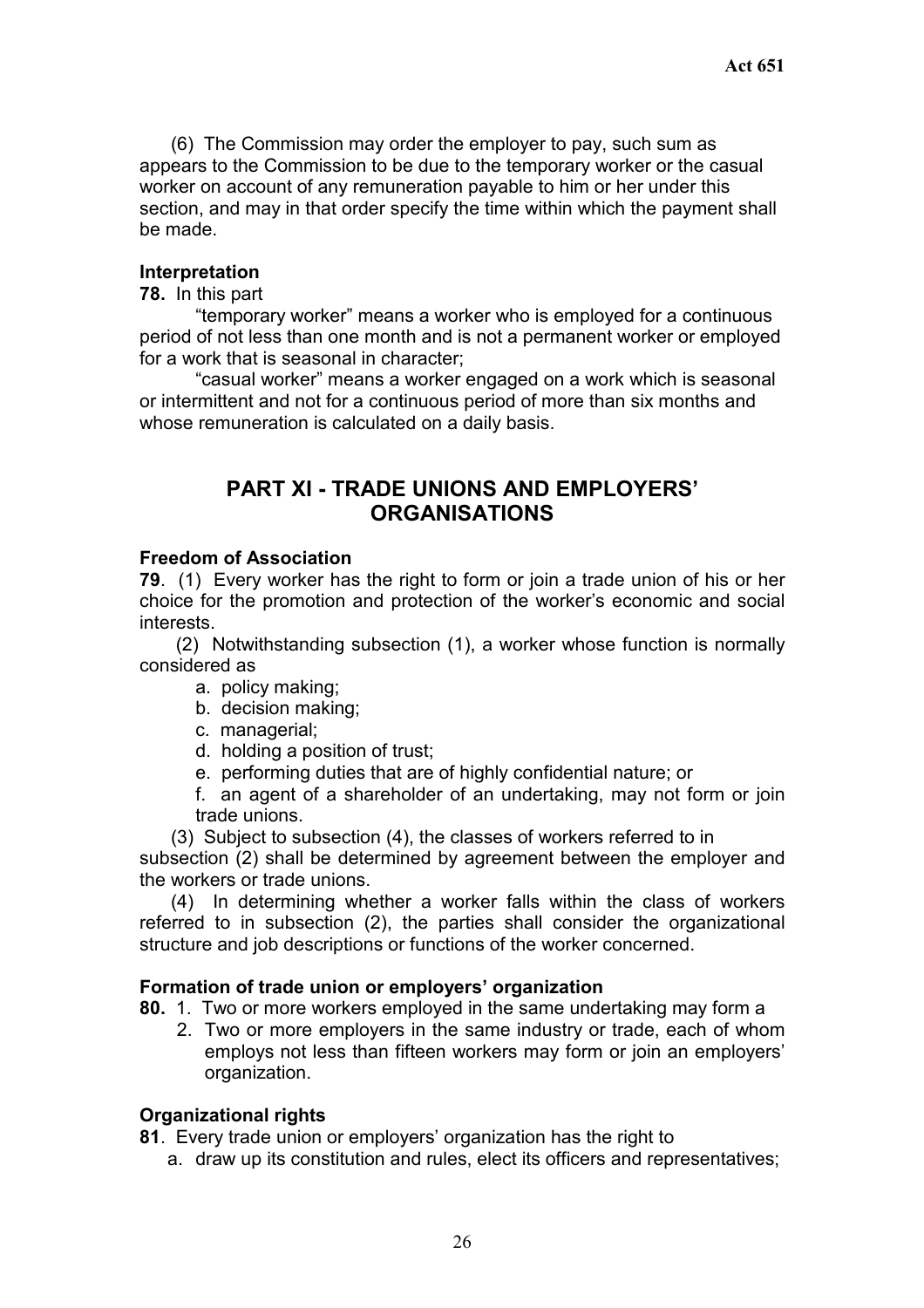- b. organize its administration and activities and formulate its own programmes;
- c. take part in the formulation, and become a member of any federation of trade unions or employers' organization and participate in its lawful activities; and
- d. affiliate to and participate in the activities of, or join an international workers' or employers' organizations.

#### **Independence of trade unions and employers organizations**

**82**. A trade union or an employers' organization shall not be subject to the control of or be financially or materially aided by a political party.

#### **Application for Registration**

**83**. (1) A trade union or employers' organization shall apply in writing to the Chief Labour Officer to be registered.

(2) An application for registration under subsection (1) shall be submitted with the constitution, rules, names of officers and office address of the trade union or employers' organization.

- (3) If, after considering the application, the Chief Labour Officer is satisfied that
	- (a) there has been compliance with subsection (2);
	- (b) the applicant is a trade union or employers' organization duly established under any enactment for the time being in force as a body corporate;
	- (c) the internal organization of the trade union or employers' organization conforms to democratic principles;
	- (d) the name of the trade union or employers' organization does not closely resemble that of another registered trade union or employers' organization, so as to mislead or confuse the public;
	- (e) the rules of the trade union or employers' organization are in conformity with section 85; and
	- (f) the constitution or rules of the trade union or employers' organization do not discriminate on the grounds stated in section 87 against any person,

the Chief Labour Officer shall register the trade union or employers' organization.

#### **Certificate of registration**

**84**. A trade union or an employers' organization registered under section 81 shall be issued with a certificate of registration by the Chief Labour Officer.

#### **Rules of trade unions and employers' organisations**

**85**. The rules of a trade union or an employers' organization shall include provisions in respect of the following matters:

- (a) the same of the trade union or organization;
- (b) the registered office to which correspondence and notices may be addressed;
- (c) the principal objects of the trade union or employers' organization;
- (d) the qualifications for membership;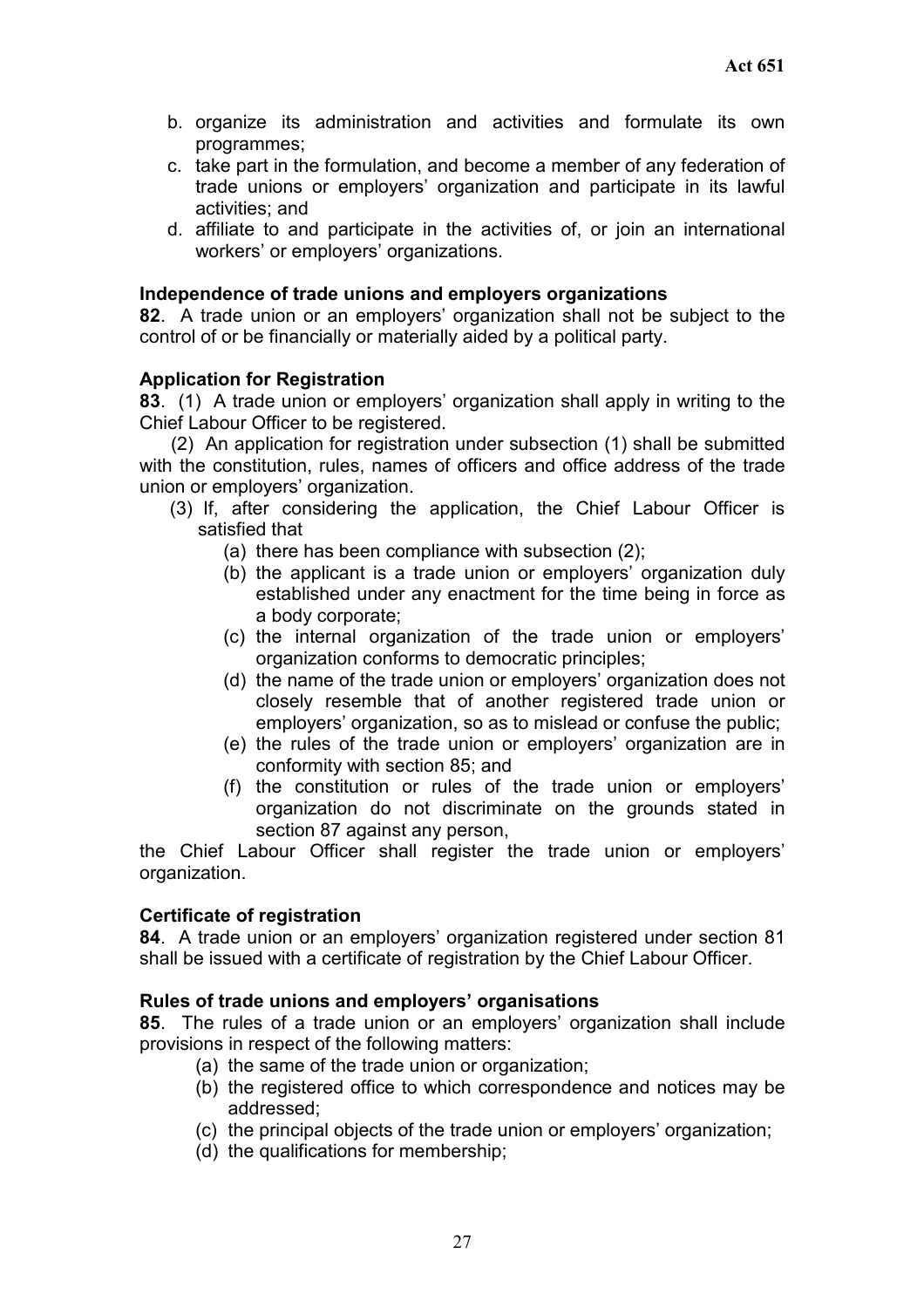- (e) the grounds on which an officer or a member may be suspended or dismissed from office or membership;
- (f) the procedure for suspension or dismissal of an officer or a member;
- (g) the membership fees and other subscriptions payable;
- (h) the manner of dissolution of the trade union or employers' organization and disposal of its assets;
- (i) the manner of altering, amending or revoking its constitution or rules; and
- (j) the powers, functions and duties of officers of the trade union or employers' organization.

#### **Register of trade unions and employers' organizations**

**86**. The Chief Labour Officer shall keep and maintain a register of trade unions and employers' organizations, in which shall be entered the prescribed particulars relating to them and any alterations or changes affecting them.

#### **Protection against discrimination**

**87**. (1) A trade union or employers' organization shall not discriminate in its constitution or rules against any person on grounds of race, place of origin, political opinion, colour, religion, creed, gender or disability.

(2) The Chief Labour Officer shall not register a trade union or employers' organization which contravenes subsection (1), unless the trade union or employers' organization takes steps to rectify the defect in its constitution or rules within a period specified by the Chief Labour Officer.

#### **Effect of registration**

**88.** The rights and powers conferred on trade unions or employers' organizations under this Act shall be exercised only if the trade unions or employers' organizations are registered in accordance with this Part.

#### **Change of name**

**89.** (1) A trade union or an employers' organization may change its name in accordance with the requirements of its constitution or rules.

(2) A change of name shall not affect any rights or obligations of the trade union or employers' organization or its member otherwise the change will not be valid.

#### **Amalgamation**

**90.** Any two or more trade unions or employers' organizations may in accordance with the requirements of their constitutions or rules, amalgamate to form one trade union or employers' organization.

#### **Registration of change of name and amalgamation**

**91.** (1) A written notice concerning a change of name or amalgamation duly signed by officers of the trade union or employers' organization or the amalgamated trade union or employers' organization shall be registered with the Chief Labour Officer within fourteen days after the change of name or amalgamation.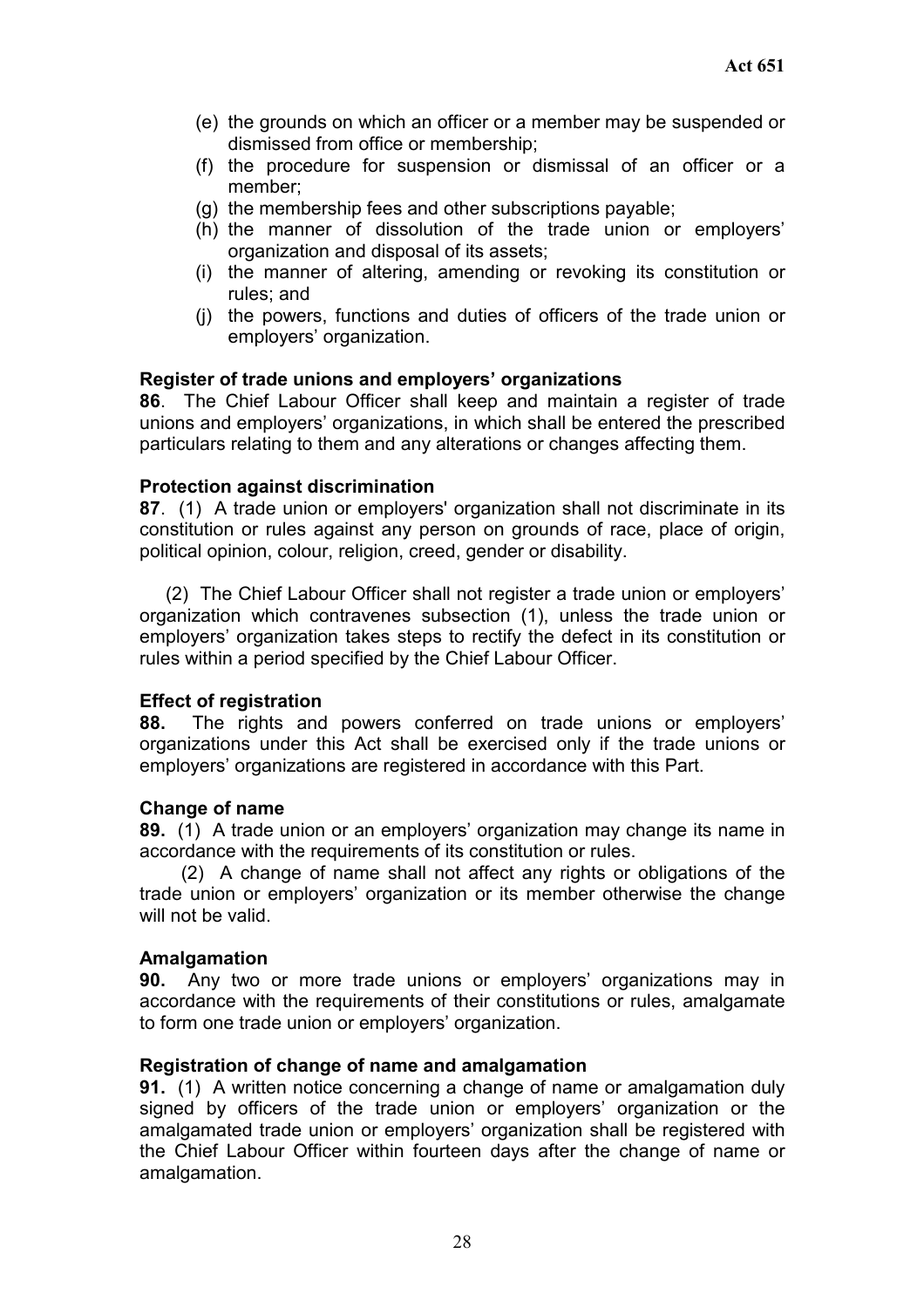(2) The Chief Labour Officer shall direct the officer of a trade union or employers' organization which fails to comply with subsection (1) to do so within a period specified by the Chief Labour Officer, and the office shall comply with the direction failing which the change shall not be valid.

#### **Alteration of rules**

**92.** (1) Any alteration of the rules of a trade union or an employers' organization shall be registered with the Chief Labour Officer by the trade union or the employers' organization.

(2) The Chief Labour Officer shall direct the officer of the trade union or employers' organization which fails to comply with subsection (1) to do so within a period specified by the Chief Labour Officer, and the officer shall comply with the direction.

#### **Federation**

**93.** (1) A federation of trade unions or a federation of employers' organization shall be subject to all the provisions of this Act applicable to trade unions or employers' organizations.

#### **Accounts and audit**

**94.** (1) A trade union or an employers' organization registered under this Act shall

(a) keep books and records of accounts of its income, expenditure, assets and liabilities; and

(b) prepare annual financial statements consisting of all income and expenditure statements in respect of each financial year of the trade union or employers' organization and a balance sheet showing its assets, liabilities and financial position at the end of that financial year.

(2) The books and records of accounts and financial statements shall be audited within six months after the end of its financial year by an auditor appointed by the trade union or employers' organization.

#### **Audited financial statements**

**95**. A trade union or an employers' organization shall, within seven months after the end of its financial year, submit to the Chief Labour Officer a copy of its audited financial statement.

# **PART XII – COLLECTIVE AGREEMENT**

#### **Collective agreement**

**96**. Subject to the provisions of this Act, a collective agreement relating to the terms and conditions of employment of workers, may be concluded between one or more trade unions on one hand and representatives of one or more employers or employers' organizations on the other hand.

#### **Duty to negotiate in good faith**

**97.** (1) All parties to the negotiation of a collective agreement shall negotiate in good faith and make every reasonable effort to reach an agreement.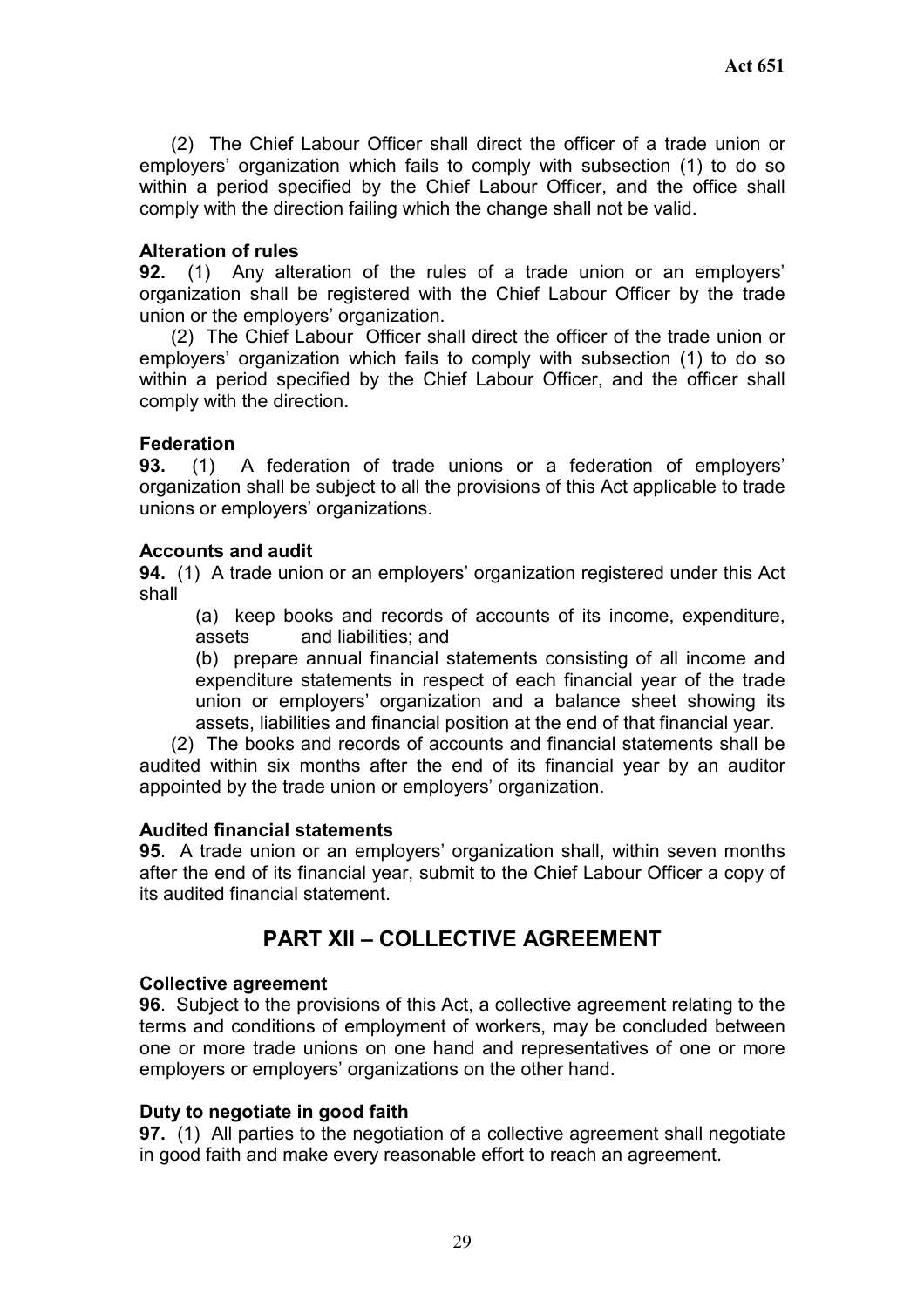(2) For the purpose of subsection (1), either party to the negotiation shall make available to the other party information relevant to the subject matter of the negotiation.

(3) When any information disclosed for the purpose of the negotiation of a collective agreement is not make public, the information shall be treated as confidential by the party receiving the information and shall not be disclosed to a third party without the prior written consent of the party providing the information.

(4) The parties to the negotiation of a collective agreement shall not make false or fraudulent misrepresentations as regards matters relevant to the negotiations.

## **Contents of collective agreement**

**98**. Without prejudice to the other provisions of this Act and subject to any agreement between the parties, a collective agreement may include provisions on the following matters:

- (a) the class or category of workers to which it relates;
- (b) the conditions of work, including the hours of work, rest period, meal breaks, annual leave, occupational health and safety measures;
- (c) the remuneration and the method of calculating the remuneration of the workers;
- (d) the period of probation and conditions of probation;
- (e) the period of notice of termination of employment, transfer and discipline;
- (f) the procedures for the avoidance and settlement of disputes arising out of the interpretation, application and administration of the agreement;
- (g) the principles for matching remuneration with productivity; and
- (h) the essential services within the establishment

## **Collective bargaining certificate**

**99**. (1) A trade union shall make an application to the Chief Labour Officer for a certificate appointing that trade union as the appropriate representative to conduct negotiations on behalf of the class of workers specified in the collective bargaining certificate with the employers of the workers.

(2) An application made under subsection (1) shall include

(a) the description of the class of workers in respect of whom the application is made and their estimated number; and

(b) the number of workers of that class who are members of the trade union by whom the application is made.

(3) The class of workers may be specified in a certificate issued under this section by reference to the employer of the workers or to the occupation of the workers or in any other manner sufficient to identify them.

(4) The Chief Labour Officer shall subject to regulations made by the Minister, determine which union shall hold a collective bargaining certificate for the class of workers in a situation where there is more than one trade union at the work place.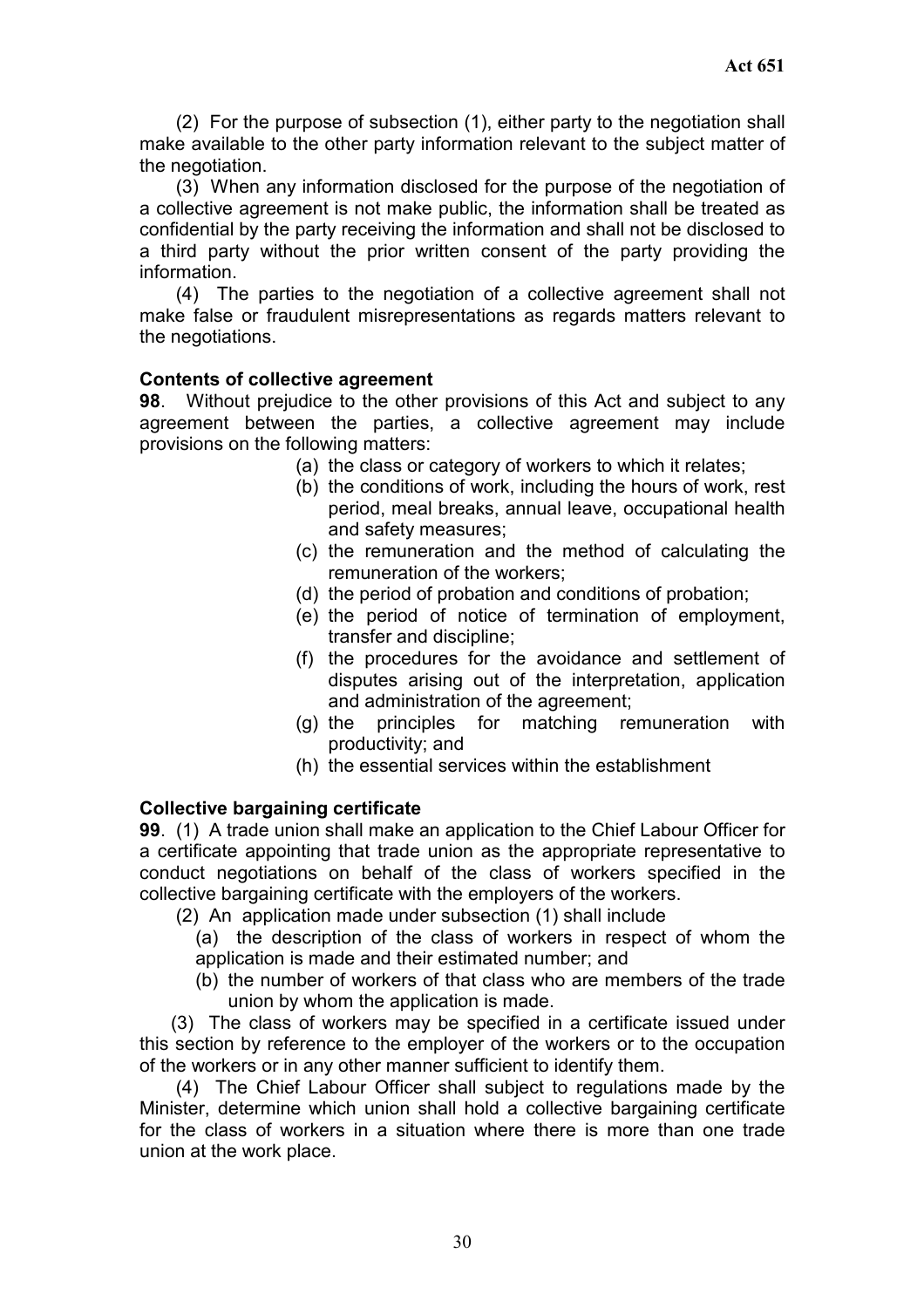(5) A collective bargaining certificate will be issued to a union for the same class of workers at a particular time.

A certificate issued under this section shall be have effect notwithstanding that some of the workers of the class specified are not members of the trade union appointed under the certificate.

(7) A certificate issued under this section shall be published in the *Gazette* by the Chief Labour Officer.

(8) At any time after the issue of a certificate under this section, the Chief Labour Officer may

- (a) at the request of either the trade union or employer's organization; and
- (b) after consultation with the trade union or employers' organization, withdraw the certificate without affecting the right of the trade union to apply for a fresh certificate under this section.

(9) A trade union which is dissatisfied or aggrieved with a decision of the Chief Labour Officer under Parts XI or XII of this Act may apply to the National Labour Commission for redress.

#### **Variation of certificate**

**100.** (1) At any time after the issue of a certificate under section 99 the Chief Labour Officer may, after consultation with the trade union named in the certificate and the appropriate employers' organization, issue an amending certificate varying the class of workers specified in the certificate and any reference in this Act to a certificate issued under section 99 shall be deemed to include such a certificate as amended under this section.

(2) The issuance of an amending certificate shall not affect the membership of a standing negotiating committee or a joint standing negotiating committee appointed under section 101, but the employer or workers of the class specified in the certificate as varied by the amending certificate, may nominate representatives to act either in the place of or together with their existing representatives.

(3) When an amending certificate is issued, the chief Labour Officer shall cause a copy of the amending certificate to be published in the *Gazette.*

(4) When an amending certificate is issued, extending the class of workers specified in the original certificate, and there is in force a collective agreement which applies to all workers of the class specified in the original certificate, the trade union named in the certificate shall take such steps as appear to it to be appropriate for bringing that agreement to the attention of all the workers to whom the agreement is extended by the amending certificate.

(5) When an amending certificate is issued excluding any persons from the class of workers specified in the original certificate, and there is in force a collective agreement which applied to those persons, the amending certificate shall not affect that application of the agreement to them, or any right to vary it, but a collective agreement made after the issue of the amending certificate by another trade union shall have effect notwithstanding anything in the previous agreement.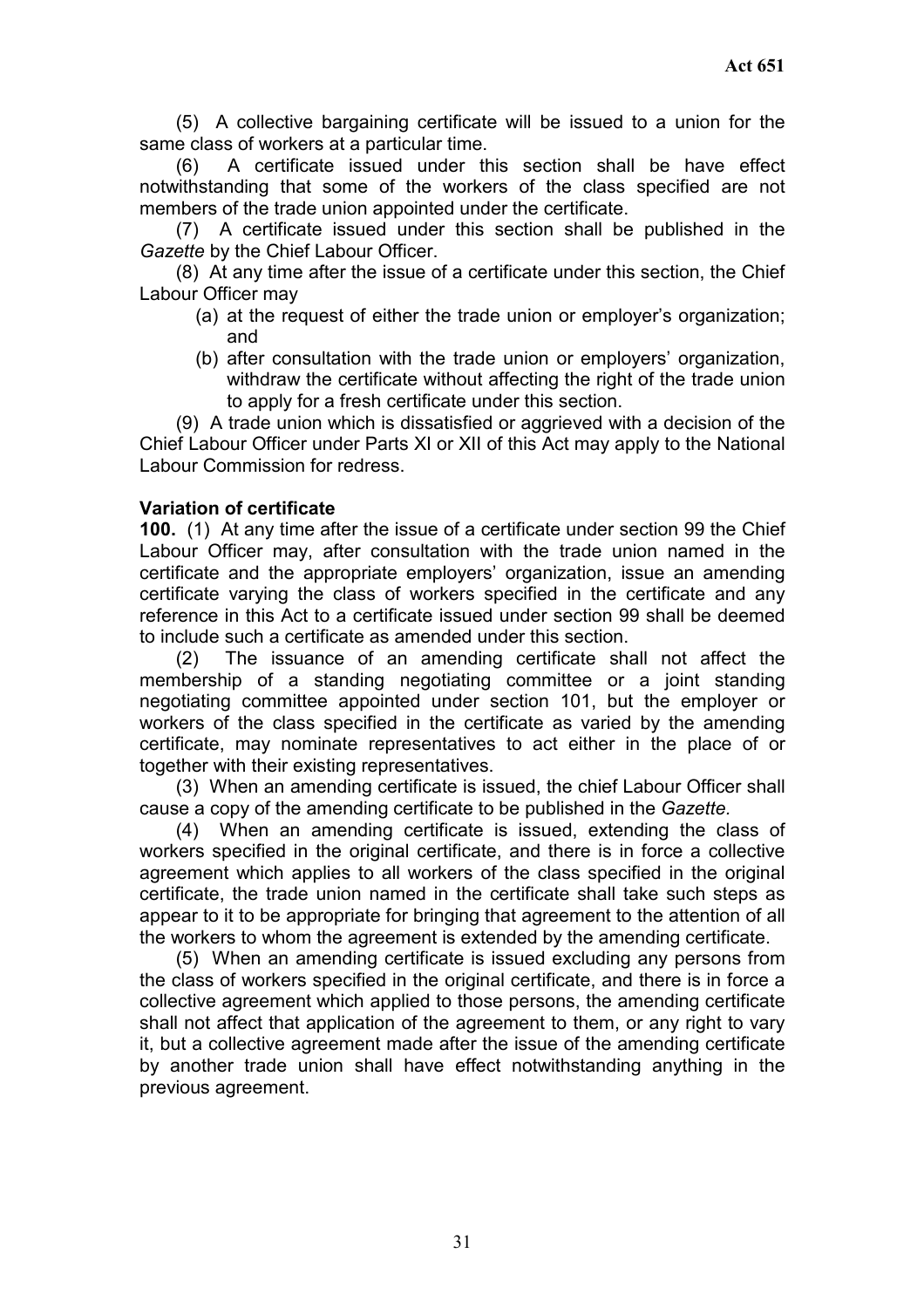## **Negotiating committees**

**101.** (1) The trade union appointed in a certificate issued under section 99 and the employer of the workers of the class to which the certificate relates shall each nominate their representatives authorized to conduct negotiations on their behalf, and the representatives shall constitute a standing negotiating committee to negotiate on matters referred to it.

(2) A standing negotiating committee referred to in subsection (1) shall make rules governing its procedure.

(3) A standing negotiating committee or joint standing negotiating committee set up under this section shall have the power to appoint subcommittees to which it may delegate any of its functions under this Act.

#### **Negotiations by negotiating committee or joint negotiating committee**

**102.** (1) Negotiations on all matters connected with the employment or nonemployment or with the terms of employment or with the conditions of employment of any of the workers of the class specified in a certificate issued under section 99, shall be conducted through the standing negotiating committee or the joint standing negotiating committee as the case may be.

(2) Either party represented on the committee may give notice to the other party requiring them to enter into negotiations on any matters which may properly be dealt with by the committee.

(3) An agreement concluded between the parties shall be in writing and signed by a duly authorized member of the committee representing each party and two copies of the agreement shall be deposited with the Commission and the Chief Labour Officer.

#### **Negotiations may be conducted by a union officer or member**

**103.** (1) Without prejudice to section 101, an officer or a member of a trade union who is duly appointed by his or her trade union, may conduct negotiations on any matter connected with the employment or nonemployment or terms of employment or conditions of employment of any worker who belongs to the class of workers specified in the certificate.

(2) A person conducting negotiations under this section may give notice to the parties requiring them to enter into negotiations on any matters which may be properly dealt with by the person and it shall be the duty of both parties to make every reasonable effort to come to an agreement on the matters to which the notice relates.

(3) An agreement concluded between the parties shall be in writing and signed by the person conducting the negotiations.

(4) Rules made under subsection (2) of section 101 may be applicable to negotiations conducted under this section and to other matters relating to such negotiations.

#### **Failure to negotiate**

**104.** If the party on whom a notice is served under subsection (2) of section 102 or subsection (2) of section 103, does not within fourteen days after service of the notice take any steps to enter into negotiations, the Commission shall direct the party to enter into negotiations immediately, and the party shall comply with the directive.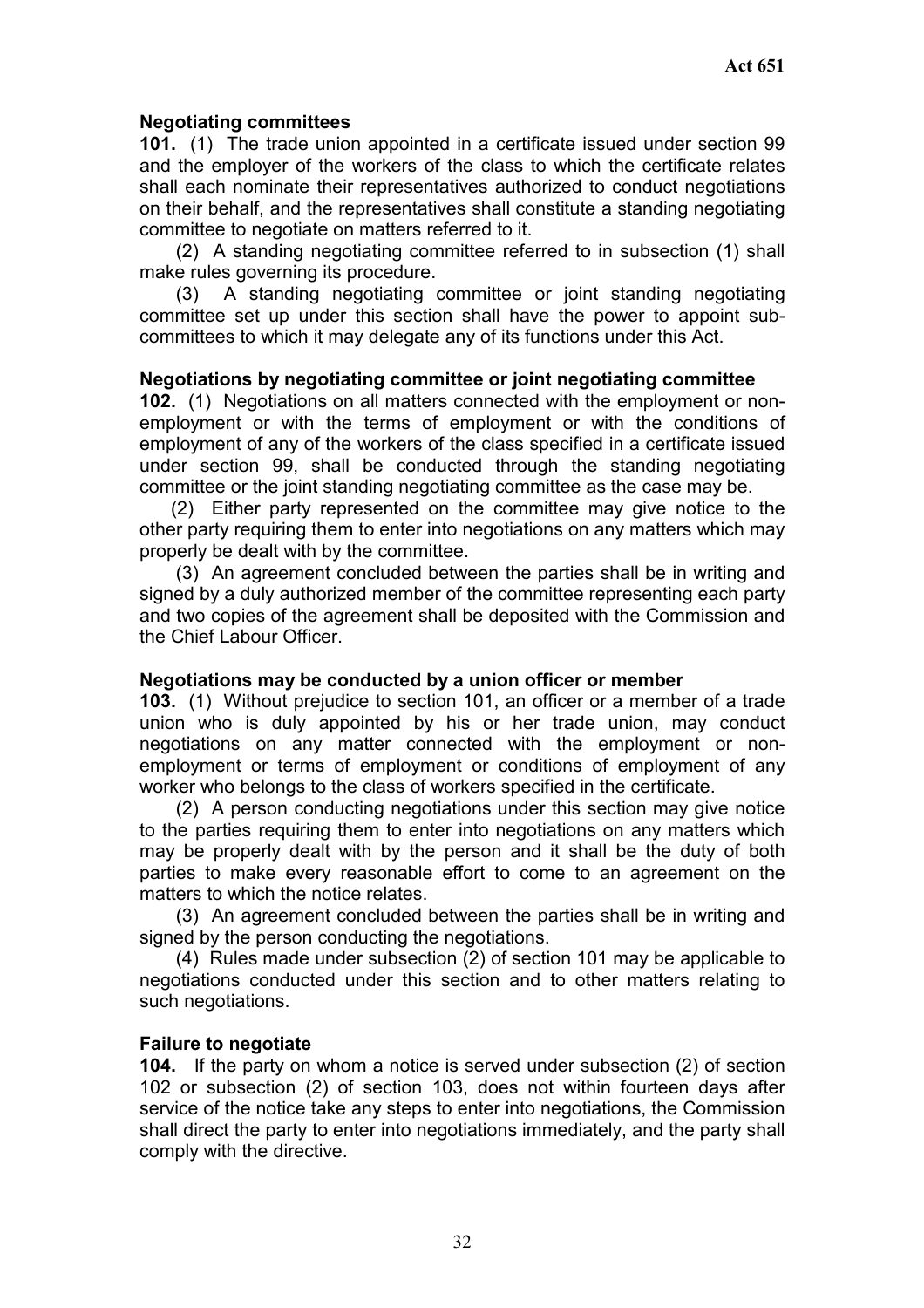#### **Effect of collective agreement**

**105.** (1) An agreement concluded by a trade union through a standing negotiating committee or a joint standing negotiating committee shall, so far as the terms of the agreement permit, apply to all workers of the class specified in the certificate.

(2) The provisions of a collective agreement concerning the terms of employment and termination of employment, and personal obligations imposed on, and rights granted to, a worker or employer shall be regarded as terms of a contract of employment between each worker to whom the provisions apply and his or her employer.

(3) Any provisions that have effect as terms of a contract of employment under subsection (2), shall continue to have effect after the expiration of the collective agreement, so long as they have not been varied by agreement of the parties or in pursuance of this Act.

(4) The rights conferred on a worker by a collective agreement shall not be waived by the worker and, if there is any conflict between the terms of a collective agreement and the terms of any contract not contained in the collective agreement, the collective agreement shall prevail unless the terms of the contract are more favourable to the worker; and it is immaterial whether or not the contract was concluded before the collective agreement.

(5) The withdrawal of a certificate appointing a trade union under subsection (8) of section 99 shall not affect the validity of a collective agreement made by the trade union before the certificate was withdrawn, but any collective agreement which is made by another trade union after the withdrawal of the certificate shall have effect notwithstanding anything in the previous agreement.

#### **Notice of collective agreement to workers**

**106.** The parties to the negotiations shall bring the terms of the concluded collective agreement to the notice of all the workers concerned.

#### **Duration of collective agreements**

**107.** (1) Every collective agreement concluded under section 103 shall be for a term of at least one year.

(2) A party to a collective agreement shall not give notice under section 102 requiring the other party to negotiate with respect to ay matter governed by a collective agreement unless, as the time when the notice is served, that agreement is due, either as a result of the notice given under this section or otherwise, to expire within twenty-eight days after the service of the notice.

(3) Where no notice is given under subsection (2) by either party within thirty days after the expiration of the collective agreement, the collective agreement shall be deemed to have continued in force until rescinded by the parties.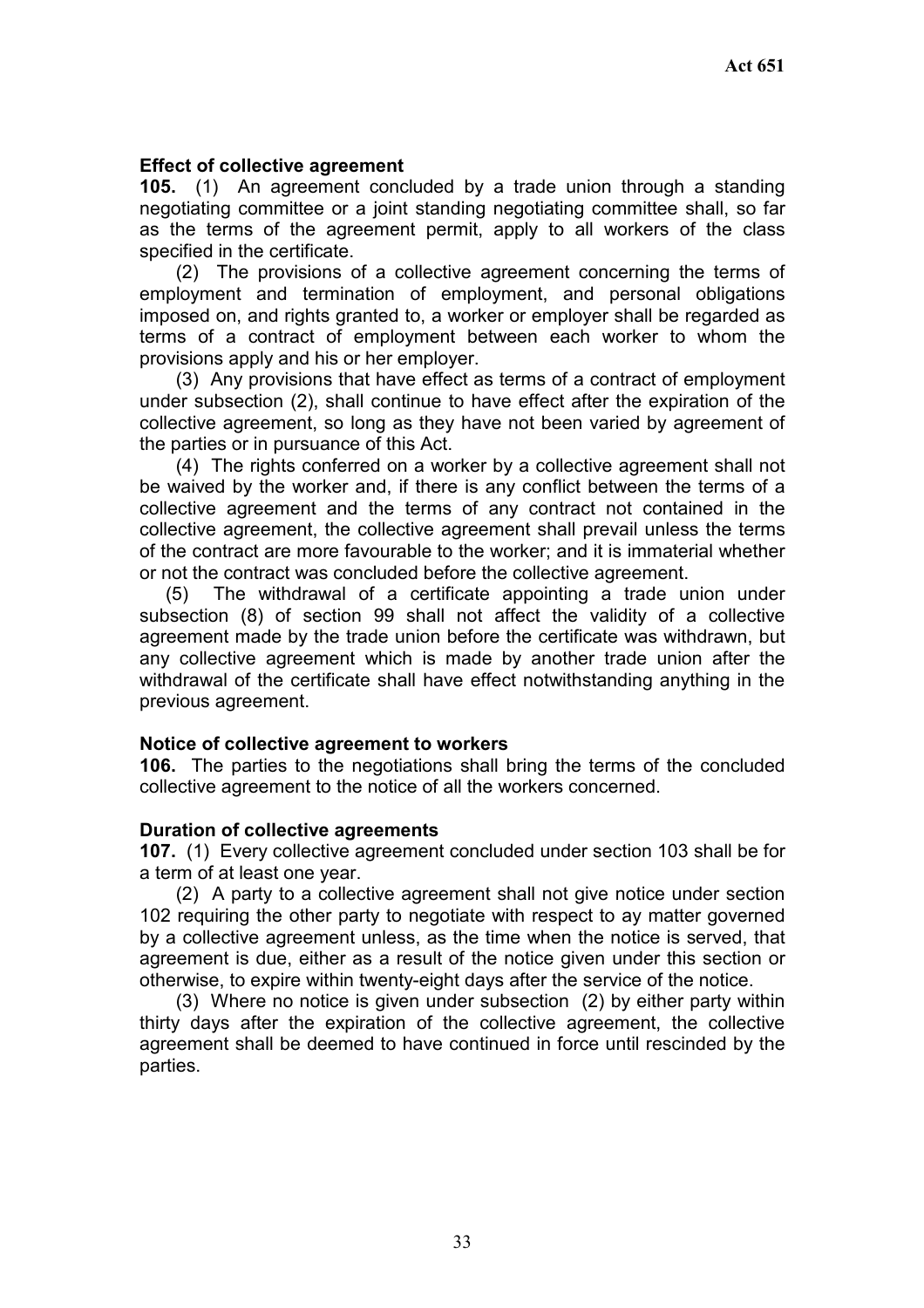## **Provision for dispute settlement**

**108.** Every collective agreement shall contain a provision for final and conclusive settlement under Part XVIII of this Act of all differences between the persons to whom the agreement applies.

#### **Power to extend collective agreements**

**109.** (1) Where it appears to the Chief Labour Officer that

- (a) all or any of the terms of a collective agreement are suitable for application to a class of workers who are engaged in the same kind of work, or who work in the same area, as the workers to whom the collective agreement applies; and
- (b) that the parties who concluded the agreement were sufficiently representative of the workers to whom the agreement is to apply and their employers,

the Chief Labour Officer may direct that those terms of the collective agreement shall apply in relation to that class of workers and their employers as they apply in relation to workers of the class specified in the certificate and their employers.

(2) The Chief Labour Officer shall not issue any directive under subsection (1) unless, three months before issuing the directive, the Chief Labour Officer has, after consultation with the appropriate employers' organizations and the trade unions concerned, published in the Gazette, a notice

- (a) describing the class of workers to whom it is proposed to apply the agreement, setting out the text of the collective agreement; and
- (b) giving particulars of the manner in which and time within which objections to the proposal may be submitted to the Chief Labour Officer.

(3) the Chief Labour Officer shall take appropriate steps to bring the contents of the notice to the attention of employers and workers affected by the proposals.

(4) The Chief Labour Officer shall not issue any directive under subsection (1) applying the terms of an agreement to workers who were not in the class described in the notice given under subsection (2).

(5) Where a collective agreement, the terms of which are applied by any directive issued under subsection (1) ceases to have effect, the directive shall cease to have effect on the same date.

#### **Effect of extension of collective agreements**

**110.** (1) Any directive issued under section 109 that extends the provisions of a collective agreement on terms of employment and termination of employment, and personal obligations imposed on, and rights granted to, a worker, shall be regarded as terms of a contract of employment between each worker to whom those provisions apply and his or her employer.

(2) The terms of a contract of employment under subsection (1) shall continue to have effect after the directive ceases to have effect so long as those provisions have not been varied by agreement between the parties or in pursuance of this Act.

(3) The rights conferred on a worker by any directive issued under section 109 shall not be waived by the worker and, if there is any conflict between the term extended by the directive and the terms of any contract, the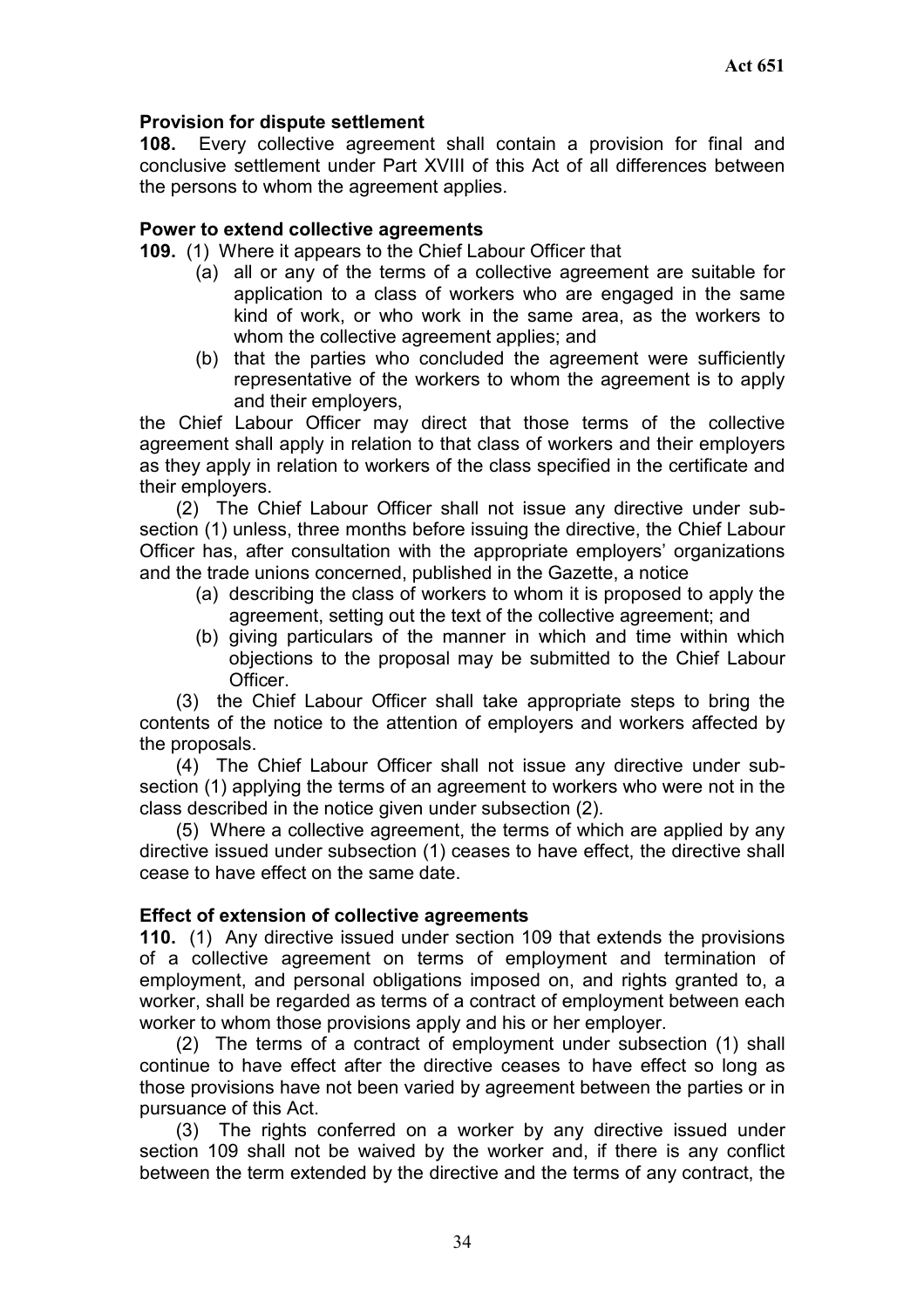directive shall prevail, unless the terms of the contract are more favourable to the worker.

#### **Union dues**

**111**. (1) A trade union to which this section applies may issue to the employer of any workers who are members of that trade union, a notice in the form in Schedule II to this Act requesting the employer

- (a) to deduct from the wages of his or her workers covered by a certificate issued under section 99, the sums specified by the trade union; and
- (b) to pay over the sums deducted as may be directed by the trade union, and, subject to this section, the employer shall comply with the notice.

(2) A trade union to which this section applies may, on issuing a notice in the form in Schedule II to this Act or subsequently, issue a further notice requesting the employer, out of the amount which the employer is to pay over to the trade union, to remit a proportion stated in the notice directly to a specified branch of the trade union.

(3) A sum deducted in accordance with a notice given under this section shall be in discharge of the liability of the respective member of the trade union to pay dues to that trade union.

(4) a sum which an employer has in accordance with a notice under this section deducted from the wages of a worker to the trade union shall be paid over not more than one month after the date on which the wages are paid, and the trade union may sue in its own name for any sum which ought to have been paid to the trade union

# **PART – XIII NATIONAL TRIPARTITE COMMITTEE**

#### **Establishment of National Tripartite Committee**

**112.** There is hereby established a National Tripartite Committee which shall be composed of

- (a) the Minister who shall be the chairperson;
- (b) five representatives of the Government;
- (c) five representatives of employers' organization; and
- (d) five representatives of organized labour.

#### **Functions of the National Tripartite Committee**

- **113.** (1) The National Tripartite Committee shall
	- (a) determine the national daily minimum wage;
	- (b) advise on employment and labour market issues, including labour laws, international labour standards, industrial relations and occupational safety and health;
	- (c) consult with partners in the labour market on matters of social and economic importance; and
	- (d) perform such other functions as the Minister may request for the promotion of employment development and peace in the labour sector.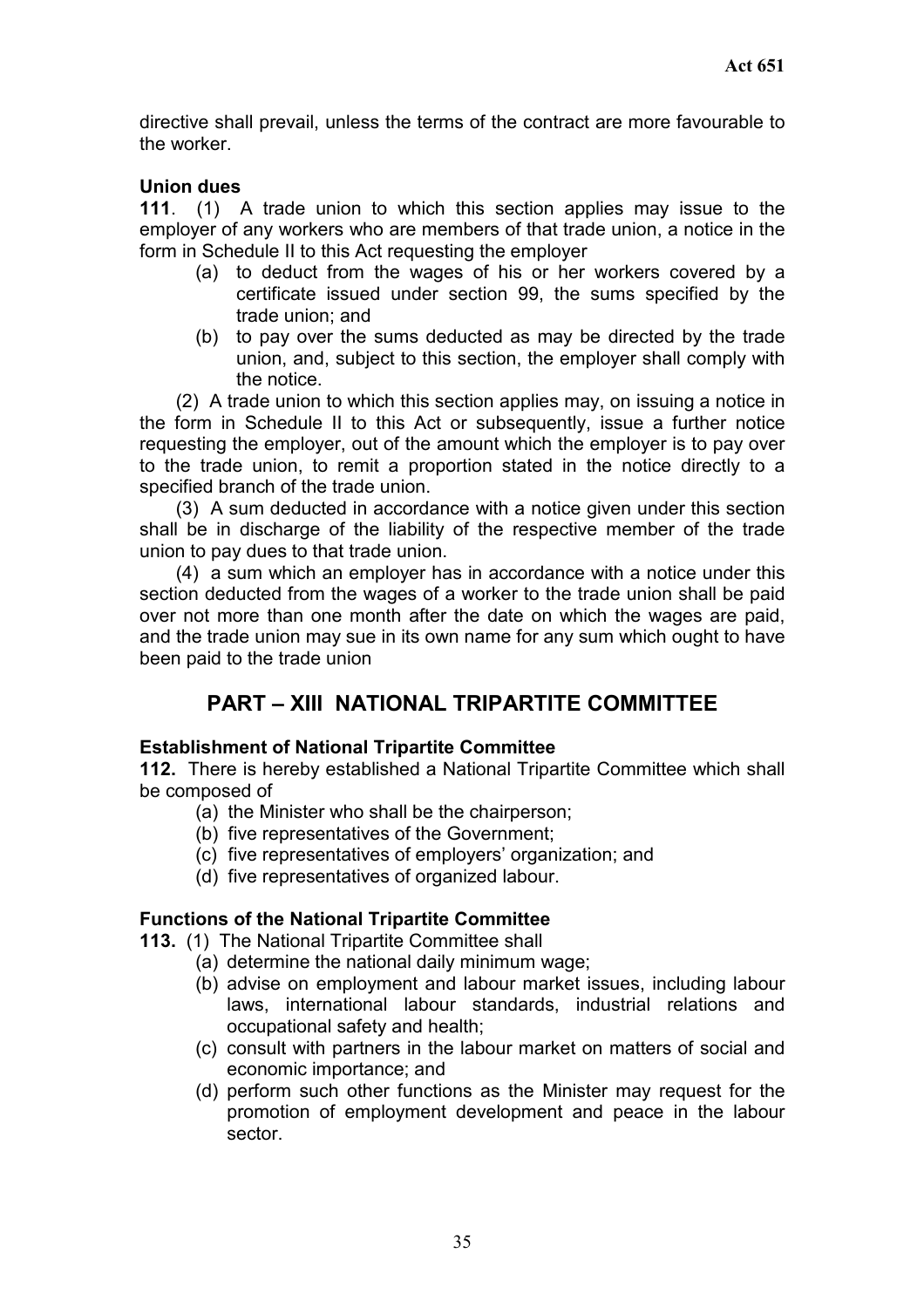(2) The Minister shall publish in the Gazette and in such public media as the Minister may determine, a notice of the national daily minimum wage determined under subsection (1).

(3).The Ministry shall provide the National Tripartite Committee with such secretarial services as the Committee may require for the effective performance of its functions.

Meeting of the National Tripartite Committee

**114**. (1) The National Tripartite Committee shall meet at times and at places determined by the members but shall meet at least once in every three months.

(2) The quorum for a meeting of the National Tripartite Committee shall be nine members with at least two members each representing the government, organized labour and employers organizations.

(3) The National Tripartite Committee may invite any interest group to attend any of its meetings.

(4) Except as otherwise provided in this section, the National Tripartite Committee shall regulate its proceedings.

#### **Regional and District Tripartite Committees**

**115.** (1) The National Tripartite Committee may set up sub-committees of the Committee in such Regions and Districts as it considers necessary for the effective performance of its functions.

(2) The composition of a Regional or District sub-committee of the National Tripartite Committee shall be determined by the Committee except that there shall be equal representation of Government, organized labour and employers' organizations.

(3) The Ministry shall provide a sub-committee with such secretarial services as the sub-committee may require.

# **PART XIV – FORCED LABOUR**

#### **Prohibition of forced labour**

**116.** (1) A person shall not be required to perform forced labour.

(2) It is an offence for an employer to exact or cause to be exacted, or permit to be exacted, for his or her benefit forced labour from any worker.

(3) Any employer convicted of an offence under subsection (2) is liable to a fine not exceeding 250 penalty units.

#### **Interpretation of "forced labour"**

**117.** In this Part "forced labour" means work or service that is exacted from a person under threat of a penalty and for which that person has not offered himself or herself voluntarily, but does not include

- (a) labour required as a result of a sentence or order of a court;
- (b) labour required of a member of a disciplined force or service as his or her duties;
- (c) labour required during a period when the country is at war or in the event of an emergency or calamity that threatens life and wellbeing of the community, to the extent that the requirement of the labour is reasonably justifiable in circumstances of a situation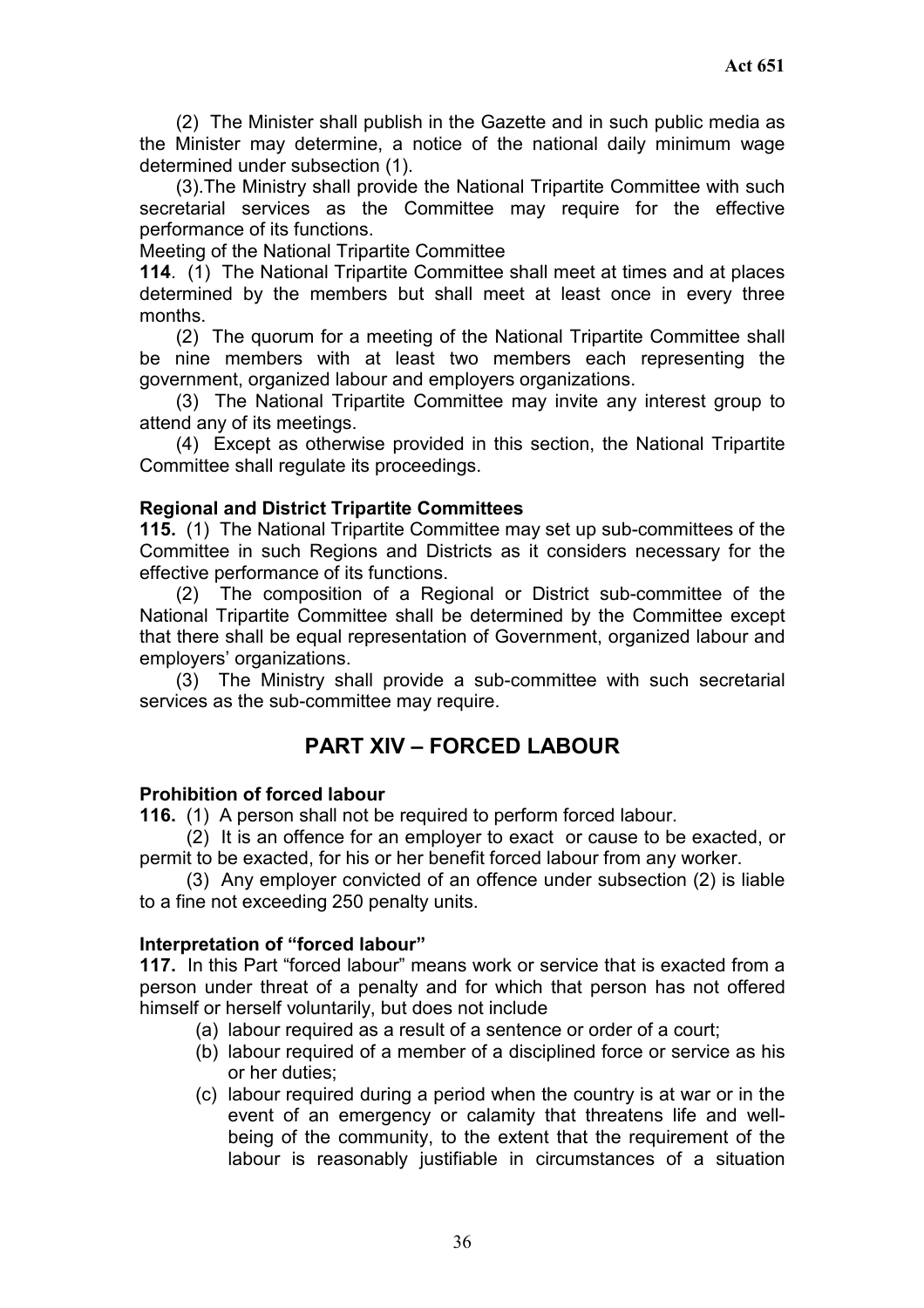arising or existing during that period for the purpose of dealing with the situation; or

(d) labour reasonably required as part of normal communal or other civic obligations.

# **PART XV – OCCUPATIONAL HEALTH, SAFETY AND ENVIRONMENT**

#### **General health and safety conditions**

**118.** (1) It is the duty of an employer to ensure that every worker employed by him or her works under satisfactory, safe and healthy conditions

- (2) Without limiting the scope of subsection (1), an employer shall
	- (a) provide and maintain at the workplace, plant and system of work that are safe and without risk to health;
	- (b) ensure the safety and absence of risks to health in connection with use, handling, storage and transport of articles and substances;
	- (c) provide the necessary information, instructions, training and supervision having regard to the age, literacy level and other circumstances of the worker to ensure, so far as is reasonably practicable, the health and safety at work of those other workers engaged on the particular work;
	- (d) take steps to prevent contamination of the workplaces by, and protect the workers from, toxic gases, noxious substances, vapours, dust, fumes, mists and other substances or materials likely to cause risk to safety or health;
	- (e) supply and maintain at no cost to the worker adequate safety appliances, suitable fire-fighting equipment, personal protective equipment, and instruct the workers in the use of the appliances or equipment;
	- (f) provide separate, sufficient and suitable toilet and washing facilities and adequate facilities for the storage, changing, drying and cleansing from contamination of clothing for male and female workers;
	- (g) provide adequate supply of clean drinking water at the work-place; and
	- (h) prevent accidents and injury to health arising out of, connected with, or occurring in the course of, work by minimizing the causes of hazards inherent in the working environment.

(3) It is the obligation of every worker to use the safety appliances, firefighting equipment and personal protective equipment provided by the employer in compliance with the employer's instructions.

(4) An employer shall not be liable for injury suffered by a worker who contravenes subsection (3) where the injury is caused solely by noncompliance by the worker.

(5) An employer who, without reasonable excuse, fails to discharge any of the obligations under subsection (1) or (2) commits an offence and is liable on summary conviction to a fine not exceeding 1000 penalty units or to imprisonment for a term not exceeding 3 years or to both.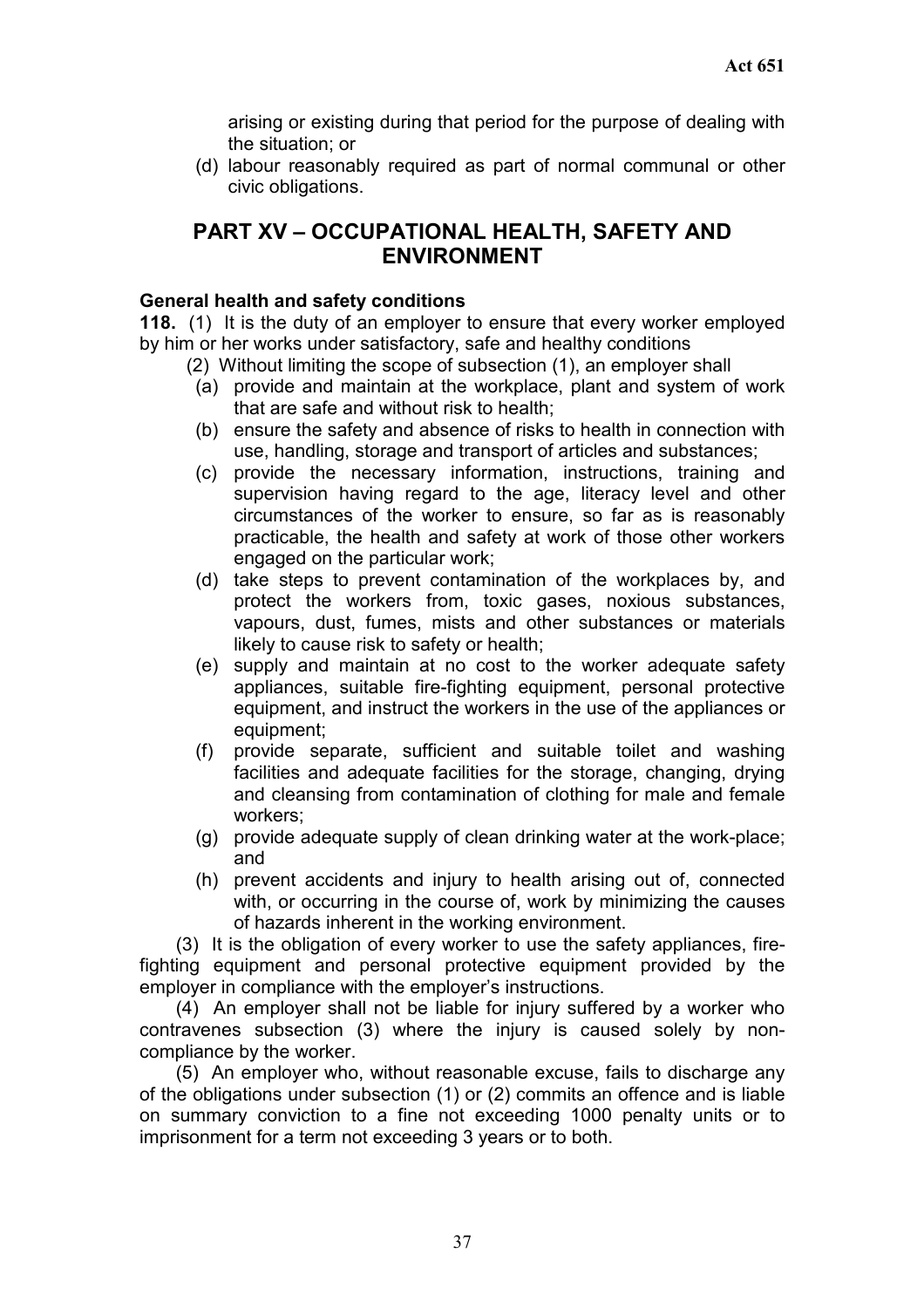#### **Exposure to imminent hazards**

**119.** (1) When a worker finds himself or herself in any situation at the workplace which she or he has reasonable cause to believe presents an imminent and serious danger to his or her life, safety or health, the worker shall immediately report this fact to his or her immediate supervisor and remove himself or herself from the situation.

(2) An employer shall not dismiss or terminate the employment of a worker or withhold any remuneration of a worker who has removed himself or herself from a work situation which the worker has reason to believe presents imminent and serious danger to his or her life, safety or health.

(3) An employer shall not require a worker to return to work in circumstances where there is a continuing imminent and serious danger to the life, safety or health of the worker.

#### **Employer to report occupational accidents and diseases**

**120.** An employer is required to report as soon as practicable and not later than seven days from the date of the occurrence to the appropriate government agency, occupational accidents and diseases which occur in the workplace.

#### **Specific measures**

**121.** The Minister may by legislative instrument make Regulations providing for specific measures to be taken by employers to safeguard the health and safety of workers employed by them.

# **PART XVI – LABOUR INSPECTION**

## **Labour inspection**

**122.** There shall be carried out inspection to

- (a) secure the enforcement of the provisions of this Act relating to conditions of work and the protection of workers at their workplaces, including the provisions relating to hours of work, wages, safety, health and welfare of the workers and the employment of young persons;
- (b) provide technical information and advice to employers and workers concerning the most effective means of complying with the provisions of this Act;
- (c) bring to the notice of the Labour Department or the Commission any defects of this Act; and
- (d) report to the Labour Department or the Commission other unfair labour practices or abuses not specifically provided for by this Act.

#### **Appointment of Inspector**

**123.** Inspectors shall be appointed by the appointing authority of the Civil Service for the purposes specified in this Act.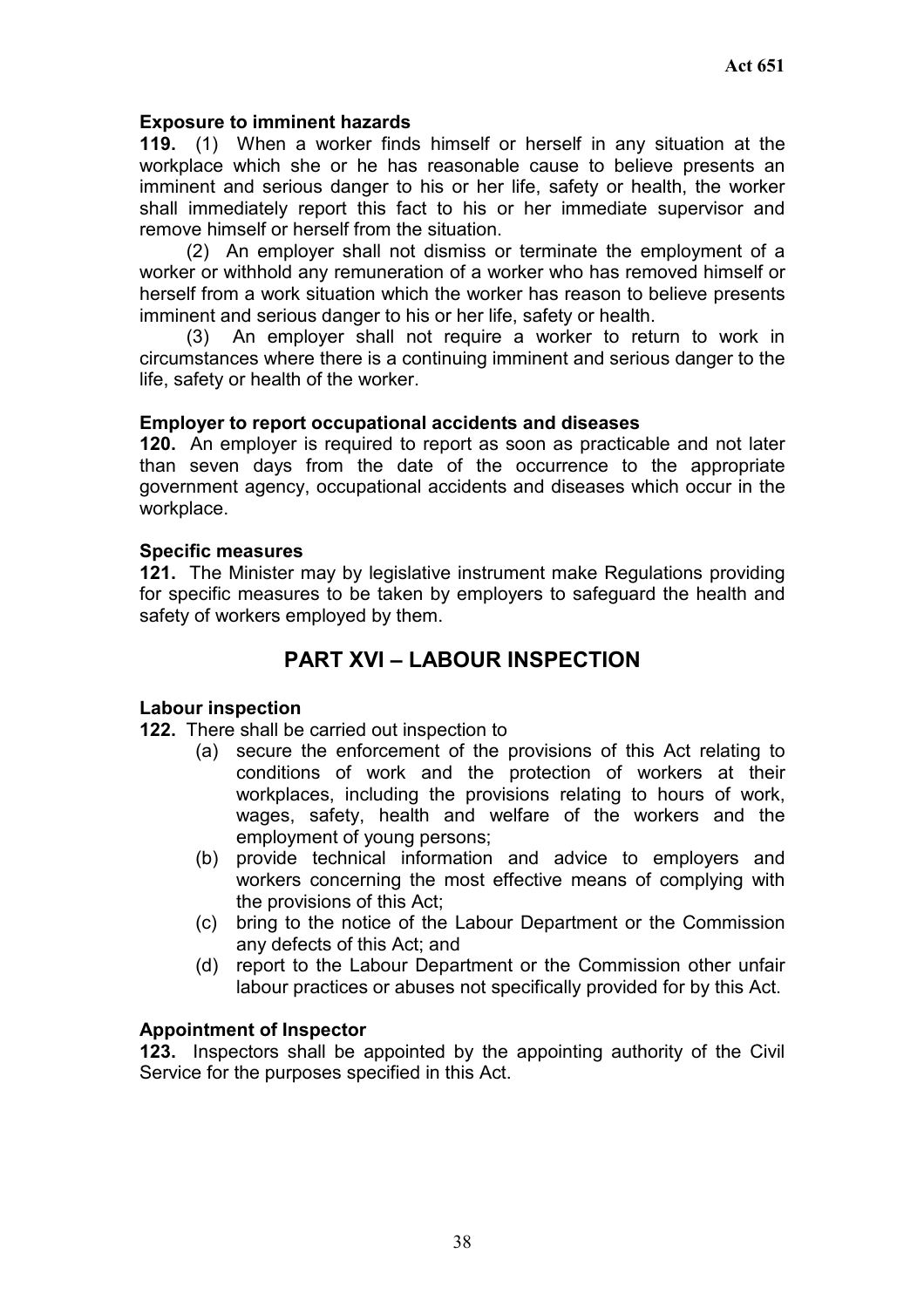## **Powers of labour inspectors**

- **124.** (1) An inspector has power to
	- (a) enter freely and without notice at any hour of the day or night to inspect any workplace during working hours;
	- (b) enter during the day or night any premises which the inspector has reason to believe are subject to inspection;
	- (c) carry out any examination, test or inquiry the inspector considers necessary in order to ensure that the provisions of this Act and Regulations made under this Act are complied with;
	- (d) interview, either alone or in the presence of witnesses, any employer or worker on any matter concerning the application and compliance with the provisions of this Act and Regulations made under it;
	- (e) require the production of any books, registers or other documents which relate to the terms and conditions of employment of the workers, in order to ascertain that these are in conformity with this Act and Regulations made under it and to copy the documents or make extracts from them;
	- (f) enforce the posting of notices required by or under this Act;
	- (g) take or remove for purposes of analysis samples of materials and hazardous or chemical substances used or handled by workers in the course of their employment; and
	- (h) direct employers to carry out alterations to buildings, installations and plant necessary to avert any danger or threat of danger to the health or safety of the workers within such period as may be specified in the direction, but no such period shall be allowed if the inspector is of the opinion that there is an imminent danger to the health or safety of the workers.

(2) An employer who is directed under subsection (1) (h) to carry out any alterations may,

- (a) where the period within which the alterations are to be carried out is specified, appeal to the Minister against the direction within seven days before the expiration of the period; or
- (b) where no period is specified, appeal not later than seven days after the direction, against the direction, to the Minister

(3) The decision of the Minister on the appeal shall subject to any other law be final, and the employer shall abide by the decision and any related consequential order made.

(4) Where an appeal is lodged under subsection (2) the Minister shall direct the employer to take such interim measures as the employer considers necessary to avert any danger or threat of danger to the health or safety of the workers pending the determination of the appeal.

(5) An employer directed under subsection (1) (h) to carry out any alterations who does not appeal to the Minister against the direction shall

- (a) in the case of imminent danger to health or safety of workers, carry out the alterations immediately; or
- (b) where the period for the carrying out of the alterations, is specified, carry out the alterations before the expiration of the period.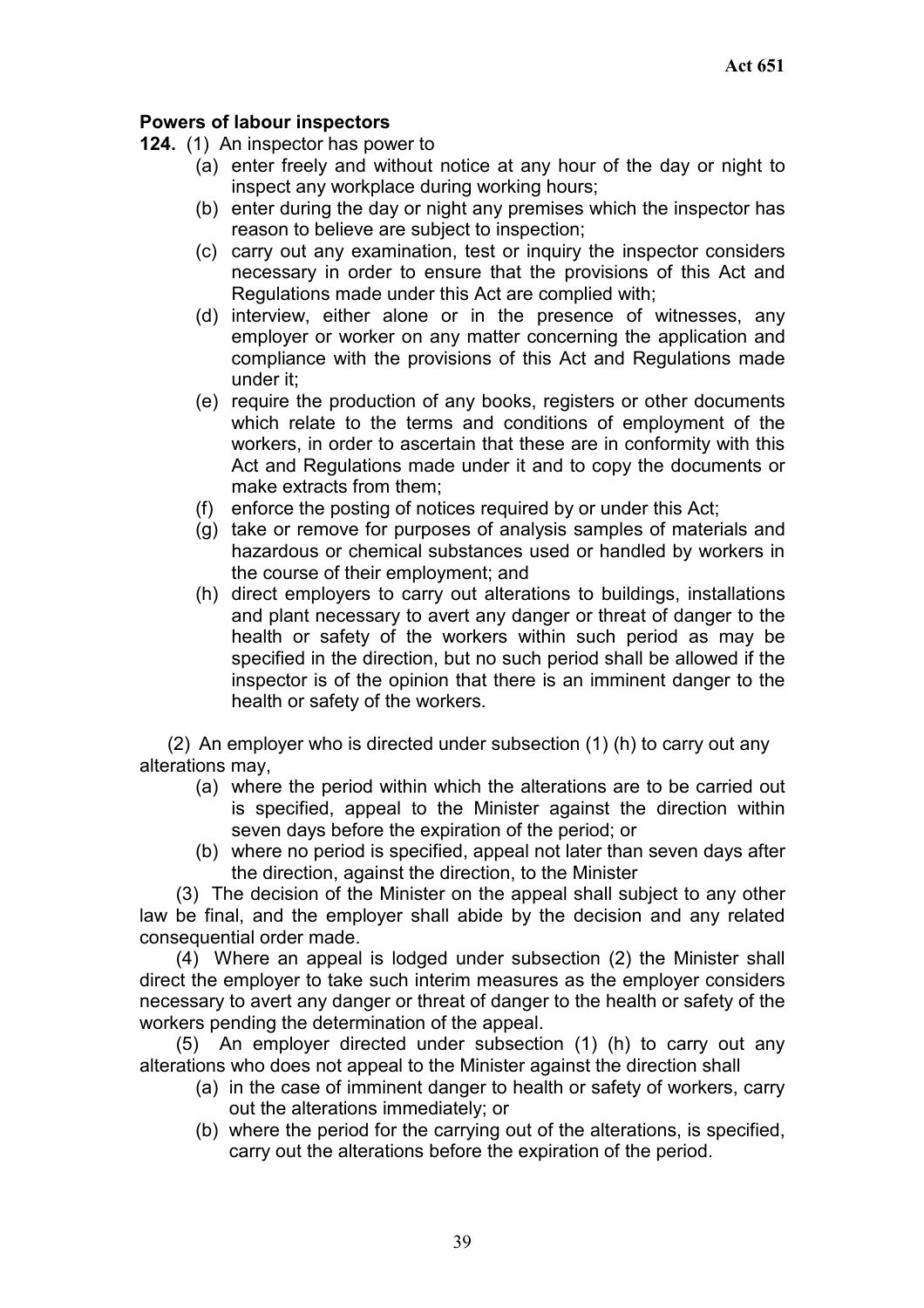(6) An employer who fails to comply with a decision or order of the Minister or an inspector under subsection (2) or (4) commits an offence and is liable on summary conviction to a fine not exceeding 250 penalty units and in addition shall be liable to pay compensation to any person who proves that he or she has suffered any loss, damage or injury as a result of the noncompliance by the employer.

## **Inspectors to maintain confidentiality**

**125.** (1) An inspector shall not

- (a) have direct or indirect interest in any undertaking he or she is required to inspect;
- (b) divulge during or after termination of his or her service, any manufacturing or commercial secrets or working processes or confidential information which may have come to his or her knowledge in the course of his or her duties;
- (c) disclose the source of any complaint by which the inspector is informed of any contravention of the provisions of this Act or Regulations made thereunder or intimate to the employer or the employers' representative that an inspection was carried out in consequence of such complaint.

(2) An inspector who contravenes subsection (1) commits an offence and is liable on summary conviction to a fine not exceeding 500 penalty units or to imprisonment for a term not exceeding 2 years or to both.

## **Obstruction of inspectors**

**126.** Any person who willfully obstructs a labour inspector in the performance of his or her functions under this Act commits an offence, and is liable on summary conviction to a fine not exceeding 250 penalty units or to imprisonment not exceeding 12 months or both.

# **PART XVII – UNFAIR LABOUR PRACTICES**

#### **Discrimination**

**127.** (1) A person who discriminates against any person with respect to the employment or conditions of employment because that other person is a member or an officer of a trade union is guilty of unfair labour practice.

(2) A person who seeks by intimidation, dismissal, threat of dismissal, or by any kind of threat or by imposition of a penalty, or giving or offering to give a wage increase or any other favourable alteration of terms of employment, or by any other means, seeks to induce a worker to refrain from becoming or continuing to be a member or officer of a trade union is guilty of unfair labour practice.

(3) A worker or group of workers who by any kind of threat seeks to intimidate the employer during negotiations of a collective agreement is guilty of unfair labour practice.

(4) Employers or employer's organizations who seek by any kind of threat to intimidate the worker during negotiations of a collective agreement are guilty of unfair labour practice.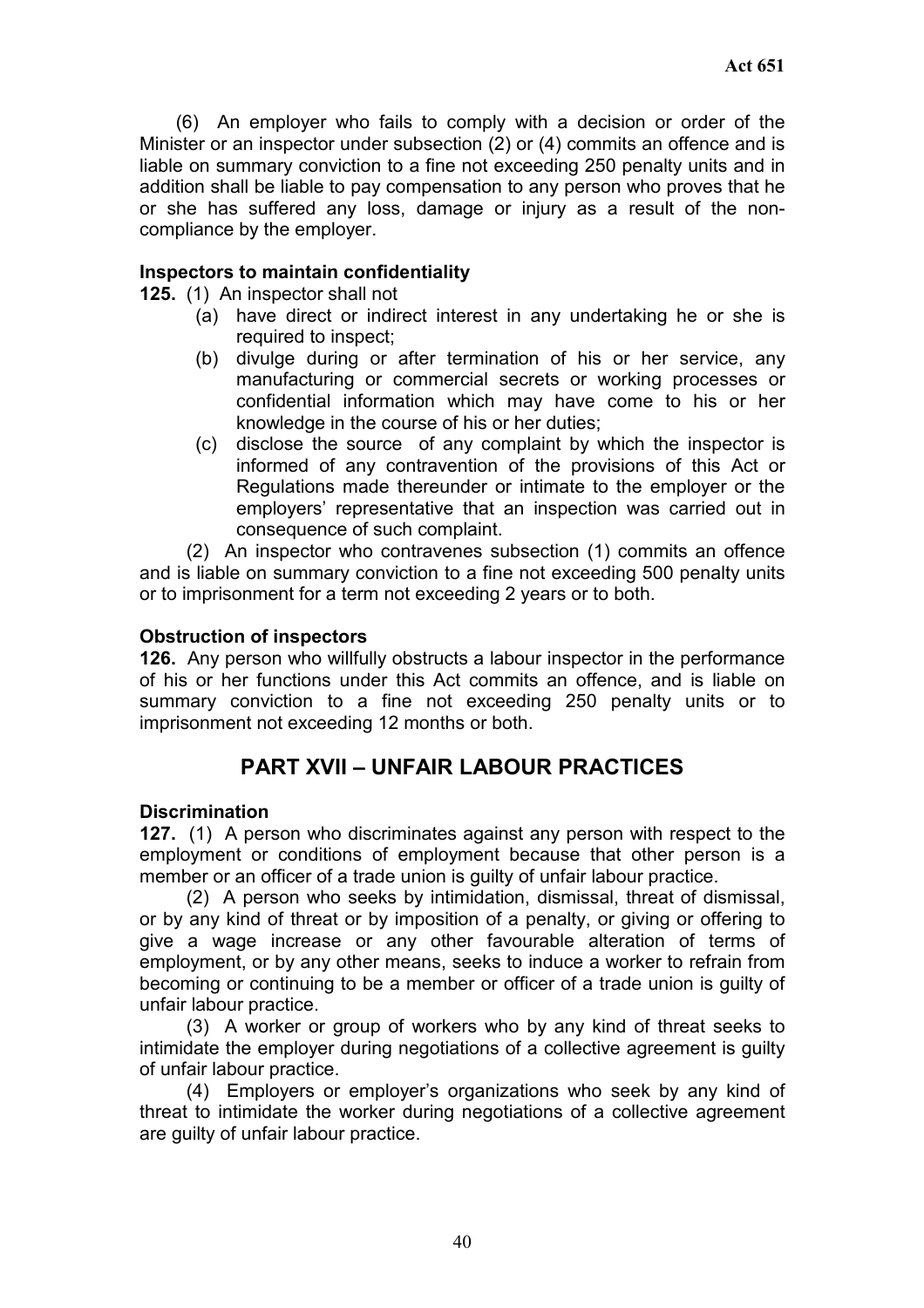#### **Interference by employers in union affairs**

**128.** An employer who takes part in the formation of a trade union or, with the intention of adversely influencing a trade union, makes any contribution, in money or money's worth, to that trade union, is guilty of unfair labour practice.

#### **Employer to facilitate workers trade union business**

**129.** (1) An employer shall, subject to notice of not less than twenty four hours, allow any officer of a trade union whose members include any of his or her workers, reasonable facilities and time to confer with the employer or workers on matters affecting the members of the trade union who are his or her workers and an employer who fails to give reasonable facilities and time is guilty of unfair labour practice.

(2) In this section" reasonable facilities" means such facilities as the employer and his or her workers may agree are reasonably required for the purposes stated in subsection (1).

#### **Interference that causes financial loss**

**130.** Subject to the other provisions of this Act, if a worker carries on any activity intended to cause serious interference with the business of his or her employer that may result in financial loss, the worker is guilty of unfair labour practice.

#### **Union activities during working hours**

**131** (1) An officer of a trade union or any other person shall not during normal working hours attempt to persuade or induce a worker, not covered by a collective agreement, to become a member or an officer of a trade union while the worker is on the premises of his or her employer, without the consent of the employer.

 (2) An officer of a trade union or any other person shall not during normal working hours confer with an employee on trade union matters while the worker is on the premises of his or her employer without the consent of the employer.

(3) A person who contravenes subsection (1) or (2) is guilty of unfair labour practice.

#### **Complaints**

**132.** The Commission shall enquire into and determine complaints of unfair labour practices brought before it in accordance with its rules of procedure.

#### **Commission to make orders**

**133.** (1) Where the Commission finds that a person has engaged in an unfair labour practice it may, if it considers fit, make an order forbidding the person to engage or continue to engage in such activities as it may specify in the order.

(2) Where the Commission finds that a person has engaged in an unfair labour practice under section 127 which involves the termination of employment or of the conditions of his or her employment, the Commission may, if it considers fit, make an order requiring the worker's employer.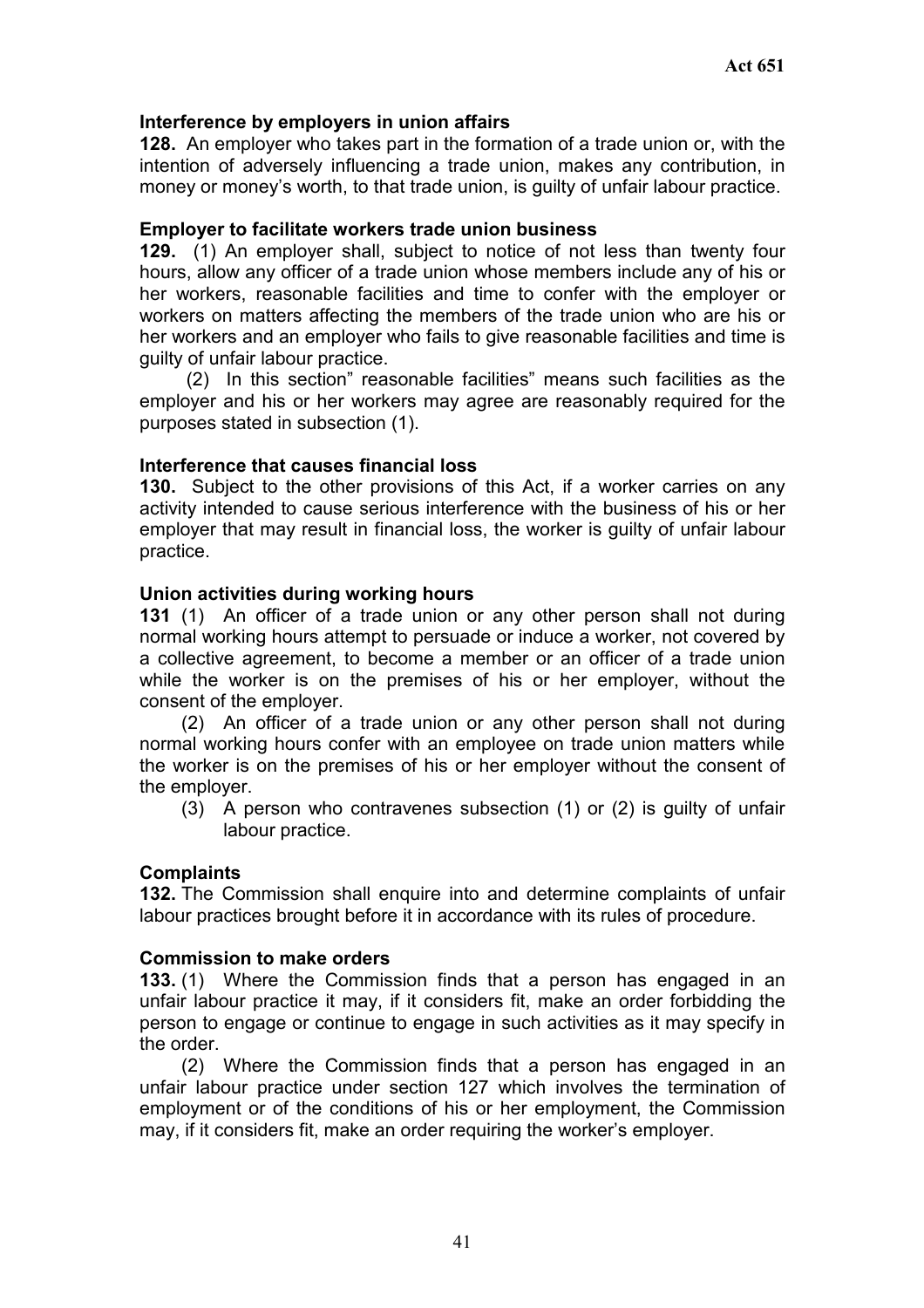- *(a)* to take such steps as may be specified in the order to restore the position of the worker; and
- *(b)* to pay to the worker a sum specified in the order as compensation for any loss of earnings attributed to the contravention.

(3) Where the Commission finds that a person has engaged in an unfair labour practice under section 128 by making a contribution to a trade union, the Commission may, if it considers fit, order that the trade union refund the contribution.

(4) For the purposes of enforcing an order of the Commission under this section, the order shall have effect as if it were made by the High Court.

## **Appeals**

**134.** A person aggrieved by an order, direction or decision made or given by the Commission under section 133 may, within fourteen days of the making or giving of the order, direction or decision, appeal to the Court of Appeal.

# **PART XVIII-NATIONAL LABOUR COMMISSION**

# *Sub-Part I Establishment and functions of the National Labour Commission*

## **Establishment of Commission**

**135.** There is establishment by the Act a National Labour Commission referred to in this Act as the "Commission"

#### **Composition of the Commission**

**136.** (1) The Commission shall consist of the following persons:

*(a)* a chairperson who shall be nominated by the employers' organization and organized labour except that where there is failure to nominate a chairperson within sixty days as provided, the employers' organization in consultation with organized labour shall submit the matter to a mediator agreed on by them; and

*(b)* six representatives, two each nominated by the Government, employer's organization and organized labour.

(2) The chairperson and the other members of the Commission shall be appointed by the President acting in consultation with the Council of **State** 

#### **Qualifications of chairperson and other members of the Commission**

**137.** A person is qualified to be appointed a member of the Commission if that person

- *(a)* does not hold office in a political party; and
- *(b)* has knowledge and expertise in labour relations and management,

except that in the case of the chairperson, the person shall also be knowledgeable in industrial law.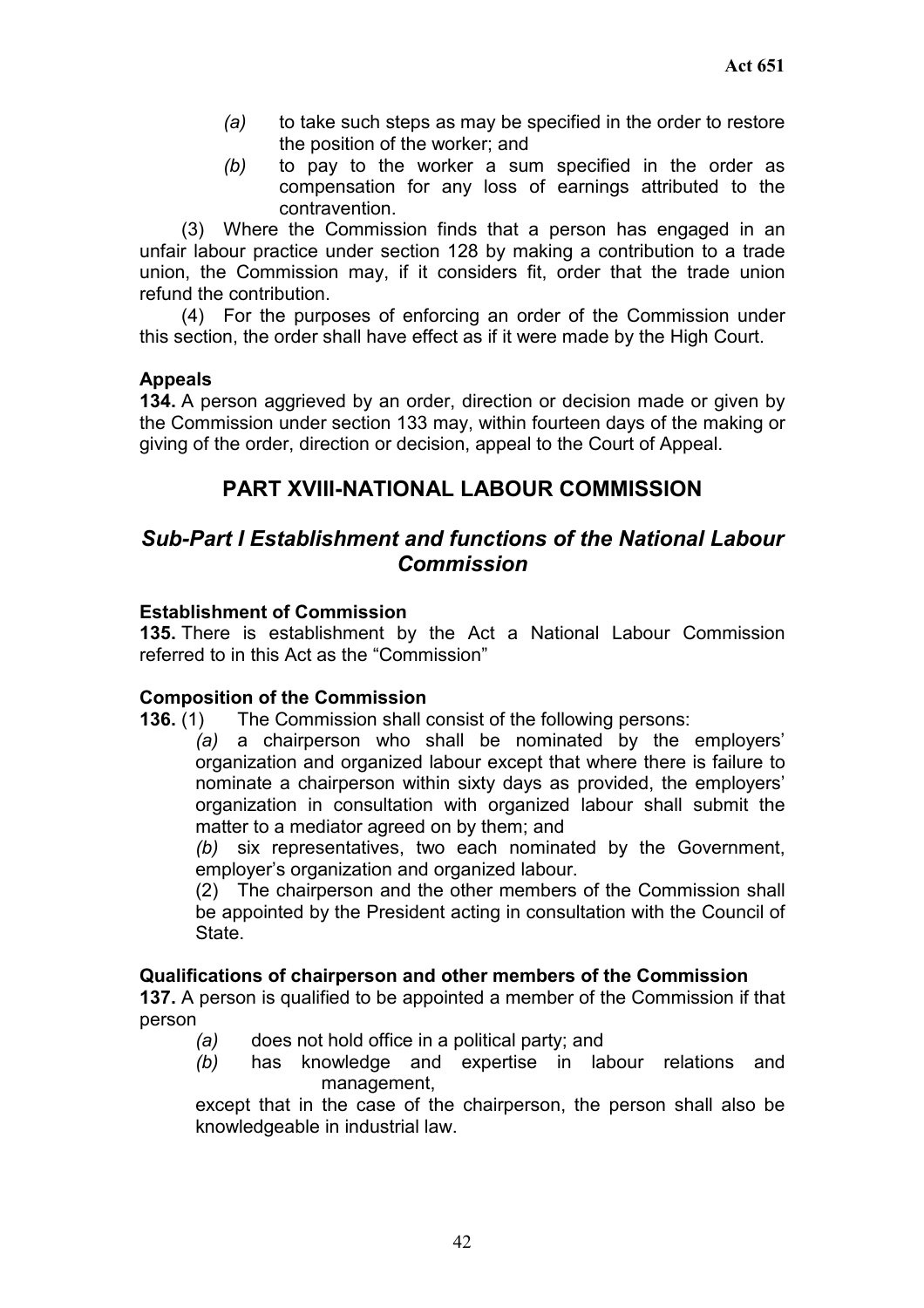## **Functions and independence of the Commission**

- **138**. (1) The functions of the Commission are as follows:
	- (a) to facilitate the settlement of industrial disputes;
	- (b) to settle industrial disputes
	- (c) to investigate labour related complaints, in particular unfair labour practices and take such steps as it considers necessary to prevent labour disputes;
	- (d) to maintain a data base of qualified persons to serve as mediators and arbitrators;
	- (e) to promote effective labour co-operation between labour and management; and
	- (f) to perform any other function conferred on it under this Act or any other enactment.

(2) In the exercise of its adjudicating and dispute settlement function, the Commission shall not be subject to the control or direction of any person or authority.

## **Powers of the Commission**

- **139**. (1) The Commission shall exercise the following powers:
	- (a) Receive complaints from workers, trade unions, and employers, or employers' organization
		- (i) On industrial disagreement; an
		- (ii) Allegation of infringement of any requirements of this Act and Regulations made under this Act;
	- (b) Require an employer to furnish information and statistics concerning the employment of its workers and the terms and conditions of their employment in a form and manner the Commission considers necessary; and
	- (c) Require a trade union or any workers' organization to provide such information as the Commission considers necessary'
	- (d) Notify employers and employers' organizations or workers and trade unions in cases of contravention of this Act and Regulations made under this Act and direct them to rectify any default or irregularities.

(2). Without prejudice to subsection (1), the Commission shall in settling an industrial dispute, have the powers of the High Court in respect of

(a). Enforcing the attendance of witness and examining them on oath, affirmation or otherwise.

(b). Compelling the production of documents; and

(c ) the issue of a commission or request to examine witness abroad.

(3)The Commission shall in respect of its proceedings enjoy the same privileges and immunities pertaining to proceedings in the High Court.

#### **Meeting of the Commission**

 **140.** (1) The Commission shall meet to settle industrial disputes, but shall meet at least once in every two months to consider matters affecting its administration and the performance of its functions.

 (2) The Commission shall at its first meeting nominate one of its members as deputy chairperson.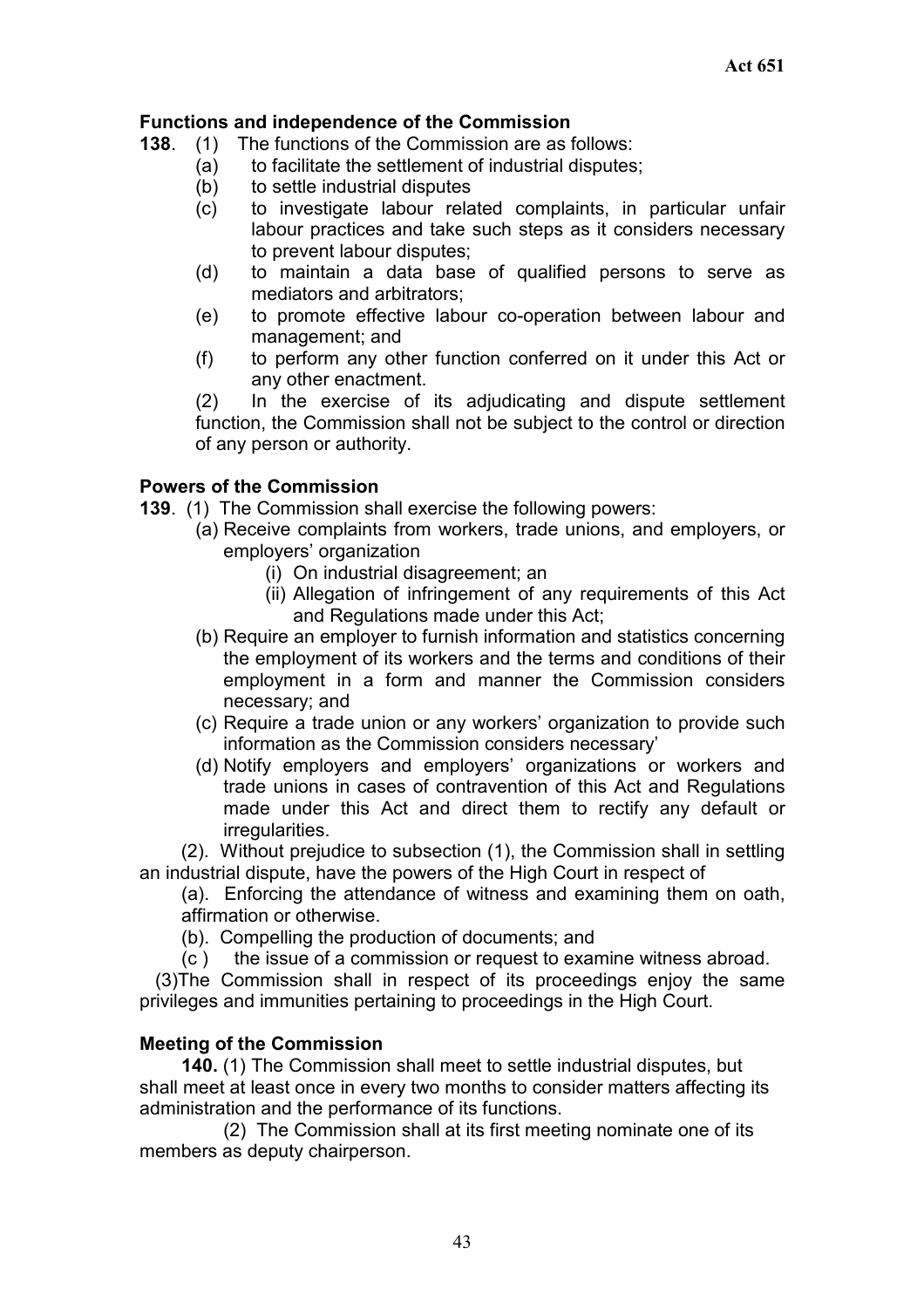(3) The quorum at a meeting of the Commission shall consist of the chairperson or in the absence of the chairperson the deputy chairperson and four other members of the Commission at least one person each representing Government, employers' organization and organized Labour.

(4) The Commission may co-opt any person to attend meeting of the Commission as an adviser or a consultant.

(5) A person co-opted to attend a meeting of the Commission does not have the right to vote on a matter for determination or decision by the **Commission** 

 (6) The Commission may permit to be in attendance at its meetings such persons as the Commission may determine.

(7) Subject to subsection (2), the Commission shall regulate its own proceedings.

## **Committees of the Commission**

 **141.** (1) The Commission may appoint

- (a) a standing committee consisting of members of the Commission; or
- (b) an adhoc committee consisting of non-members or both members and non-members of the Commission

(2) The Commission shall assign to any of its committees such of its functions as it may determine

#### **Allowances for members of the Commission and its Committees**

**142.** The members of the Commission shall be paid allowances determine by the Minister in consultation with the Minister for Finance.

#### **Tenure of office of members**

 **143.** (1) The members of the Commission shall hold office for a period of four years and are eligible for re-appointment after the expiration of their tenure of office.

(2) The chairperson or a member of the Commission may at any time resign his or her office by letter addressed to the President through the Minister.

(3) A member of the Commission may be removed from the Commission by the President for inability to perform the functions of his or her office, for stated misbehaviour or for any just cause.

#### **Regional and District Committee of the Commission**

**144.** (1) Notwithstanding section 141, the Commission may establish in such Regional and District capitals as it considers necessary, Regional and District Labour Committees.

> (2) The composition of a Regional or District Labour Committee shall be

determined by the Commission except that there shall be equal representation of Government, organized labour and employers' organization.

(3) The members of a Regional or District Labour Committee shall be persons with knowledge in industrial relations.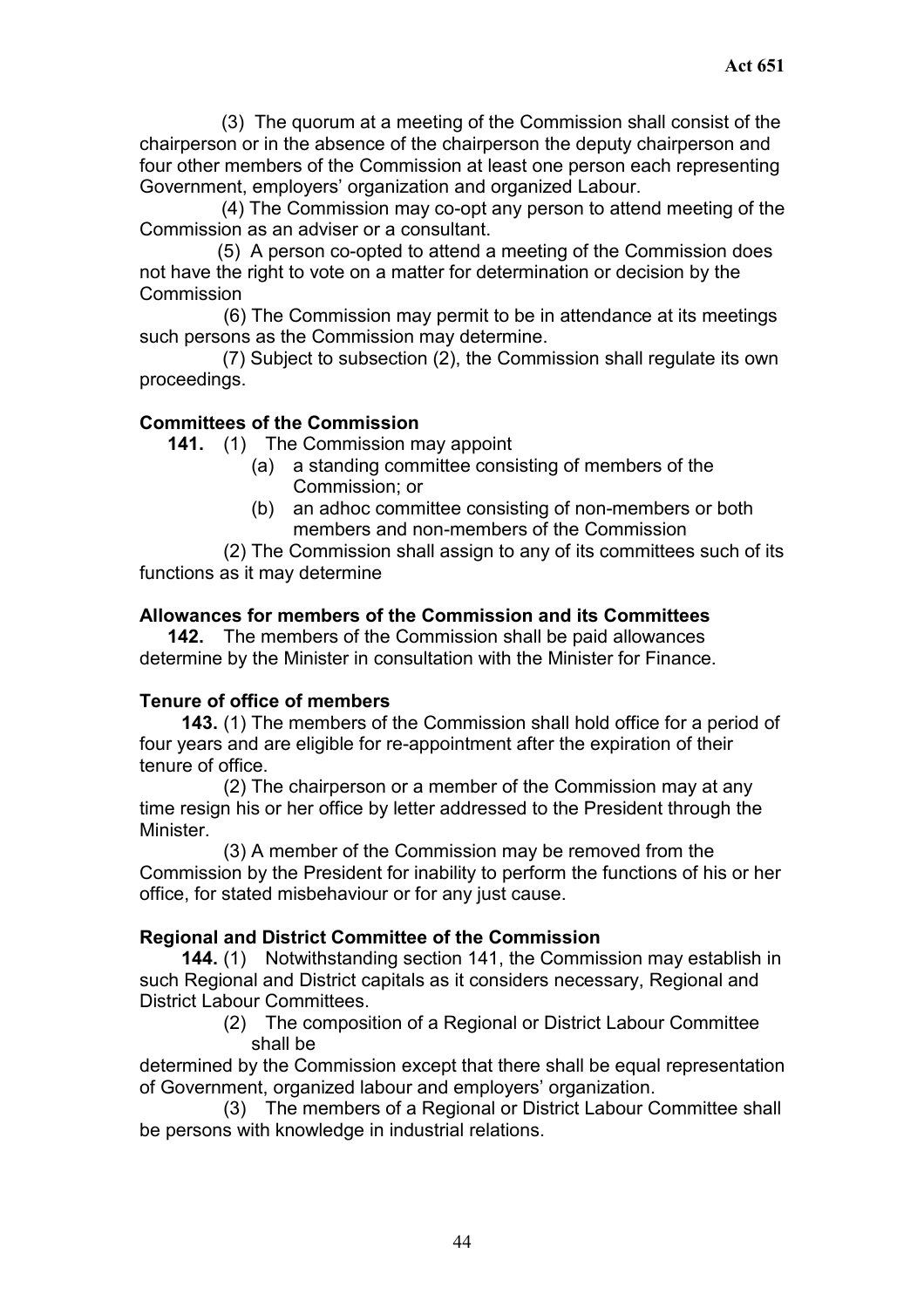(4) A Regional or District Labour Committee shall elect from among its membership, a chairperson and a deputy chairperson.

## **Functions of a Regional or District Labour Committee**

**145.** A Regional or District Labour Committee shall perform in the respective region or district such of the functions of the Commission as shall be assigned to it in writing by the Commission.

## **Meetings of a Regional or District Labour Committee**

**146.** The provisions under sections 140 to 143 in respect of the Commission shall apply with such modifications as are necessary to the Regional and District Labour Committees provided for under the Act.

## **Secretariat for the Commission**

**147.** The Commission, a Regional or District Labour Committee of the Commission shall be provided with such secretarial services and staff as may be necessary for the effective performance of its functions under this Act.

## **Expenditure of the Commission**

**148.** There shall be appropriated annually to the Commission by Parliament such funds as the Commission requires to meet the expenditure of the Commission in the performance of its functions including those for its Regional and District Committees.

# **Accounts and audit**

**149.** (1) The Commission shall keep books of account and proper records in relation to the books of account.

(2) The books of account and the records shall be in such form as the Auditor-General shall approve.

(3) The Auditor-General or an auditor appointed by the Auditor-General shall, within three months after the expiration of each financial year, audit the books of accounts and records of the Commission in respect of the preceding year.

(4) The financial year of the Commission shall be the same as the financial year of the Government.

# **Reports form Regional and District Labour Committees**

**150.** A Regional or District Labour Committee shall submit to the Commission annual reports within such period as the Commission may direct on its activities, and shall submit such other reports as the Commission may request.

# **Annual reports of the Commission**

**151.** (1) The Commission shall, within eight months after the end of each financial year, submit to the Minister an annual report on the activities of the Commission during that year.

(2) The report shall include a copy of the audited accounts of the Commission in respect of the financial year and the report of the Auditor-General or the auditor appointed by the Auditor-General on the audited accounts.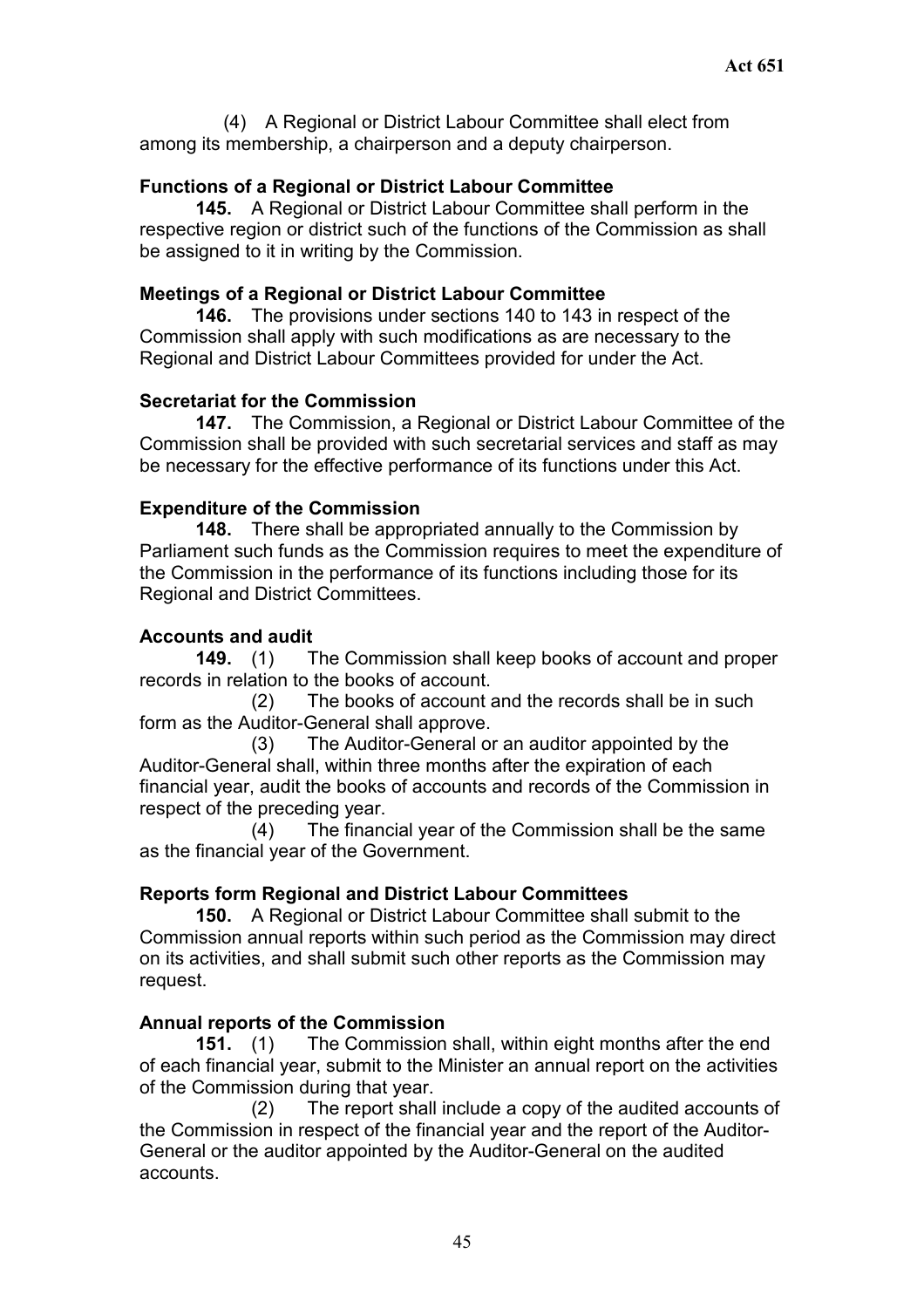(3) The Minister shall within two months of the receipt of the annual report from the Commission submit the report to Parliament with such comments as the Minister considers necessary.

## **Regulations by the Commission**

**152.** (1) The Commission may by legislative instrument make regulations providing for

- a. the procedure for negotiation, mediation and arbitration proceedings, under this Act.
- b. other matters necessary for the effective discharge of its functions under this Act.

(2) Regulations made under subsection (1) shall be under the signature of the chairperson of the Commission or in that person's absence under the signature of the deputy chairperson.

# **Sub-Part II - Settlement of industrial disputes**

## **Settlement by negotiation**

**153.** The parties to an industrial dispute are under an obligation to negotiate in good faith with a view to reaching a settlement of the dispute in accordance with the dispute settlement procedures established in the collective agreement or contract of employment.

## **Mediation**

- **154.** (1) Subject to the time limit in respect of essential services, if the parties fail to settle a dispute by negotiation within seven days after the occurrence of the dispute, either party or both parties by agreement may refer the dispute to the Commission and seek assistance of the Commission for the appointment of a mediator.
	- (2) Where the Commission is satisfied that the parties have not exhausted the procedures established in the collective agreement or have not agreed to waive those procedures, the Commission shall order the parties to comply with those procedures within such time as the Commission may determine.
	- (3) When the Commission is satisfied that

(a) the parties have exhausted the procedures established in the collective agreement;

(b) the parties have failed to settle the dispute; and

(c) none of the parties has sought the assistance of the Commission to appoint a mediator,

the Commission shall request the parties to settle the dispute by mediation within three days of the Commission becoming aware of the non-resolution of the dispute.

(4) Where the parties agree to mediate and at the end of the mediation proceedings there is settlement of the dispute, the agreement between the parties as regards the terms of the settlement shall be recorded in writing and signed by the mediator and the parties to the dispute.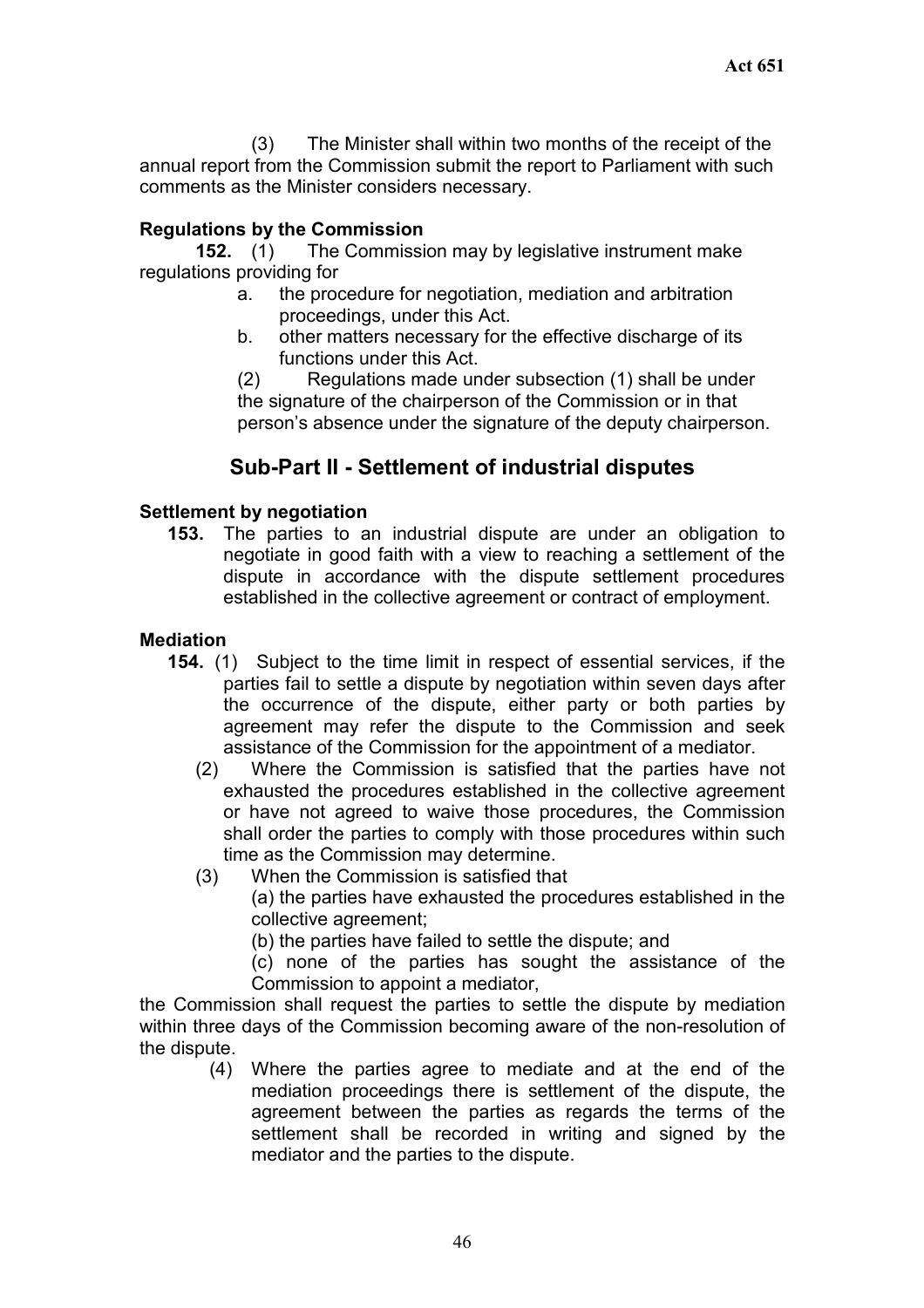- (5) The settlement agreement referred to in subsection (4) shall be binding on all the parties unless the agreement states otherwise.
- (6) When at the end of a mediation proceedings, no agreement is reached, the mediator shall immediately declare the dispute as unresolved and refer the dispute to the Commission.

#### **List of mediators and arbitrators**

**155.** (1) The Commission shall maintain a list of qualified persons who are knowledgeable in industrial relations to serve as mediators or arbitrators for each group.

(2) Appointments of mediators or arbitrators may be made from the list of mediators and arbitrators.

(3) A person appointed an arbitrator or a member of an arbitration panel is not qualified to serve in that capacity if the person has any financial or other interest in the undertaking or employers' or workers' organization involved in the dispute.

#### **Appointment of arbitrators**

**156.** Subject to the Arbitration Act, 1961 (Act 38), or any general enactment on dispute resolution in force, the parties to an industrial dispute shall agree on the method of appointment of arbitrators or arbitration panel and in the absence of an agreement by the parties the Commission shall appoint an arbitrator or an arbitration panel.

#### **Voluntary arbitration**

- **157.** (1) When mediation fails under section 154 (6) and the dispute is referred to the Commission, the Commission shall with the consent of the parties refer the dispute to an arbitrator or an arbitration panel appointed under section 156.
	- (2) The parties to an industrial dispute shall, within three days after the appointment of an arbitrator or an arbitration panel under section 156, submit to the arbitrator in writing a statement of the issues or questions in dispute signed by one or more of the parties or their representatives.
	- (3) The Arbitrator shall as soon as possible appoint a time and place for the hearing and notify the parties.
	- (4) If any party fails to appear before the arbitrator after the expiration of seven days after being so notified, the arbitrator shall proceed to hear and determine the dispute.

#### **Arbitration award**

**158.** (1) The decision of the arbitrator or a majority of the arbitrators shall constitute the award and shall be binding on all the parties.

(2) The arbitrator shall communicate the award in writing to the parties and the Commission within seventy-two hours after the award has been made except where the Commission is the arbitrator.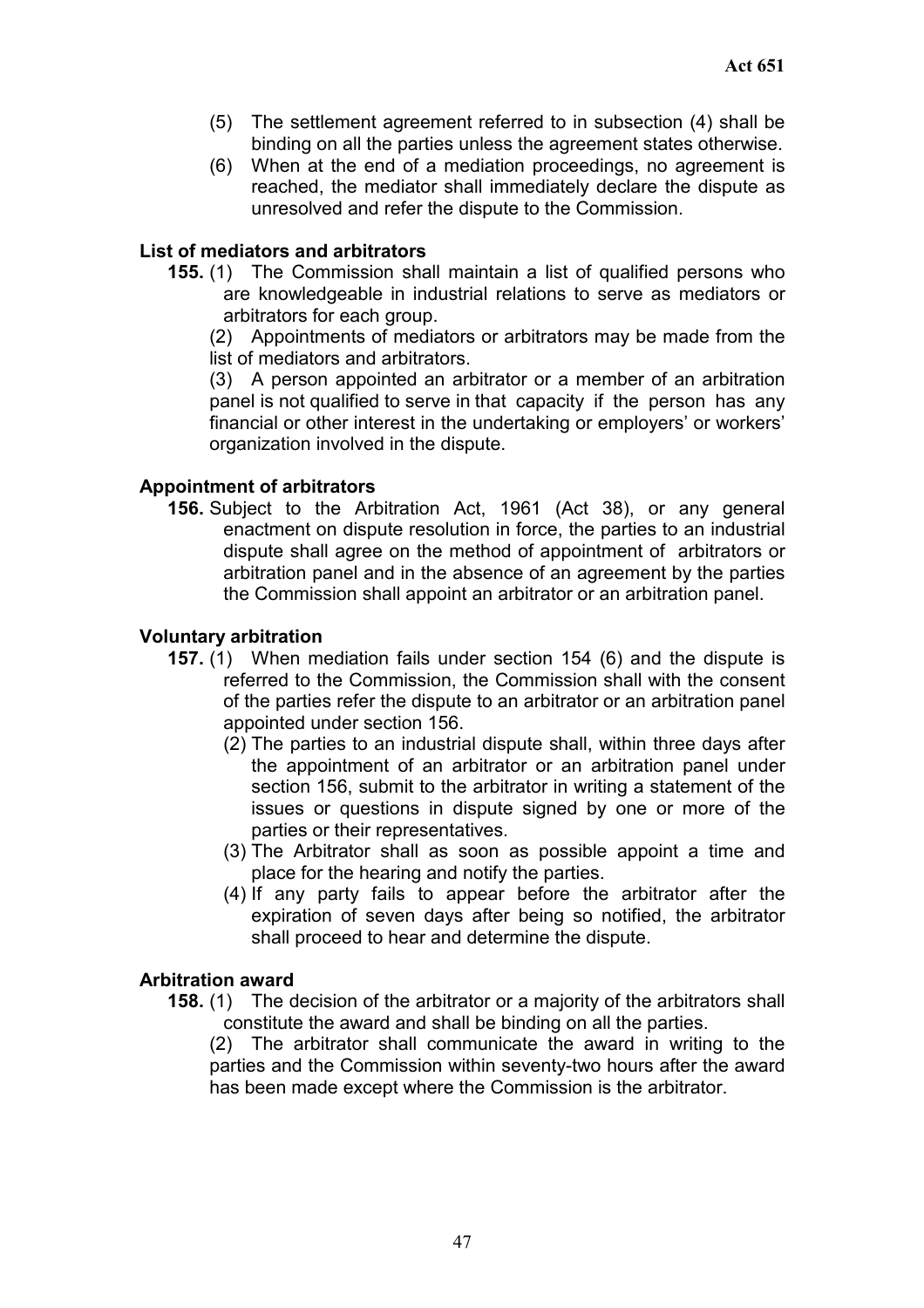## **Notice of intention to resort to strike or lockout**

#### **159.** Where

(a) the parties fail to agree to refer the dispute to voluntary arbitration; or

(b) the dispute remains unresolved at the end of the arbitration proceeding,

either party intending to take strike action or institute lockout, shall give written notice of this to the other party and the Commission, with seven days after failure to agree to refer the dispute to voluntary arbitration or the termination of the proceedings.

#### **Strike and lockout**

**160.** (1) A party to an industrial dispute who has given notice of intention to resort to a strike or lockout under section 159 may do so only after the expiration of seven days from the date of the notice and not at any time before the expiration of that period.

(2) If the dispute remains unresolved within seven days from the commencement of the strike or lockout, the dispute shall be settled by compulsory arbitration under section 164.

## **Cooling-off period**

**161.** (1) A party to an industrial dispute shall not resort to a strike or lockout during the period when negotiation, mediation or arbitration proceedings are in progress.

(2) Any party who contravenes subsection (1) is liable for any damage, loss or injury suffered by any other party to the dispute.

#### **Essential Services**

**162.** (1) In any industrial dispute that affects workers engaged in an essential service, the parties to the dispute shall endeavour to settle the dispute within three days of the occurrence of the dispute by negotiation.

(2) If after the expiration of the three days, the dispute remains unresolved, the parties shall within twenty-four hours of the expiry of the three days, refer the dispute to the Commission for settlement by compulsory arbitration under section 164.

(3) The Commission shall take immediate steps, but not later than three days after the dispute has been referred to it, to settle the dispute by compulsory arbitration under section 164.

#### **Prohibition of strike or lockout in respect of essential services**

**163.** An employer carrying on or a worker engaged in, an essential service shall not resort to a lockout or strike in connection with or in furtherance of any industrial dispute involving the workers in the essential service.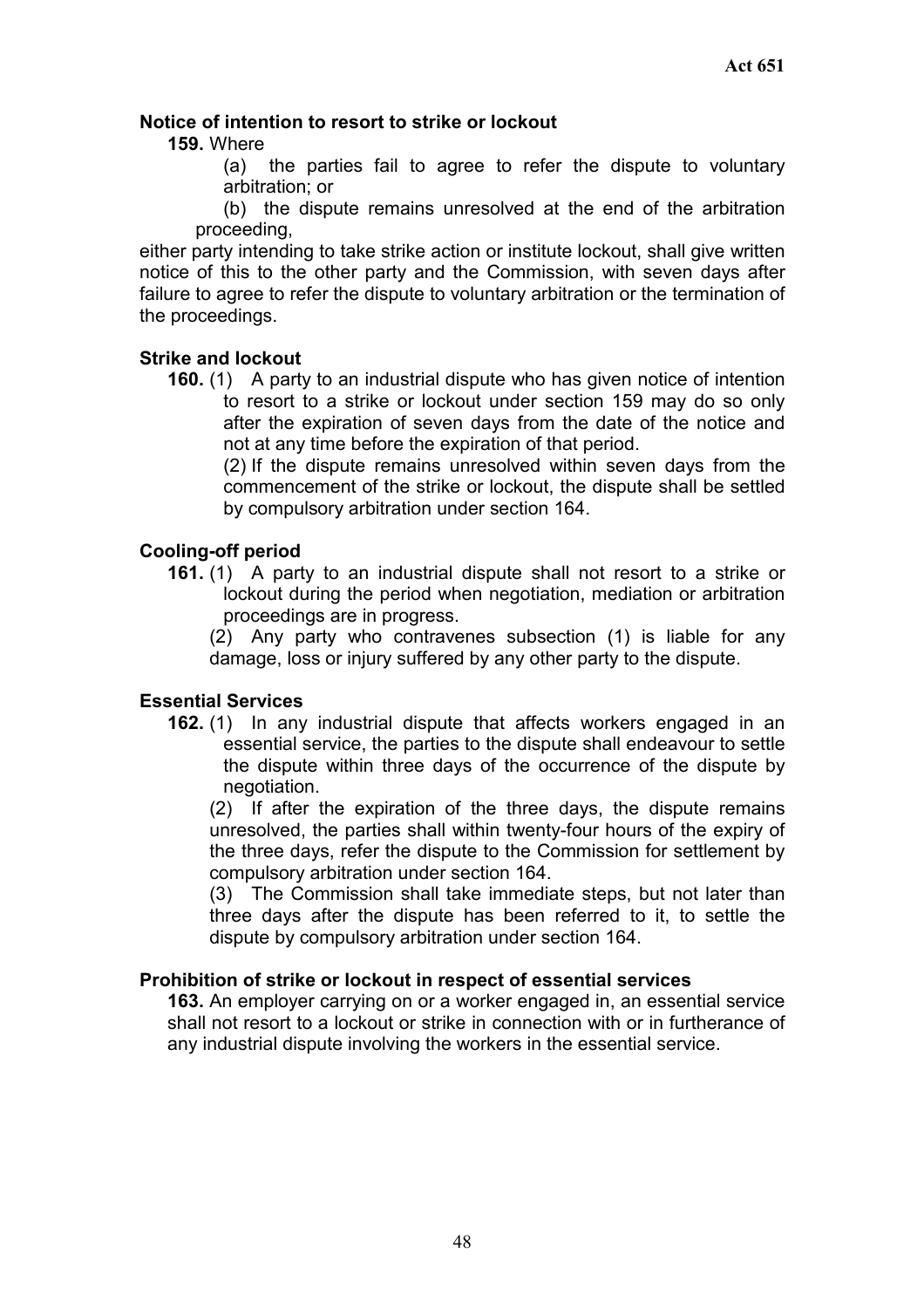## **Compulsory reference to arbitration**

**164.** (1) When a dispute is referred to compulsory arbitration in pursuance of section 160 or 162, the Commission shall be the arbitrators and shall serve on the parties a notice

a. Stating what, in its opinion are the unresolved issues between the parties; and

b. Asking the parties whether they agree to those issues.

(2) The Commission shall, within fourteen days after service of the notice, determine the dispute by compulsory arbitration.

(3) A compulsory arbitration shall be composed of three members of the Commission, one member each representing Government, organized labour and employers' organization.

(4) In a compulsory arbitration, the decision of the majority of the arbitrators shall constitute the award and shall be binding on all the parties.

#### **Powers of Arbitration**

**165.** An arbitrator appointed under section 156 or 164 shall have the powers of the High Court in respect of enforcing attendance of persons before the arbitrator or examining such persons on oath or affirmation and compelling the production of documents.

#### **Vacancy in Arbitration Panel**

- **166.** (1) In an arbitration composed of more than one arbitrator, where a vacancy occurs in their number, the arbitrators may with the consent of the parties, act notwithstanding the vacancy.
	- (2) Where the parties fail to give their consent as required under subsection (1), the party whose number of arbitrators is affected by the vacancy, shall appoint another arbitrator to fill the vacancy immediately; failing that the Commission shall appoint another arbitrator to fill the vacancy.
	- (3) In a compulsory arbitration, where a vacancy occurs in the arbitration panel, the other member of the Commission representing the interest group of the absent arbitrator shall fill the vacancy.

#### **Publication of compulsory arbitration award and effect of arbitration awards on existing employment contracts**

**167.** (1) The award of the Commission in a compulsory arbitration shall, immediately on completion be published under in the *Gazette* by the Commission.

(2) An award published under subsection (1) shall be final and binding on the parties unless challenged in the Court of Appeal on questions of law within seven days after the publication of the award.

(3) Subject to any appeal, an award arising from a voluntary or compulsory arbitration shall prevail over any contract of employment or collective agreement in force at the time of the award and the terms of the contract of employment or collect agreement shall be deemed to have been modified as far as may be necessary in order to conform to the award.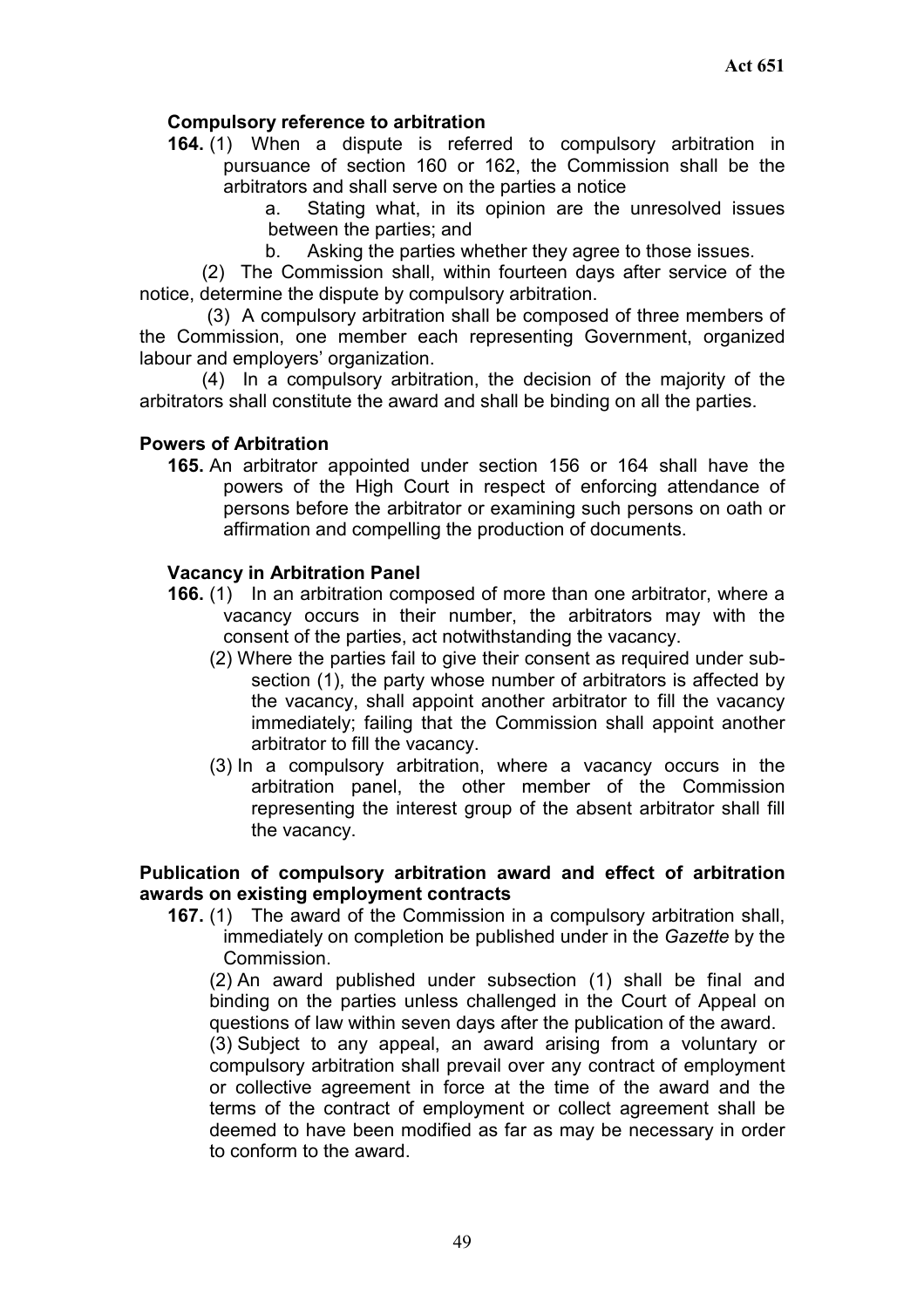# **PART XIX - STRIKES**

#### **Illegal strike or lockout**

**168.** (1) Subject to sections 159 and 160, a strike or lockout is legal if it is in sympathy with or in support of a strike action taken by another worker or group of workers against their employer on account of an industrial dispute with the employer.

(2) A person who declares or instigates or incites others to take part in a strike or lockout or acts in furtherance of a strike or lockout which is illegal under subsection (1) is liable for any damage, loss or injury suffered by any other person as a result of the illegal strike or lockout.

(3) The form of a strike or lockout in sympathy with another body or organization shall be in a form agreed upon with the management of the sympathizers and shall not disrupt the operational activities of the enterprise whose workers are sympathizers.

(4) Without prejudice to subsection (2) a worker who takes part in an illegal strike may have his or her services terminated by the employer without notice for breach of his or her contract of employment or may forfeit his or her remuneration in respect of the period during which he or she is engaged in the illegal strike.

(5) Without prejudice to subsection (2), an employer who resorts to illegal lockout is liable to pay the unpaid remuneration of the workers.

(6) Regulations may provide further for matters relating to sympathy strikes.

#### **Legal effect of lawful strike or lockout**

**169.** (1) During any lawful strike or lockout, the employment relationship between the employer and the workers shall not be affected by the strike or lockout and any termination of the contract of employment as a result of the lawful strike or lockout is void.

(2) No civil proceedings shall be brought against any worker, employer,

trade union or employers' organization or an officer or a member of such trade union or organization in respect of any lawful strike or lockout action taken in conformity with the provisions of this Act.

(3) Nothing in this Part, shall render lawful an act of physical coercion or violence against any person or damage to the property of any person where the act or damage is an offence under the Criminal Code, 1960 (Act 29).

#### **Temporary replacement of labour**

**170.** (1) An employer may not employ any person to perform the work of a worker participating in a lawful strike unless the work is necessary to secure essential minimum maintenance services at the undertaking.

(2) A worker has the right to refuse to do any work normally performed by the worker who is participating in a lawful strike except that the worker shall not refuse to perform the work if it is necessary to secure minimum maintenance services.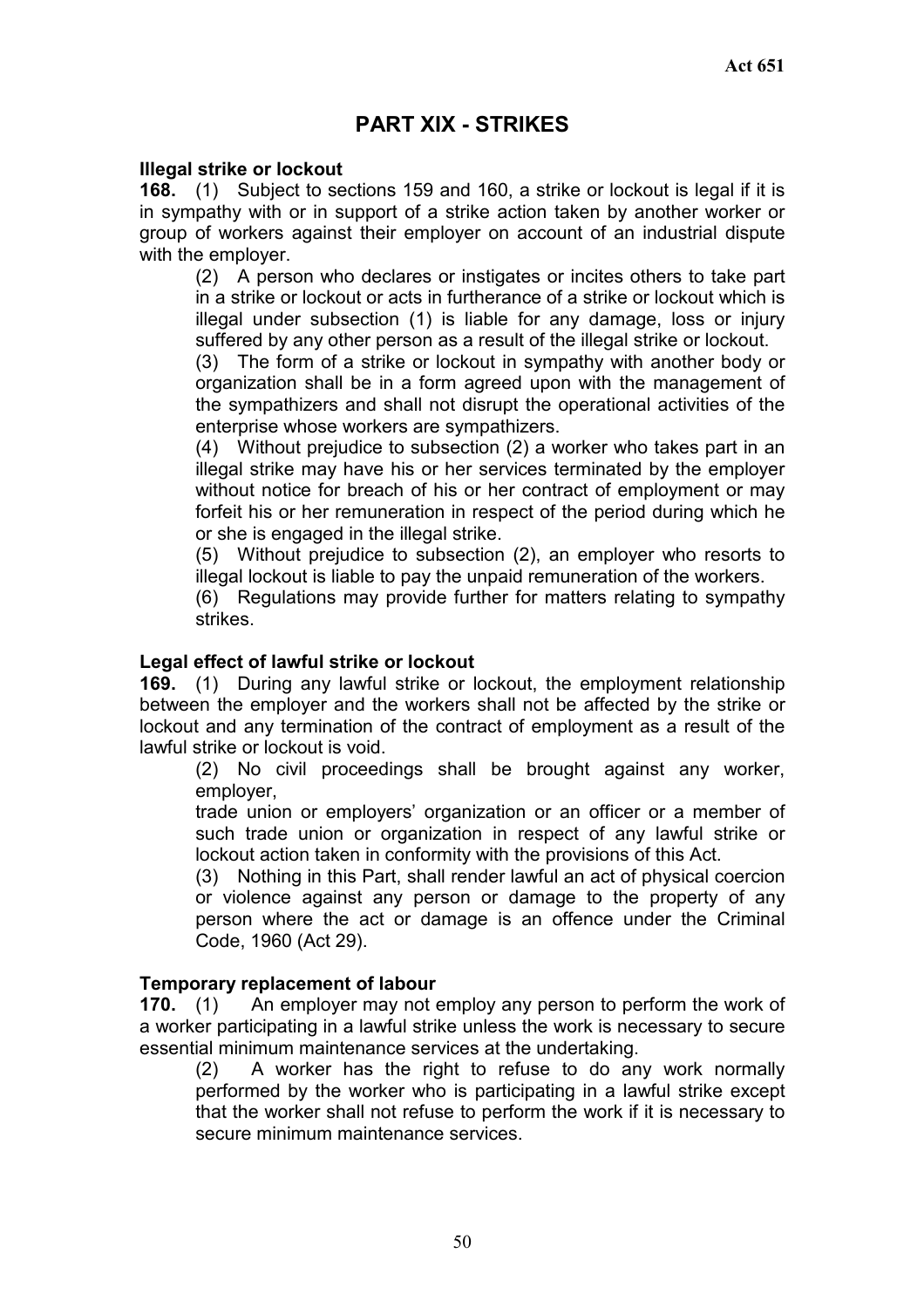(3) A dispute as to whether a work is necessary to secure minimum maintenance services shall be referred to the Commission for determination, and the decision of the Commission shall subject to any other law be final.

(4) For the purposes of this section "minimum maintenance services" are those services in an undertaken the interruption of which would result in material damage to equipment and machinery and which by agreement should be maintained during strike or lockout.

## **Picketing**

**171.** (1) It is lawful in furtherance of a lawful strike or lockout for any person to be present at or near not less than ten meters away from his or her workplace or former workplace or place of business of the employer or former employer, for the purpose of peacefully communicating information or peacefully persuading any other person not to enter the workplace or place of business, work or deal in or handle the employer's product or do business with the employer.

(2) Picketing is unlawful if it is conducted at a place less than ten meters away from the workplace or place of business of the worker, and any person who engages in an unlawful picketing is liable for any damage, loss or injury suffered by any other person as a result of the unlawful picketing.

# **PART XX – MISCELLANEOUS PROVISIONS**

## **Enforcement of orders of the Commission**

**172**. Where any person fails or refuses to comply with a direction or an order issued by the Commission under this Act the Commission shall make an application to the High Court for an order to compel that person to comply with the direction or order.

## **Offences by body of persons**

**173**. (1) Where an offence under this Act is committed by a body of persons, the following provision shall have effect.

(a) where the body of persons is a body corporate, every director of that body corporate is deemed to have also committed the offence;

(b) where the body of persons is a firm, every partner of that firm is deemed to have also committed the offence; and

(c) where the body of persons is a worker's union or group of workers, every officer or leader of the union or group of workers is deemed to have committed the offence.

(2) A person is not deemed to have committed the offence, if the person proves that the offence was committed without his or her knowledge or that he or she exercised due diligence to prevent the commission of the offence

#### **Regulations**

**174**. Subject to the provision of this Act, the Minister may make regulations,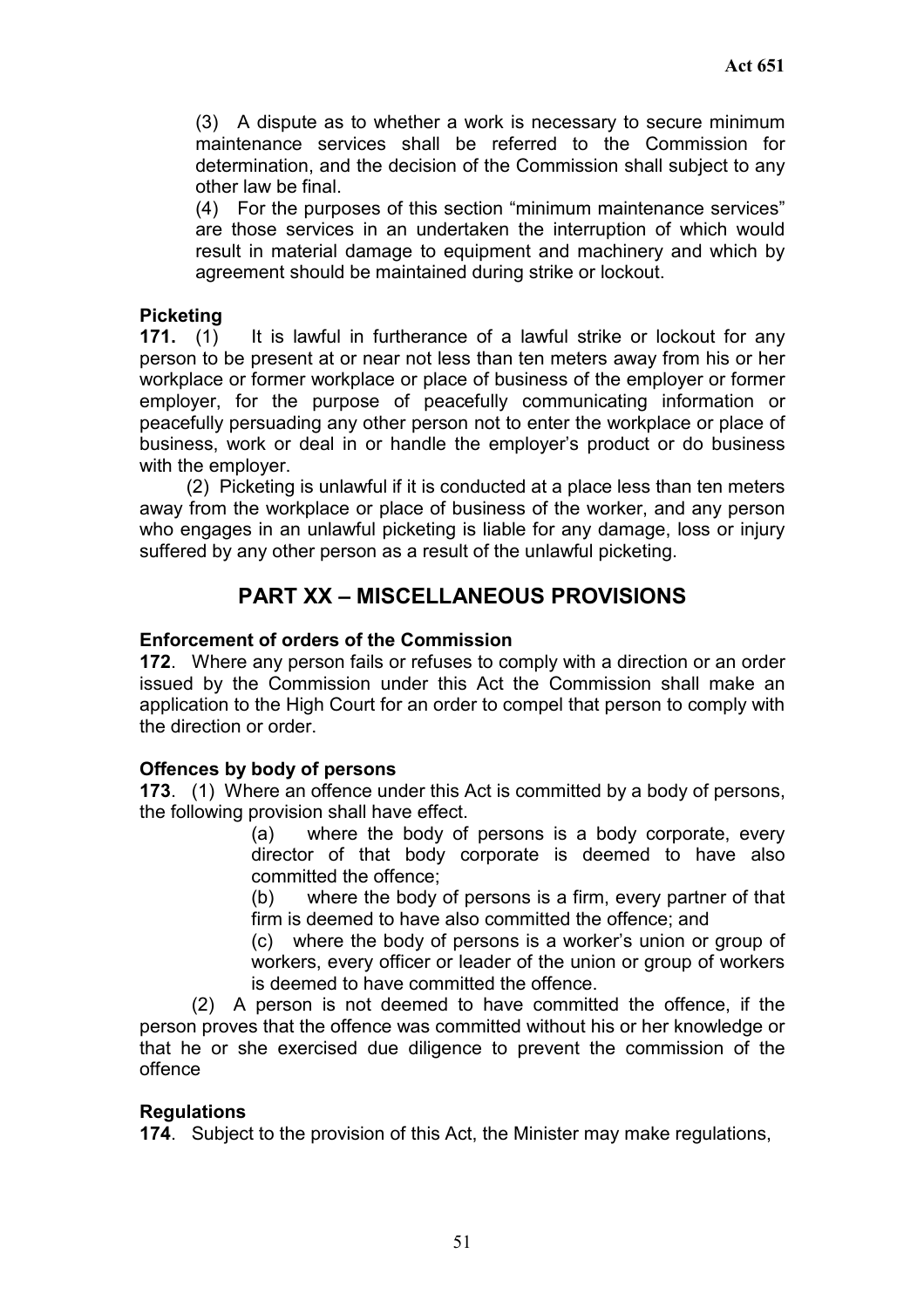(a) for securing the compliance in this country with the provisions of any international convention relating to labour made applicable to Ghana whether before or after the commencement of this Act;

(b) relating to sympathy strikes;

 (c) providing for the conditions and procedure for granting licenses to Private Employers Agencies;

- (d) relating to the performance of the National Tripartite Committee;
- (e) on specific measures to be taken by employers to safe-guard the health and safety of their workers;
- (f) specifying special incentives provided for under section 46 (3);
- (g) prescribing the fees for licenses granted under paragraph (c);
- (h) prescribing the scale of fees chargeable by the Private Employment Agencies; and
- (i) generally for carrying into effect the provisions of this Act.

#### **Interpretation**

**175**. In this Act, unless the context otherwise requires,

"arbitrator" includes a panel of arbitrators;

"Centre" means a Public Employment Centre established under section 2 of this Act;

"Commission" means the National Labour Commission established under section 135 of this Act;

''contract of employment means a contract of service whether express or implied, and if express whether oral or in writing;

''District Committee" means a District Labour Committee of the Commission;

"domestic worker" means a person who is not a member of the family of a person who employs him or her as househelp"

"employer" means any person who employs a worker under a contract of employment;

"employers' organization" means any organization of employers established by employers the principal purposes of which are the representation and promotion of employers' interests and the regulation f relations between employers and workers and which is registered under section 84 of the Act;

"essential services" includes areas in an establishment where an action could result in a particular or total loss of life or pose a danger to public health and safety and such other services as the Minister may be legislative instrument determine;

"industrial dispute" means any dispute between an employer and one or more workers or between workers and workers which relates to the terms and conditions of employment, the physical condition in which workers are required to work, the employment and nonemployment or termination or suspension of employment of one or more workers and the social and economic interests, of the workers but does not include any matter concerning the interpretation of this Act, a collective agreement or contract of employment or any matter which by agreement between the parties to a collective agreement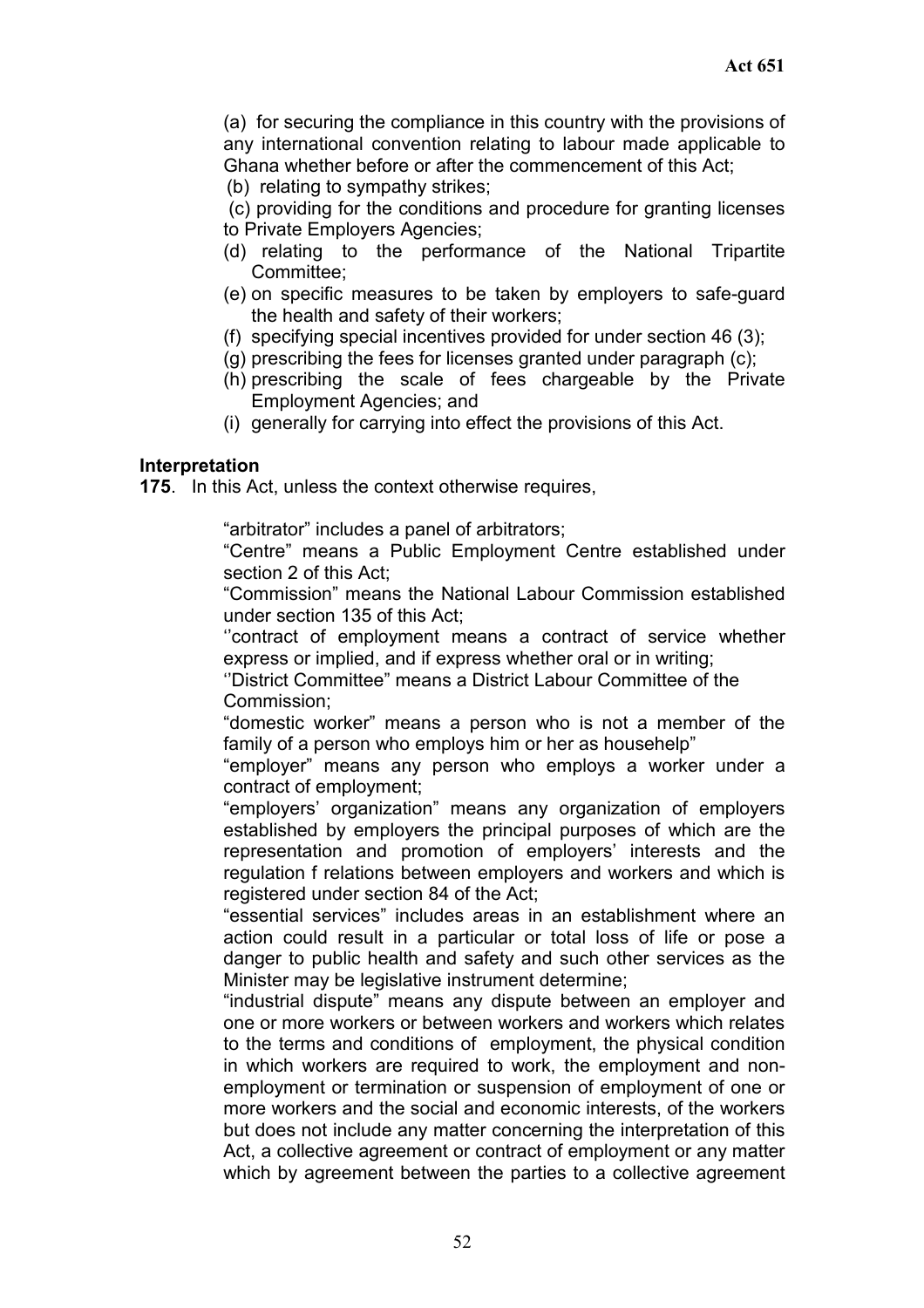or contract of employment does not give cause for industrial action or lockout;

"lockout" means the closing of a workplace, the suspension of work by an

employer or refusal by an employer to employ or re-engage any number of his or her workers, in consequence of an industrial dispute;

"manual labour" means any work performed by hands or physical labour;

 "medical practitioner" means a medical practitioner registered under the Medical and Dental Decree, 1972 (NRCD 91) or any other law for the time being in force;

"midwife" means a midwife registered under the Nurses and Midwifes Decree, 1972 (NRCD 117) and does not include a Traditional Births Attendants;

"Minister" means the Minister assigned responsibility for Labour'

- "person with disability" means an individual who, on account of injury, disease or congenital deformity, is substantially handicapped in obtaining or keeping employment or in engaging, in any work on his or her own account, of a kind which apart from that injury, disease or deformity would be suited to his or her age, experience and qualification
- "picketing" means the action whereby workers outside a place of work intend to persuade other workers not to enter the place of employment during labour unrest;

"Private Employment Agency" means any body corporate which acts as an intermediary for the purpose of procuring employment for a worker or recruiting a worker for an employer;

"Regional Committee" mean a Regional Labour Committee of the Commission;

"remuneration" includes the basic or minimum wage or salary and any additional emoluments payable directly or indirectly by the employer to the worker on account of the worker's employment;

"repatriation expenses" includes –

- (a) subsistence and traveling expenses of the worker and accompanying members of his or her family during the journey to and from the place of employment; and
- (b) subsistence expenses during the period, if any between the date of expiration of the contract and the date of repatriation;

"sexual harassment" means any unwelcome, offensive or importunate sexual advances or request made by an employer or superior officer or a co-worker, whether the worker is a man or woman;

- "standing joint negotiation committee" means a body consisting of representatives of two or more trade unions and one or more trade unions and employer's representatives established for purposes of collective bargaining and is authorized by or on behalf of those trade unions and employers' representatives to enter into collective agreements on their behalf;
- "strike" means any action by two or more workers acting in concert which is intended by them to restrict in any way the service they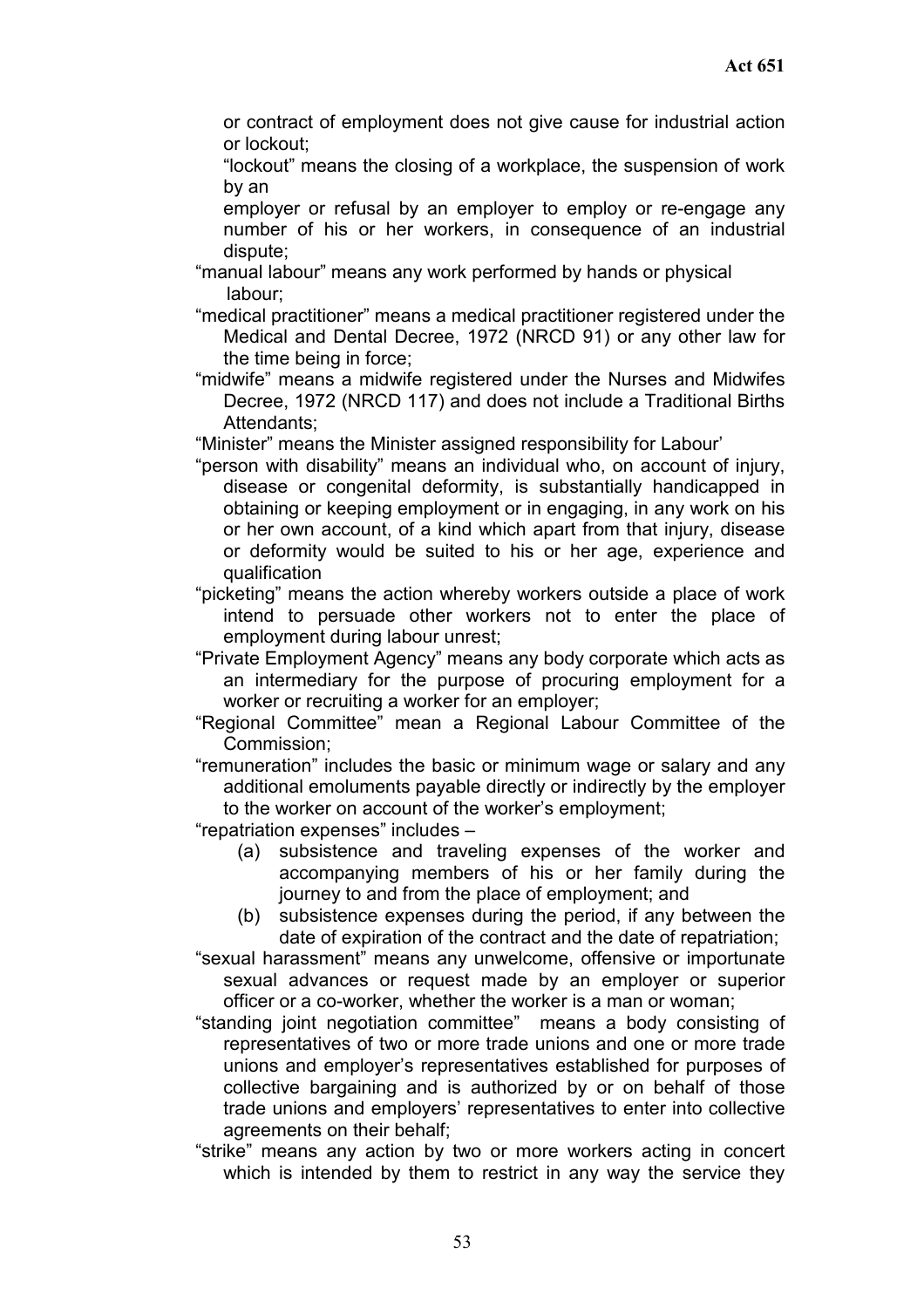normally provide to the employer or diminish the output of such service with a view to applying coercive pressure upon the employer and includes sympathy strike and those activities commonly called a work-to-rule, a go slow or a sit down strike;

"task worker" means a person who perform a piece of work for a fee;

"trade union" means any association of workers the principal purposes of which are to promote and protect their economic and social interests and which is registered under section 84 of this Act and includes a federation of trade unions registered under this Act;

"undertaking" includes the business of any employer'

- "worker" means a person employed under a contract of employment whether on a continuous, part-time, temporary or casual basis;
- "workplace" includes any place where a worker needs to be or to go by reason of his or her work which is under the direct or indirect control of the worker;
- "young person" means a person of or above 18 years of age but below 21 years.

#### **Modification of existing enactments**

**176**. The provisions of any enactment of relevance to this Act in existence before the coming into force of this Act shall have effect subject to such modifications as are necessary to give effect to this , and to the extent that the provisions of any of such enactment is inconsistent with this Act, the provisions of this Act shall prevail.

#### **Repeals and amendment**

**177.** (1) The enactments specified in Schedule III to this Act are repealed.

(2) The enactment specified in the first column of Schedule IV to this Act is amended in the manner specified in the second column.

#### **Savings and transitional provision**

**178**. (1) Notwithstanding the repeal of the enactments specified in Schedule III, and statutory instrument made under those enactments and in force immediately before the commencement of this Act are continued in force until amended, revoked or otherwise dealt with under this Act.

(2). The Trades Union Congress and the trade unions (whether affiliated to the Trade Union Congress or not) which are in existence immediately before the commencement of this Act shall not be required to apply for registration by reason only of the coming into force of this Act.

(3). Upon the coming into force of this Act and until the National Tripartite Committee provided for under section 110 is composed, the administrative arrangement in existence on national tripartite committee shall continue to operate.

#### **Commencement**

**179**. This Act shall come into force on such date as the Minister shall by Executive Instrument appoint.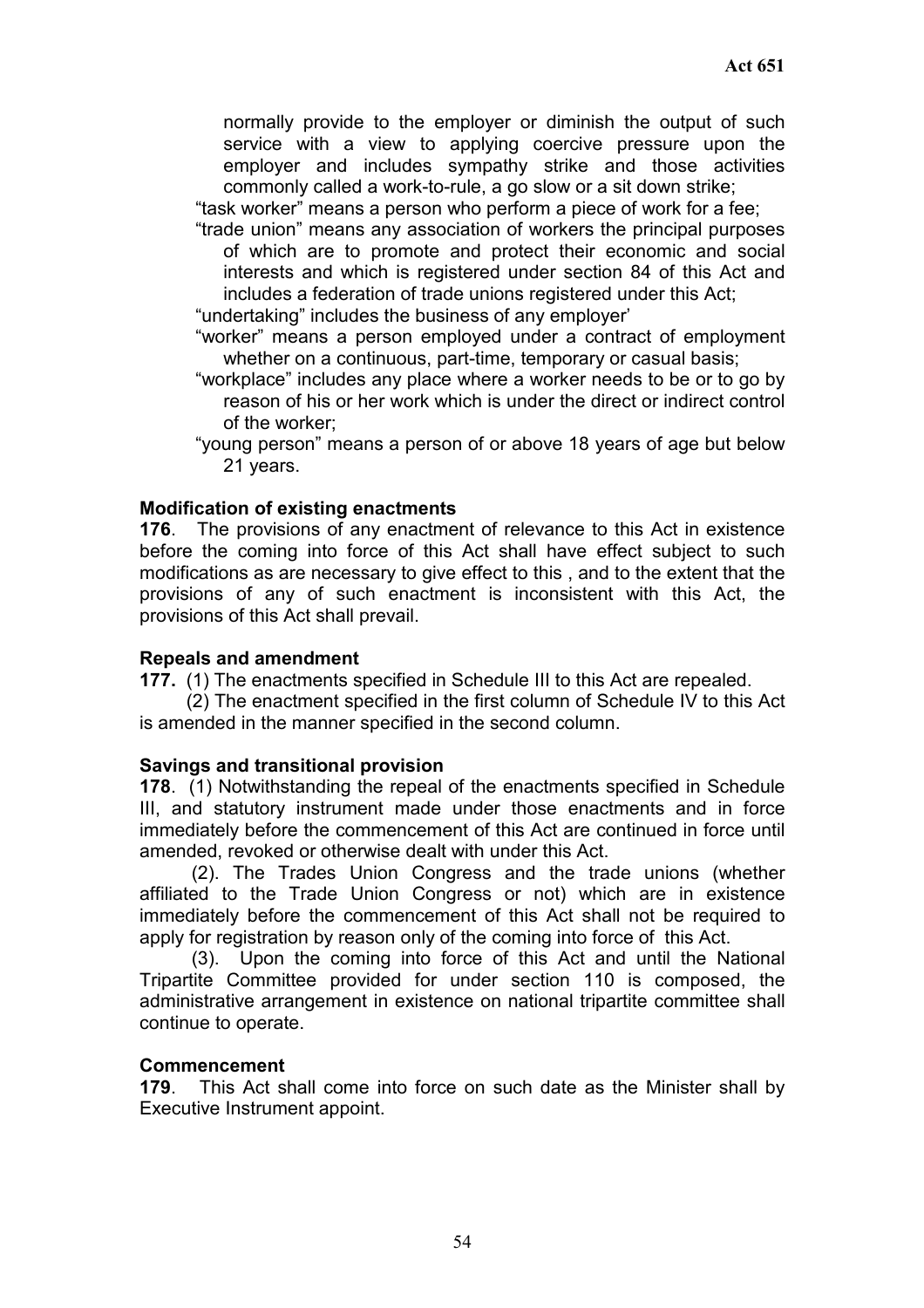# **SCHEDULE 1**

# **(Section 13)**

## **WRITTEN STATEMENT OF PARTICULARS OF CONTRACT OF EMPLOYMENT**

|                                                                 | 8. The conditions relating to incapacity to work due to sickness or injury and |  |
|-----------------------------------------------------------------|--------------------------------------------------------------------------------|--|
|                                                                 |                                                                                |  |
|                                                                 |                                                                                |  |
| 10. Amount of notice to terminate employment to be given by:    |                                                                                |  |
|                                                                 |                                                                                |  |
|                                                                 |                                                                                |  |
|                                                                 |                                                                                |  |
| 12. The procedure for dealing with any grievances or dispute is |                                                                                |  |
|                                                                 |                                                                                |  |
|                                                                 |                                                                                |  |

Date……………………………… Signature of employer

Signature of worker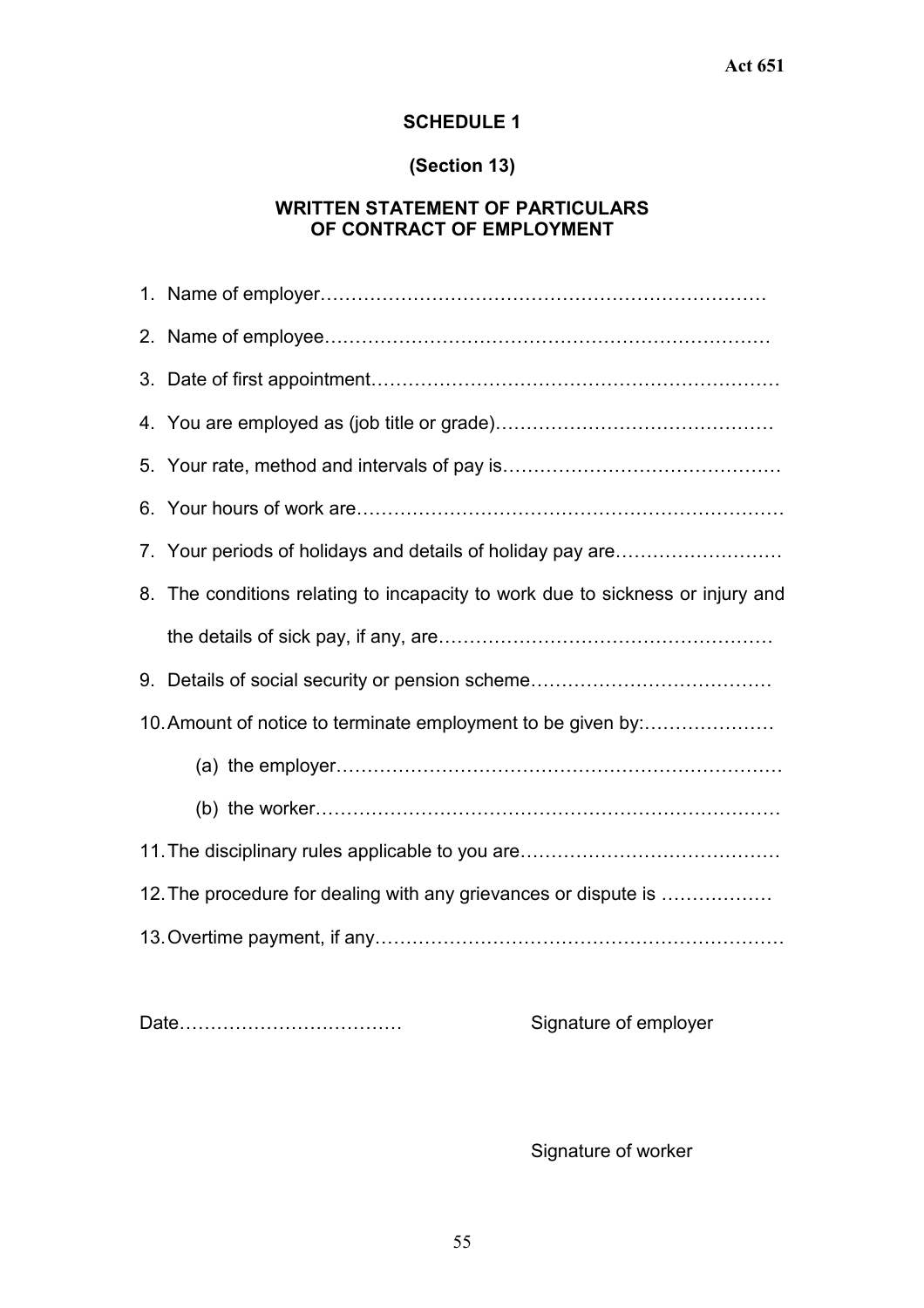#### **SCHEDULE II**

#### (Section 111(1))

## **FORM OF NOTICE TO EMPLOYER**

TO……………………………………………………………………………………… (Name of employer)

On behalf of the ………………………………………….. trade union, I request you to deduct from the wages of your employees covered by the certificate issued under section 99 of the Labour Act 2003,…………………….………………….. cedis monthly in discharge of their trade union dues and to pay the amount to such account as may be directed by the Chief Labour Officer.

This notice does not apply to wages payable by any employer within 7 days of the receipt of the notice.

| (Name)           |
|------------------|
|                  |
| Signature        |
|                  |
| Title of officer |
|                  |

List of members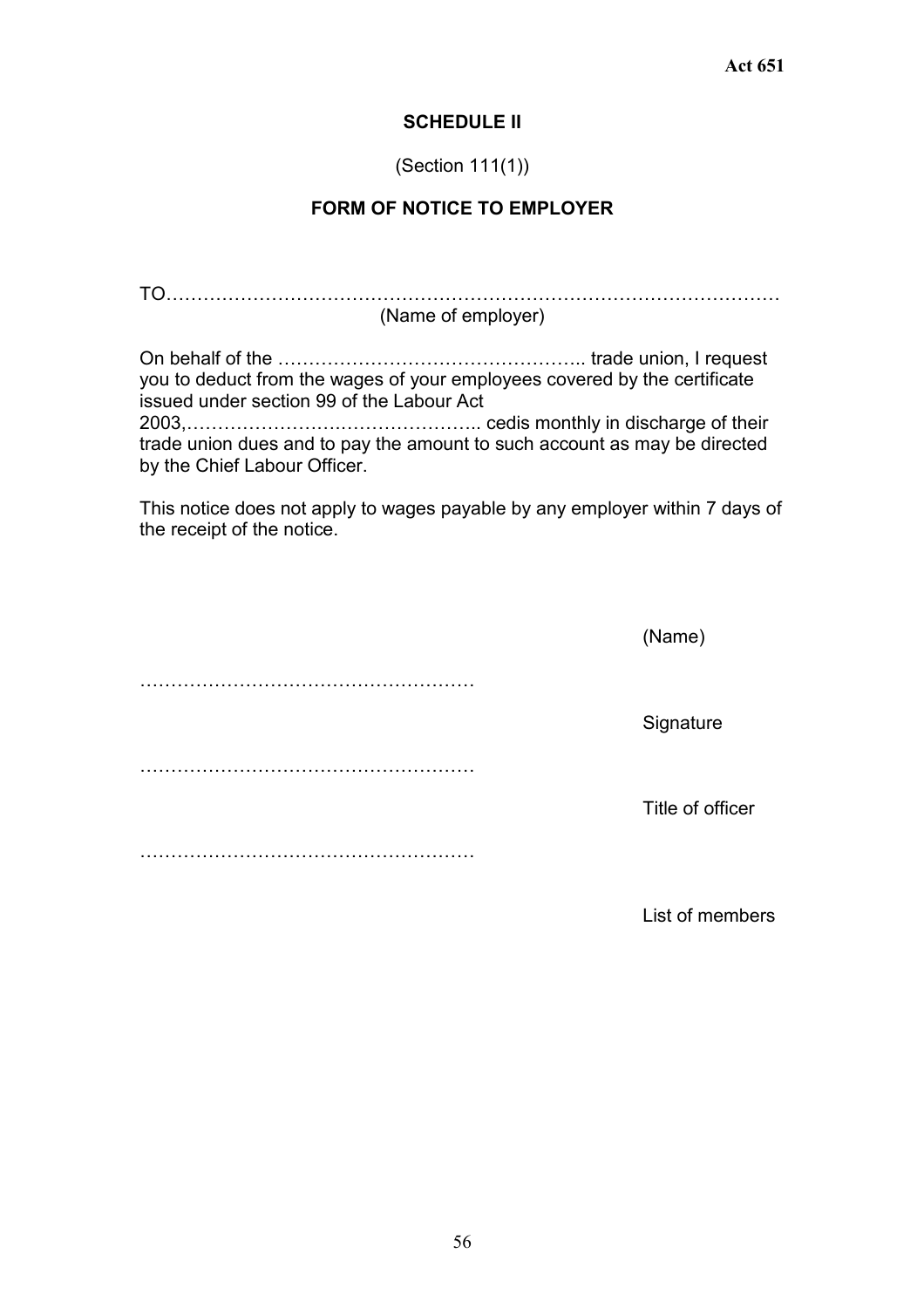# **SCHEDULE III**

# (Section 175 (1))

# **ENACTMENT REPEALED**

The Conspiracy and Protection of Property (Trade Disputes) (Cap 90)

The Trade Unions Ordinance (Cap 91)

The Trade Unions (Amendment) Ordinance, 1953 (No. 19)

The Trade Unions (Amendment) Decree, 1966 (NLCD 110)

The Trade Disputes (Arbitration and Inquiry) (Cap 93)

The Industrial Relations Act, 1965 (Act 299)

The Industrial Relations Act, 1965 (Amendment) Decree, 1967 (NLCD189)

The Industrial Relations (Amendment) Decree, 1972 (NRCD 22)

The Labour (Amendment) Decree, 1967 (NLCD 212)

The Labour (Amendment) Decree, 1969 (NLCD 331)

The Labour (Amendment) Decree, 1969 (NLCD 342)

The Labour (Amendment) Decree, 1973 (NLCD 368)

The Labour (Amendment) Decree, 1976 (NLCD 150)

The Labour (Amendment) Decree, 1976 (NLCD 212)

The Public Service (Negotiation Committee) Law, 1992 (PNDCL 309)